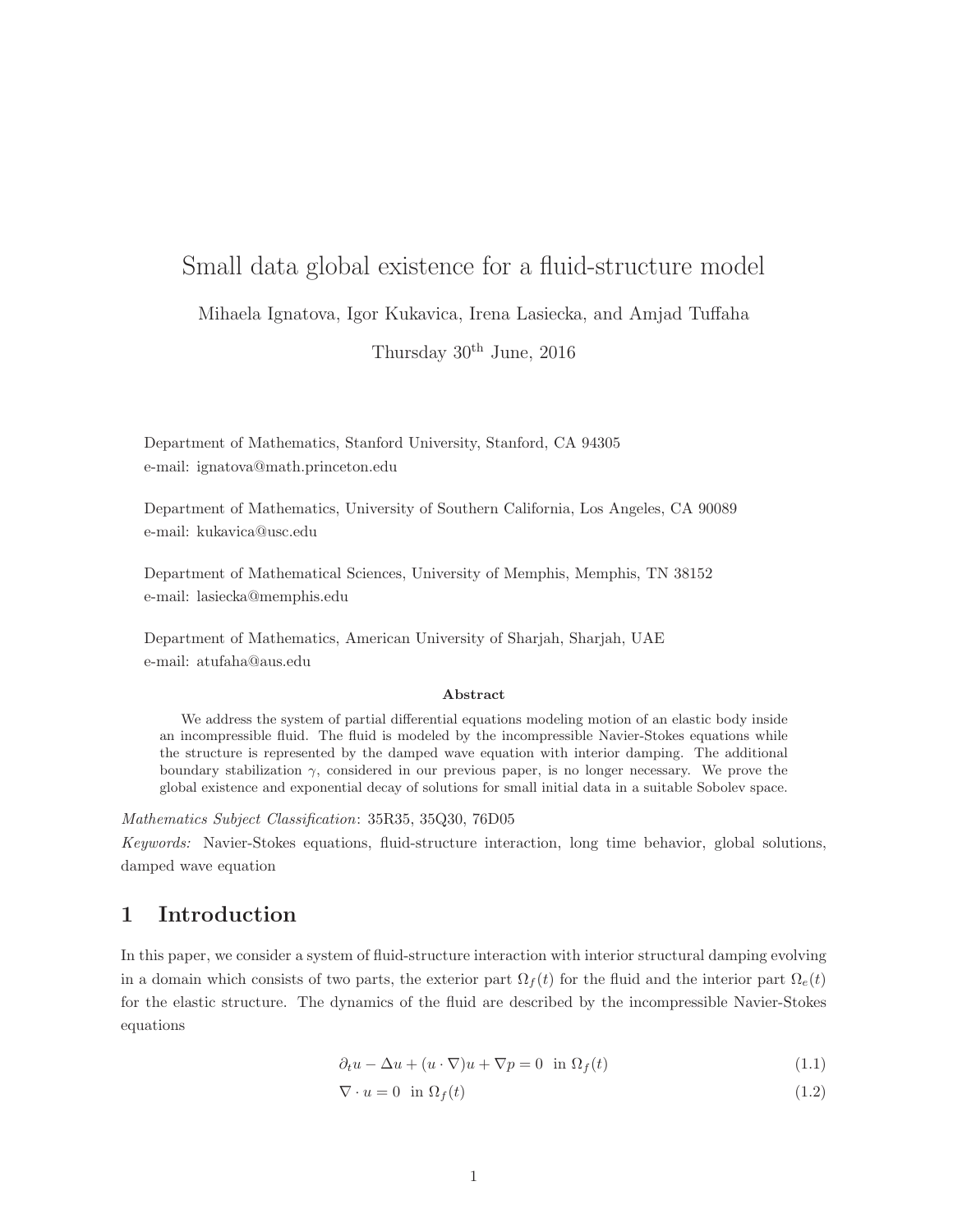[Te1, Te2], while the elastic structural dynamics are governed by a damped linear wave equation

$$
w_{tt} - \Delta w + \alpha w_t + \beta w = 0 \quad \text{in } \Omega_e. \tag{1.3}
$$

The interaction takes place on a common interface denoted by  $\Gamma_c(t)$ , and it is described by the transmission boundary conditions matching the velocities and the stress forces at the interface. Our main result is global existence of solutions and their exponential decay for small initial data, in the presence of the interior structural damping but without the boundary stabilization used in [IKLT2]. Boundary (interface) stabilization effect consists of absorbing boundary conditions, which are known to produce regularizing effect on the normal derivative of the wave component.

Fluid-structure interaction models have attracted considerable attention in both engineering and mathematical literature. This is due to a broad range of applications in various areas of applied sciences, from fluid mechanics to biochemistry and medicine. These models were originally considered within a finite element framework which is natural for numerical computations, cf. [DGHL, GGCC, GGCCL] and references therein. More recently the issues related to the mathematical theory of existence, uniqueness, and stability of solutions for such systems have become topics of major research interest. The fluidstructure interaction model considered here is an example of a quasilinear system exhibiting parabolichyperbolic coupling with an interface. The mismatch of regularity between hyperbolic and parabolic dynamics constitutes, as noted in [CS1, CS2], a defining feature and an obstacle in the analysis of the problem.

Earlier results in the area were mostly obtained for models where "hyperbolicity" of an elastic body was disguised by either (i) a strong damping added to the equation (thus making it parabolic) [B, DEGL] or (ii) replacing the wave component with a rigid body modeled by an ODE [F, SST]. In both cases, the analysis is more amenable due to the parabolic smoothing effects.

The interaction between parabolic and hyperbolic dynamics and induced mismatch of regularity were highlighted in a series of works [AT1, AT2, BGLT1, BGLT2, BL, DGHL, LL1, LL2, ALT, KTZ1, KTZ2, KTZ3], which considered the coupling between the Navier-Stokes equations and the wave equation under the assumption that the interface is stationary (this can be justified for small latitudinal oscillations) [L1]. The analytical tools and trace regularity results developed in some of these works have proven to be relevant for addressing more general fluid-structure interaction models and have paved the way for some of the recent works [BZ1, BZ2, KT1, KT2, IKLT1, RV].

The first results which pertain to genuine parabolic-hyperbolic problem with a dynamic interface are due to Coutand and Shkoller [CS1, CS2]. In particular, they proved local well-posedness of smooth solutions of the system [CS1]. Subsequent results pertaining to local theories but with lesser requirements imposed on the smoothness of initial data appeared in [KT1, KT2, IKLT1]. Similar results were also obtained for the case of compressible flows [BG1, BG2, KT3].

In our previous work [IKLT2], we have obtained well-posedness as well as a global existence result and exponential decay of solutions for small initial data when additional boundary damping was imposed (see the constant  $\gamma > 0$  in (4.1)). The boundary damping provides regularizing effect on the normal derivative of the wave equation (the so called effect of absorbing boundary conditions). This particular feature has had beneficial effect on the analysis of the coupled structure where normal stresses provide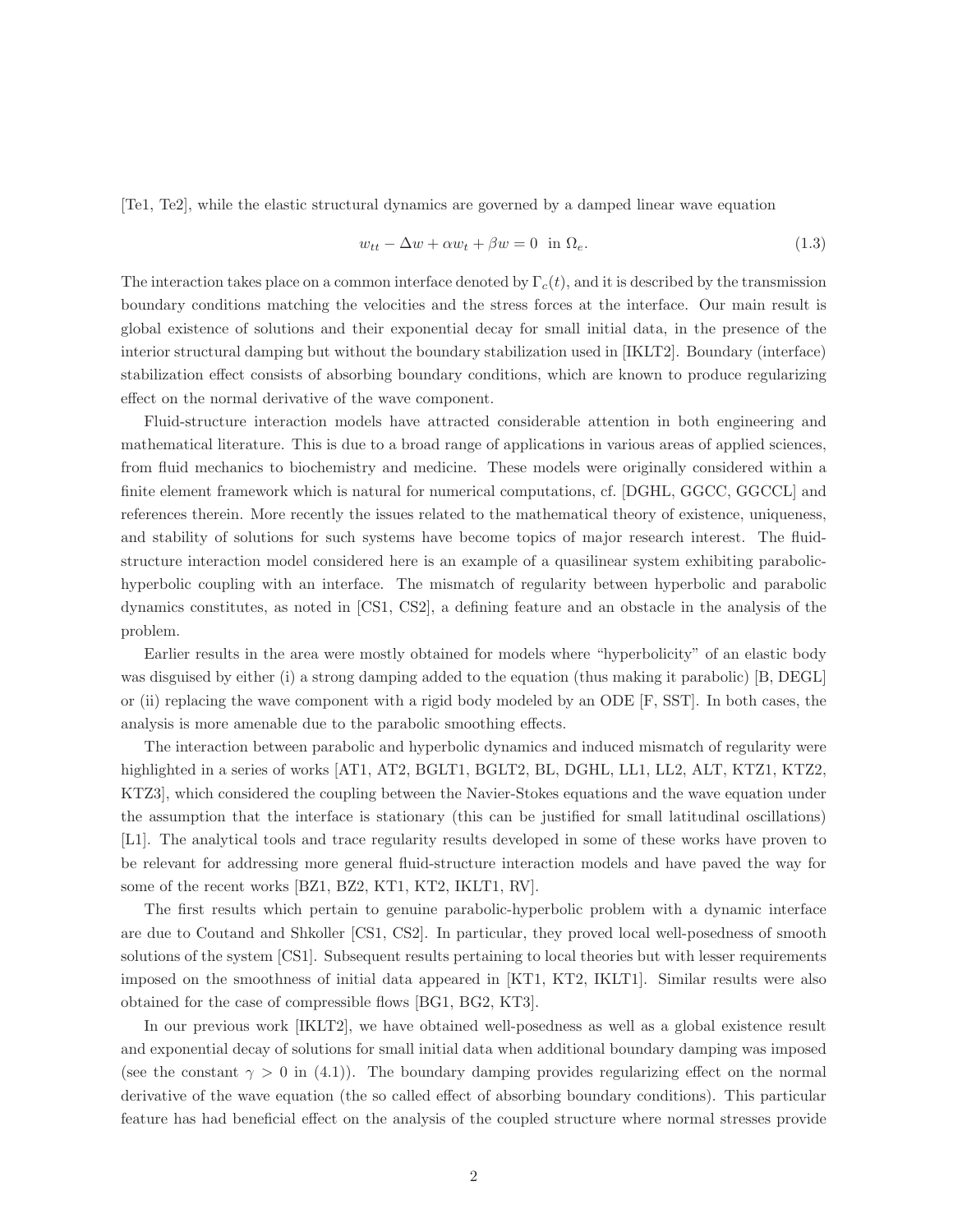carriers for the transport across the interface. The paper [IKLT2] is the first work to address the issue of global existence. It is well known that global existence in quasilinear dynamics is strongly tied to the asymptotic decay of solutions, which in turn requires a damping mechanism. In the case of fluid-structure interaction the least amount of damping necessary for forcing linear dynamics to decay is the boundaryinterface damping [AT1, AT2]. It was shown in [IKLT2] that the presence of the boundary damping allows to prove global existence of solutions to the quasilinear model. Such result holds under certain geometric condition known as the "star shaped" domain condition. This geometric condition is natural for wave type dynamics when subject to boundary dissipation [LTr1]; however, it can be eliminated for the wave dynamics altogether using micro-local methods [LTr1]. In the case of fluid-structure interaction, it can also be eliminated, as shown in [IKLT2], by introducing an interior dissipation term  $\alpha w_t$ . In view of the above, the following question arises. Is it possible to obtain global existence (and decay of the energy) without any geometric restrictions and with one damping mechanism only?

The present paper provides a positive answer to this question by showing that the viscous damping alone provides global and decaying solutions without any constraints on the geometry.

In the remainder of the introduction we describe the ideas behind the proof of the main global existence theorem. When proving well-posedness of the quasilinear system one is faced with a twofold task: (i) obtaining suitable a priori estimates which close at some desired level of regularity, and (ii) construction of actual solutions to which the a priori estimates can be applied.

Both tasks meet new substantial challenges which were not encountered previously. For the first task, one needs to provide a priori bounds for the integrals of potential energy, without relying on the bound on normal derivatives for the solution of the wave equation, secured by  $\gamma > 0$  as was the case in [IKLT2]. (Indeed, absorbing boundary conditions provide instant  $L^2$  regularity of the normal derivative of w.) However, in the case  $\gamma = 0$ , the normal wave components of finite energy solutions reside in negative order Sobolev spaces due to the failure of the Lopatinski condition [S]. We overcome this obstacle by applying suitable multipliers which cancel the effects of boundary over-spill along with developing a series of estimates on tangential derivatives by methods reminiscent to Agmon-Douglis-Nirenberg theory and elliptic theory [GS]. We note that a related multiplier estimate was successfully employed in [LL1] where static interface was considered and the Dirichlet-Stokes map served as the needed multiplier. However, the same multiplier is no longer effective for dynamic interface model and suitable modifications which exploit flow map are necessary. The second task, which is the construction of actual solutions, is even more challenging. Cancellation of the pressure term via integration by parts, typical when performing estimates on the solutions, no longer occurs. It is here where the mismatch of regularity comes strongly into play. Regularizing effect of parabolicity looses its momentum and strength when passing the information on the elastic system which exhibits the usual loss of regularity. Hence, the modern techniques developed in the context of hidden trace regularity theory for the wave equation (cf. [L2, LLT, LTr2, KMT]) and maximal regularity for the Stokes operator [MZ1, MZ2, PS] become critical. Maximal regularity allows us to handle the pressure term while sharp trace estimates move forward the fluid across the interface with no loss of derivatives, this latter phenomenon associated with the classical trace theory. The main ideas behind the construction of the local in time solution are described in Remark 6.3 below.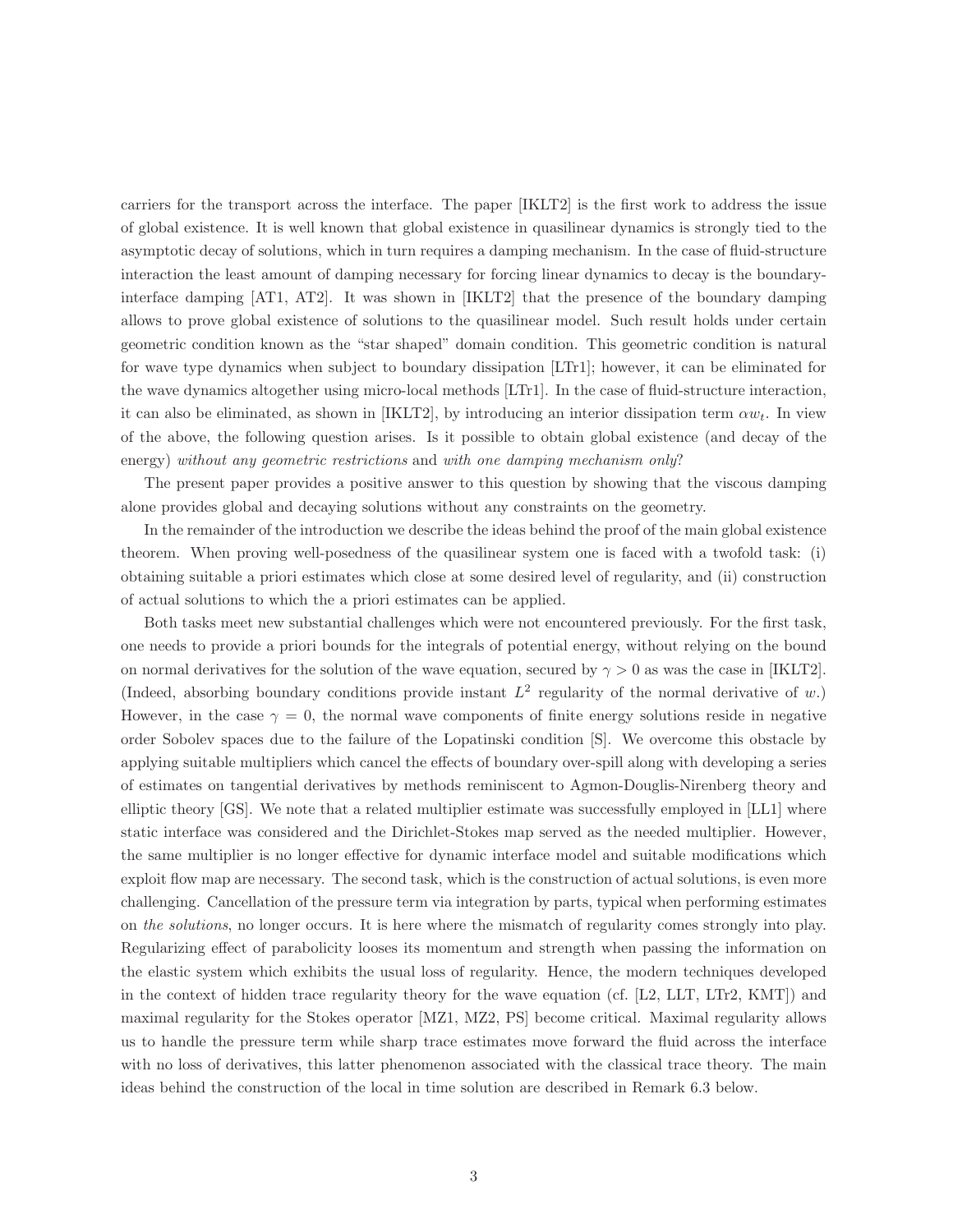### 2 The main result

The system, modeling the coupling of the fluid and an elastic structure, is written in the Lagrangian variables with a precise set-up as follows. Let  $\eta(\cdot,t): \Omega \to \Omega$  be the flow map under which the initial domain configurations  $\Omega_f$  and  $\Omega_e$  evolve with time, so that  $\Omega_f(t) = \eta(\Omega_f, t)$  and  $\Omega_e(t) = \eta(\Omega_e, t)$ . For simplicity, we assume that the domains are flat, i.e.,

$$
\Omega_f = \{ x = (x_1, x_2, x_3) : h_1 \le x_3 \le h_2 \text{ or } h_3 \le x_3 \le h_4 \}
$$

and

$$
\Omega_e = \{ x = (x_1, x_2, x_3) : h_2 \le x_3 \le h_3 \}
$$

with periodic boundary conditions with period 1 in the lateral directions.

In Lagrangian coordinates, the incompressible Navier-Stokes equation takes the form

$$
v_t^i - \partial_j (a_l^j a_l^k \partial_k v^i) + \partial_k (a_i^k q) = 0 \quad \text{in } \Omega_f \times (0, T), \qquad i = 1, 2, 3 \tag{2.1}
$$

$$
a_i^k \partial_k v^i = 0 \quad \text{in } \Omega_f \times (0, T), \tag{2.2}
$$

where  $v(x,t) = \eta_t(x,t) = u(\eta(x,t),t)$  and  $q(x,t) = p(\eta(x,t),t)$  denote the Lagrangian velocity and the pressure of the fluid over the initial domain  $\Omega_f$ . For the displacement function  $w(x, t) = \eta(x, t) - x$ , the linear damped elasticity equation reads

$$
w_{tt}^{i} - \Delta w^{i} + \alpha w_{t}^{i} + \beta w^{i} = 0 \text{ in } \Omega_e \times (0, T), \qquad i = 1, 2, 3
$$
 (2.3)

over the domain  $\Omega_e$ . We thus seek a solution  $(v, w, q, a, \eta)$  to the damped fluid-structure system  $(2.1)$ –  $(2.3)$ , where the dynamics of the Lagrangian matrix a and the flow map  $\eta$  are described by the ODEs

$$
a_t = -a : \nabla v : a \quad \text{in } \Omega_f \times (0, T) \tag{2.4}
$$

and

$$
\eta_t = v \quad \text{in} \ \Omega_f \times (0, T) \tag{2.5}
$$

with the initial conditions  $a(x, 0) = I$  and  $\eta(x, 0) = x$  in  $\Omega_f$ .

On the common boundary  $\Gamma_c$ , we assume continuity of the velocities

$$
w_t^i = v^i \quad \text{on } \Gamma_c \times (0, T) \tag{2.6}
$$

and the stresses

$$
\partial_j w^i N_j = a_i^j a_i^k \partial_k v^i N_j - a_i^k q N_k \quad \text{on } \Gamma_c \times (0, T), \tag{2.7}
$$

while on the outside fluid boundary  $\Gamma_f$ , we assume the non-slip boundary condition

$$
v^i = 0 \quad \text{on } \Gamma_f \times (0, T) \tag{2.8}
$$

for  $i = 1, 2, 3$ , where  $N = (N_1, N_2, N_3)$  is the unit outward normal with respect to  $\Omega_e$ . (Note that we use the strain tensor  $\nabla v$  instead of the symmetric gradient matrix  $\nabla v + \nabla v^T$  for the sake of simplicity.)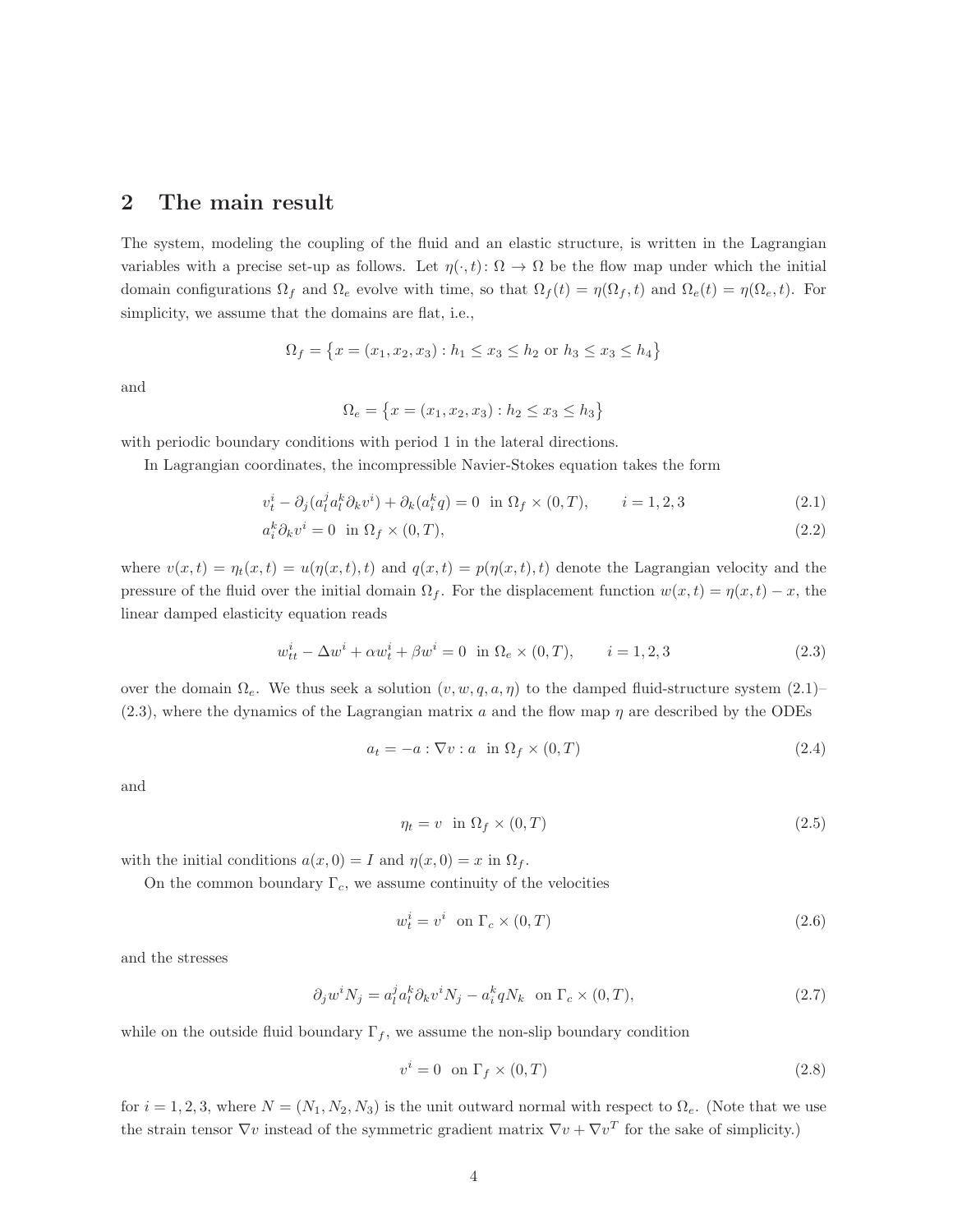We use the classical spaces for the fluid velocity  $H = \{v \in L^2(\Omega_f) : \text{div } v = 0, v \cdot N_{|\Gamma_f} = 0\}$  and  $V = \{v \in H^1(\Omega_f) : \text{div } v = 0, v_{|\Gamma_f} = 0\}.$ 

We now state the first main result of the paper, which provides an a priori estimate for the global existence.

**Theorem 2.1.** Let  $\alpha, \beta > 0$ . Assume that  $v_0 \in V \cap H^3(\Omega_f)$ ,  $v_t(0) \in V$ ,  $v_{tt}(0) \in H$ ,  $w_0 \in H^3(\Omega_e)$ , and  $w_1 \in H^2(\Omega_e)$  satisfying the compatibility conditions

$$
w_1 = v_0
$$
  
\n
$$
\Delta w_0 - \alpha w_1 - \beta w_0 = \Delta v_0 - \nabla q_0,
$$
  
\n
$$
\Delta w_1 - \alpha w_{tt}(0) - \beta w_1 = \Delta v_t(0) - \nabla q_t(0) + \partial_j(\partial_t a_j^k(0)\partial_k v^i(0)) - \partial_t a_i^k(0)\partial_k q(0)
$$
\n(2.9)

on Γ<sub>c</sub>,

$$
\frac{\partial w_0}{\partial N} \cdot \tau = \frac{\partial v_0}{\partial N} \cdot \tau,
$$
\n
$$
\frac{\partial w_1}{\partial N} \cdot \tau = \frac{\partial}{\partial N} (\Delta v_0 - \nabla q_0) \cdot \tau
$$
\n(2.10)

also on  $\Gamma_c$ , for tangential vectors  $\tau$ , and

$$
v_0 = 0,
$$
  
\n
$$
\Delta v_0 - \nabla q_0 = 0,
$$
  
\n
$$
- \partial_j (\partial_t a_j^k(0) \partial_k v^i(0)) - \Delta \partial_t v^i(0) + \partial_t a_i^k(0) \partial_k q(0) + \partial_{it} q(0) = 0
$$
\n(2.11)

on  $\Gamma_f$ . There exists  $\epsilon > 0$  such that if

$$
||v_0||_{H^3} + ||v_t(0)||_{H^1} + ||v_{tt}(0)||_{L^2} + ||w_0||_{H^3} + ||w_1||_{H^2} \le \epsilon
$$
\n(2.12)

then any smooth solution  $(v, w, q, a, \eta)$  smooth solution to  $(2.1)$ – $(2.5)$  on  $[0, \infty]$  satisfies

$$
v \in L^{\infty}([0, \infty); H^{3}(\Omega_{f}))
$$
  
\n
$$
v_{t} \in L^{\infty}([0, \infty); H^{2}(\Omega_{f}))
$$
  
\n
$$
v_{tt} \in L^{\infty}([0, \infty); L^{2}(\Omega_{f}))
$$
  
\n
$$
\nabla v_{tt} \in L^{2}([0, \infty); L^{2}(\Omega_{f}))
$$
  
\n
$$
\partial_{t}^{j} w \in C([0, \infty); H^{3-j}(\Omega_{e})), \qquad j = 0, 1, 2, 3
$$
\n(2.13)

with  $q \in L^{\infty}([0,\infty); H^2(\Omega_f))$ ,  $q_t \in L^{\infty}([0,\infty); H^1(\Omega_f))$ ,  $a, a_t \in L^{\infty}([0,\infty); H^2(\Omega_f))$ ,  $a_{tt} \in L^{\infty}([0,\infty); H^1(\Omega_f))$ ,  $a_{ttt} \in L^2_{loc}([0,\infty); L^2(\Omega_f))$ , and  $\eta|_{\Omega_f} \in C([0,\infty); H^3(\Omega_f))$ . Also, the norm

$$
||v(t)||_{H^3} + ||v_t(t)||_{H^2} + ||v_{tt}(t)||_{L^2} + ||q(t)||_{H^2} + ||q_t(t)||_{H^1}
$$
  
+ 
$$
||w(t)||_{H^3} + ||w_t(t)||_{H^2} + ||w_{tt}(t)||_{H^1} + ||w_{tt}(t)||_{L^2}
$$
 (2.14)

decays exponentially.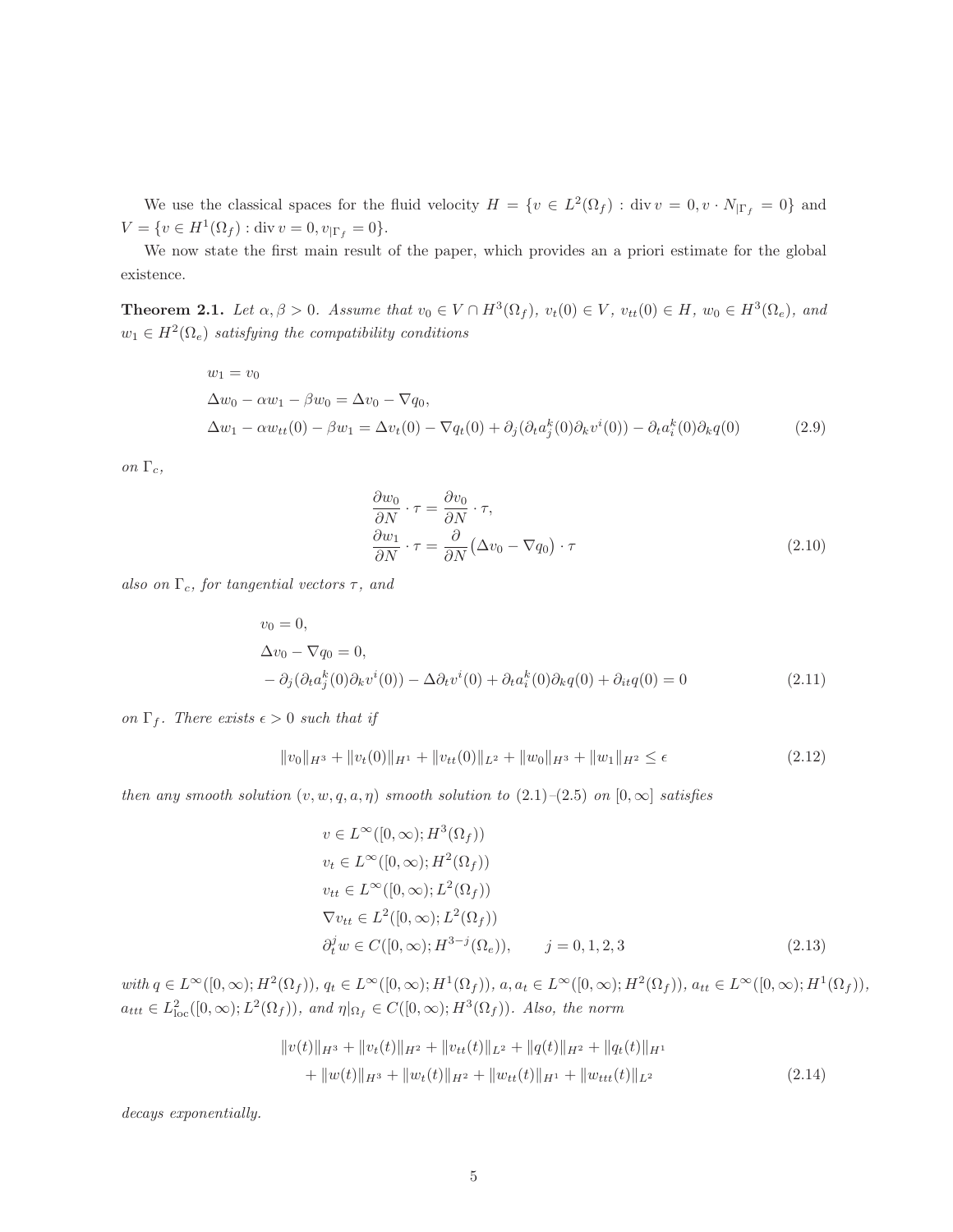Note that if the initial fluid velocity  $v_0$  belongs to  $V \cap H^4(\Omega_f)$ , then it satisfies the regularity assumptions of Theorem 2.1; namely,  $v_0 \in V \cap H^3(\Omega_f)$ ,  $v_t(0) \in V$ , and  $v_{tt}(0) \in H$ .

The proof of Theorem 2.1 is based on the energy estimates given in Section 4, which are leading to the Gronwall-type inequality (5.18) for the norm  $X(t)$  defined in (5.1) below. The exponential decay of  $X(t)$ is established in Lemmas 5.1 and 5.2, while the proof of Theorem 2.1 is given at the end of Section 5.

The second main result of this paper provides the global well-posedness of the system  $(2.1)$ – $(2.5)$  for small and more regular initial data.

**Theorem 2.2.** Let  $\alpha, \beta > 0$ . Assume that the initial data satisfy  $v_0 \in V \cap H^{7/2}(\Omega_f)$ ,  $v_t(0) \in V \cap$  $H^{5/2}(\Omega_f)$ ,  $v_{tt}(0) \in V$ ,  $w_0 \in H^{15/4-\delta}(\Omega_e)$ ,  $w_1 \in H^{11/4-\delta}(\Omega_e)$  for some  $\delta \in (0,1/4)$  and that they satisfy the compatibility conditions  $(2.9)$ ,  $(2.10)$ ,  $(2.11)$ , and

$$
\frac{\partial w_{tt}(0)}{\partial N} \cdot \tau = \frac{\partial}{\partial N} (\Delta v_t(0) - \nabla q_t(0) + \partial_j (\partial_t a_j^k(0) \partial_k v^i(0)) - \partial_t a_i^k(0) \partial_k q(0)) \cdot \tau \tag{2.15}
$$

for unit tangential vectors  $\tau$ . Assume, in addition, that

$$
||v_0||_{H^3} + ||v_t(0)||_{H^1} + ||v_{tt}(0)||_{L^2} + ||w_0||_{H^3} + ||w_1||_{H^2} \le \epsilon,
$$
\n(2.16)

where  $\epsilon > 0$  is a sufficiently small constant. Then for any  $T > 0$  (independent of  $\epsilon$ ) there exists a global in time solution  $(v, w, q, a, \eta)$  to  $(2.1)$ – $(2.5)$  obeying

$$
v \in L^{2}([0, T); H^{4}(\Omega_{f})) \cap H^{1}([0, T); H^{3}(\Omega_{f}))
$$
  
\n
$$
v_{t} \in H^{1}([0, T); H^{2}(\Omega_{f}))
$$
  
\n
$$
v_{tt} \in H^{1}([0, T); L^{2}(\Omega_{f}))
$$
  
\n
$$
\partial_{t}^{j} w \in C([0, T); H^{15/4 - \delta - j}(\Omega_{e})), \qquad j = 0, 1, 2, 3
$$
\n(2.17)

with  $q \in L^2([0,T); H^3(\Omega_f)) \cap H^1([0,T); H^2(\Omega_f))$  and  $q_t \in H^1([0,T); H^1(\Omega_f))$ . Also, the norm

$$
||v(t)||_{H^3} + ||v_t(t)||_{H^2} + ||v_{tt}(t)||_{L^2} + ||q(t)||_{H^2} + ||q_t(t)||_{H^1}
$$
  
+ 
$$
||w(t)||_{H^3} + ||w_t(t)||_{H^2} + ||w_{tt}(t)||_{H^1} + ||w_{tt}(t)||_{L^2}
$$
 (2.18)

decays exponentially.

Similarly as after the statement of Theorem 2.1, we note that if  $v_0 \in V \cap H^5(\Omega_f)$ , then it satisfies the assumptions  $v_0 \in V \cap H^{7/2}(\Omega_f)$ ,  $v_t(0) \in H^{5/2}(\Omega_f)$ , and  $v_{tt}(0) \in V$ . We prefer to work with the less regular assumptions because they remain invariant under the dynamics of the system.

We emphasize that the smallness of initial data is imposed only to a subset of regularity required by the initial data. The same holds with the decay rates. In order to reconcile this, we need to be careful in tracing the superlinear dependence on the higher norms, making sure that they are linear, module the topology required for decay.

We devote the last section to the proof of Theorem 2.2, which is divided into several steps. First, in Lemmas 6.2–6.8, we prove the existence and uniqueness of a solution to the linear problem with given coefficients close to the identity matrix. Here, the main tools are maximal regularity for the Stokes system used along with the sharp regularity for boundary traces of the wave operator. These allow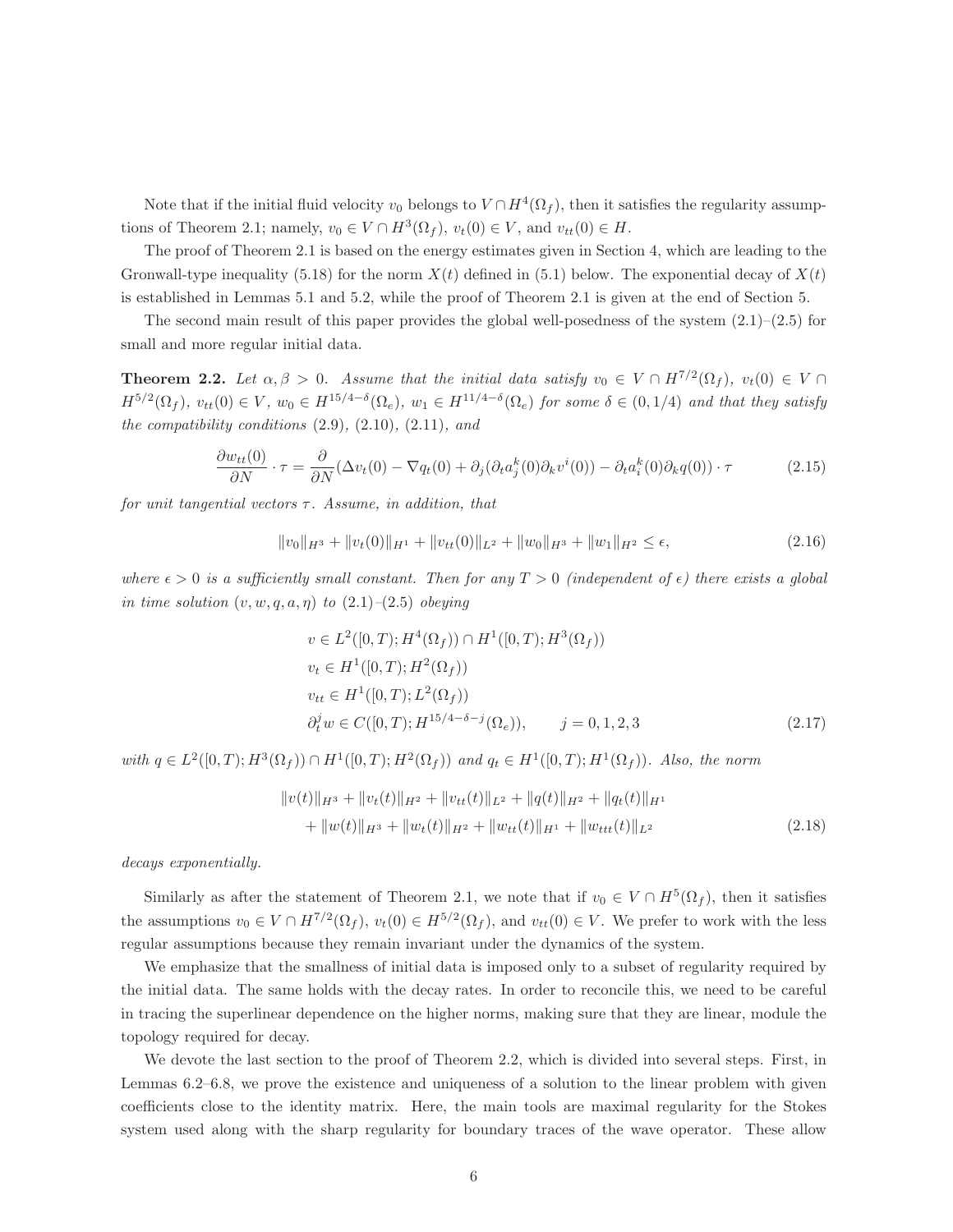to transfer maximal regularity of the fluid across the interface without loosing derivatives. In order to achieve sufficient regularity, two loops of maximal regularity are needed. The existence of a solution to the nonlinear problem then follows by the Schauder fixed point theorem, while the uniqueness is established via the contraction mapping theorem applied at the lower energy level (cf. Subsection 6.3 below).

Note that we address here the flat geometry, which we do in order to simplify the presentation. The extension to general geometry though not automatic requires introducing tangential differential operators and commutator estimates in the spirit of [BGLT2] and [KTZ3]. We suspect that the results carry over to the most general situation.

### 3 Preliminary results

In this section, we give formal a priori estimates on time derivatives of the unknown functions needed in the proof of Theorem 2.1. We begin with an auxiliary result from [IKLT1] providing bounds on the flow map  $\eta$  and the matrix  $a$ .

**Lemma 3.1.** [IKLT1] Assume that  $\|\nabla v\|_{L^2([0,T];H^2)} \leq M$ . Let  $p \in [1,\infty]$  and  $i, j = 1, 2, 3$ . With  $T \in [0, 1/CM]$ , where C is a sufficiently large constant, the following statements hold: (i)  $\|\nabla \eta\|_{H^2} \leq C$  for  $t \in [0, T]$ ; (ii)  $||a||_{H^2} \leq C$  for  $t \in [0, T]$ ; (iii)  $||a_t||_{L^p} \leq C||\nabla v||_{L^p}$  for  $t \in [0, T]$ ;  $(iv)$   $||\partial_i a_t||_{L^p} \leq C||\nabla v||_{L^{p_1}}||\partial_i a||_{L^{p_2}} + C||\nabla \partial_i v||_{L^p}$  for  $i = 1, 2, 3$  and  $t \in [0, T]$  where  $1 \leq p, p_1, p_2 \leq \infty$ are such that  $1/p = 1/p_1 + 1/p_2$ ;  $(v)$   $\|\partial_{ij}a_t\|_{L^2} \leq C \|\nabla v\|_{H^1}^{1/2} \|\nabla v\|_{H^2}^{1/2} + C \|\nabla v\|_{H^2}$  for  $i, j = 1, 2, 3$  and  $t \in [0, T]$ ;  $(vi) \|a_{tt}\|_{L^2} \leq C \|\nabla v\|_{L^2} \|\nabla v\|_{L^\infty} + C \|\nabla v_t\|_{L^2}$  and  $\|a_{tt}\|_{L^3} \leq C \|v\|_{H^2}^2 + C \|\nabla v_t\|_{L^3}$  for  $t \in [0, T]$ ; (vii)  $||a_{ttt}||_{L^2} \leq C||\nabla v||_{H^1}^3 + C||\nabla v_t||_{L^2}||\nabla v||_{L^\infty} + C||\nabla v_{tt}||_{L^2}$  for  $t \in [0, T]$ ; (viii) for every  $\epsilon \in (0,1/2]$  and all  $t \leq T^* = \min\{\epsilon/CM^2, T\}$ , we have

$$
\|\delta_{jk} - a_l^j a_l^k\|_{H^2}^2 \le \epsilon, \qquad j, k = 1, 2, 3
$$
\n(3.1)

and

$$
\|\delta_{jk} - a_k^j\|_{H^2}^2 \le \epsilon, \qquad j, k = 1, 2, 3. \tag{3.2}
$$

In particular, the form  $a_l^j a_l^k \xi_j^i \xi_k^i$  satisfies the ellipticity estimate

$$
a_l^j a_l^k \xi_j^i \xi_k^i \ge \frac{1}{C} |\xi|^2, \qquad \xi \in \mathbb{R}^{n^2}
$$
\n(3.3)

for all  $t \in [0, T^*]$  and  $x \in \Omega_f$ , provided  $\epsilon \leq 1/C$  with C sufficiently large.

The statement in [IKLT1] requires  $\|\nabla v\|_{L^{\infty}([0,T];H^2)} \leq M$ , but the proof only needs

$$
\|\nabla v\|_{L^2([0,T];H^2)} \le M. \tag{3.4}
$$

For instance, the a priori estimate for a reads

$$
||a(t)||_{H^2} \le C + \int_0^t ||a(s)||_{H^2}^2 ||\nabla v(s)||_{H^2} ds
$$
\n(3.5)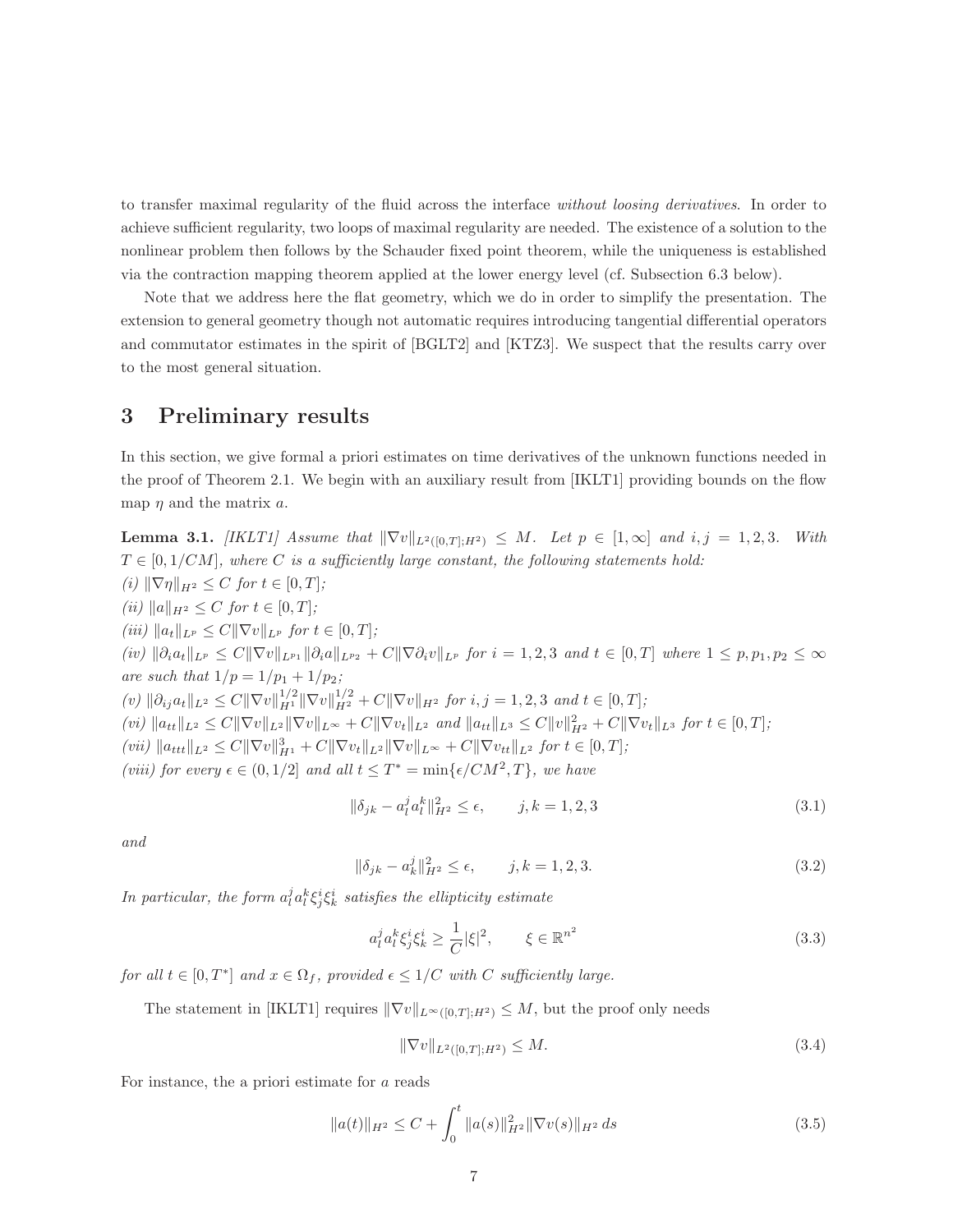and (ii) under the condition (3.4) follows by using the Gronwall lemma, provided  $T \leq 1/CM$ .

We next recall the variable coefficients Stokes-type estimates for mixed Dirichlet-Neumann boundary conditions, obtained in our previous work [IKLT1].

**Lemma 3.2.** *[IKLT1] Assume that v and q solve the system* 

$$
v_t^i - \partial_j (a_l^j a_l^k \partial_k v^i) + \partial_k (a_i^k q) = 0 \quad \text{in} \quad \Omega_f \tag{3.6}
$$

$$
a_i^k \partial_k v^i = 0 \quad \text{in} \quad \Omega_f \tag{3.7}
$$

$$
v = 0 \quad on \quad \Gamma_f \tag{3.8}
$$

$$
a_l^j a_l^k \partial_k v^i N_j - a_i^k q N_k = \partial_j w^i N_j \quad \text{on } \Gamma_c \tag{3.9}
$$

for given coefficients  $a_j^i \in L^{\infty}(\Omega_f)$  with  $i, j = 1, 2, 3$  satisfying Lemma 3.1 with a sufficiently small constant  $\epsilon = 1/C$ . Then the estimate

$$
||v||_{H^{s+2}} + ||q||_{H^{s+1}} \le C||v_t||_{H^s} + C \left\|\frac{\partial w}{\partial N}\right\|_{H^{s+1/2}(\Gamma_c)}\tag{3.10}
$$

holds for  $s = 0, 1$  and for all  $t \in (0, T)$ . Moreover, the time derivatives  $v_t$  and  $q_t$  satisfy

$$
||v_t||_{H^2} + ||q_t||_{H^1}
$$
  
\n
$$
\leq C||v_{tt}||_{L^2} + C \left\| \frac{\partial w_t}{\partial N} \right\|_{H^{1/2}(\Gamma_c)} + C||v||_{H^2}^{1/2} ||v||_{H^3}^{1/2} (||v||_{H^2} + ||q||_{H^1})
$$
\n(3.11)

for all  $t \in (0, T)$ , where  $T \leq 1/CM$  for a sufficiently large constant C.

Now, let w be a solution to the wave equation (2.3). Let  $D'w = (\partial_1 w, \partial_2 w)$  denote the tangential derivative of w, and let  $(D')^2$  be the matrix with entries  $\partial_{ij}w$  for  $i, j = 1, 2$ . We obtain the full regularity elliptic estimate

$$
||w||_{H^3} \leq C||w_{tt}||_{H^1} + C||w_t||_{H^1} + C||w||_{H^1} + C||(D')^2w||_{H^1}
$$
\n(3.12)

for all  $t \in (0,T)$  by applying the Agmon-Douglas-Nirenberg procedure of decomposing the elliptic (Laplace) operator into tangential and normal coordinates.

Differentiating (2.3) in time, we also have

$$
||w_t||_{H^2} \le C||w_{ttt}||_{L^2} + C||w_{tt}||_{L^2} + C||w_t||_{L^2} + C||D'w_t||_{H^1}
$$
\n(3.13)

for all  $t \in (0, T)$ .

From  $(3.10)$  with  $s = 1$  and  $(3.12)$ , we conclude that the Stokes type estimate

$$
||v||_{H^3} + ||q||_{H^2} \leq C||v_t||_{H^1} + C||w_{tt}||_{H^1} + C||w_t||_{H^1} + C||w||_{H^1} + C||(D')^2w||_{H^1}
$$
 (3.14)

holds for all  $t \in (0, T)$ , where  $T \leq 1/CM$ . Analogous derivation shows that

$$
||v||_{H^2} + ||q||_{H^1} \le C||v_t||_{L^2} + C||w_{tt}||_{L^2} + C||w_t||_{L^2} + C||w||_{L^2} + C||D'w||_{H^1}.
$$
 (3.15)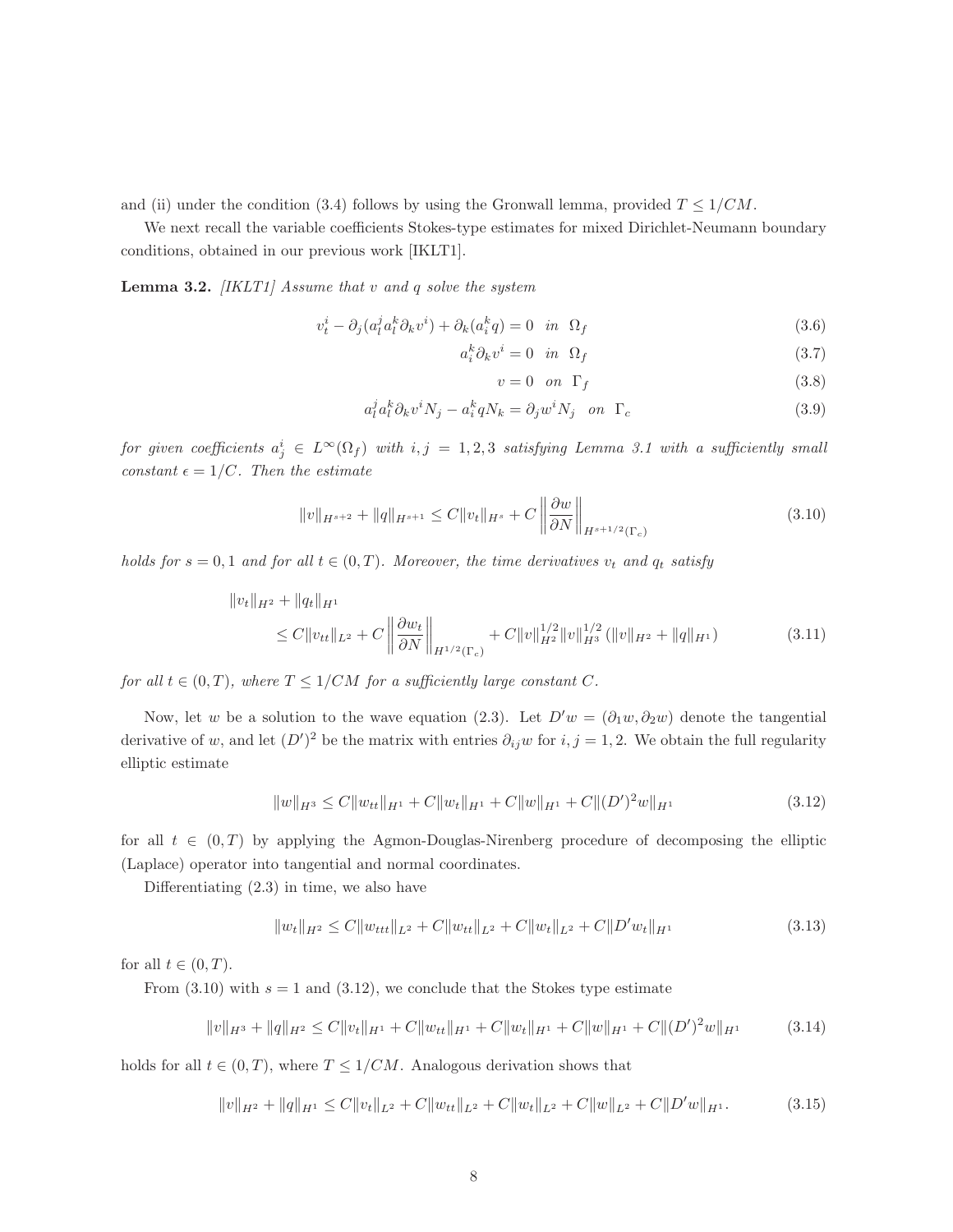By (3.11), (3.13), and (3.15), we also get

$$
\|v_t\|_{H^2} + \|q_t\|_{H^1}
$$
  
\n
$$
\leq C \|v_{tt}\|_{L^2} + C \|w_t\|_{H^2} + C \|v\|_{H^2}^{1/2} \|v\|_{H^3}^{1/2} (||v||_{H^2} + ||q||_{H^1})
$$
  
\n
$$
\leq C \|v_{tt}\|_{L^2} + C \|w_{ttt}\|_{L^2} + C \|w_{tt}\|_{L^2} + C \|w_t\|_{L^2} + C \|D'w_t\|_{H^1}
$$
  
\n
$$
+ C \|v\|_{H^3}^{1/2} \left( C \|v_t\|_{L^2} + C \|w_{tt}\|_{L^2} + C \|w_t\|_{L^2} + C \|w\|_{L^2} + C \|D'w\|_{H^1} \right)^{3/2}
$$
\n(3.16)

for all  $t \in (0, T)$ , where  $T \leq 1/CM$ .

### 4 Global in time solutions

In this section, we derive  $L^2$ -estimates for the fluid-structure system  $(2.1)$ – $(2.5)$  on several different levels of energy. More precisely, as in [IKLT2], where we considered the system subjected to the transmission boundary condition

$$
w_t^i = v^i - \gamma \frac{\partial w^i}{\partial N} \quad \text{on} \quad \Gamma_c \times (0, T), \quad i = 1, 2, 3 \tag{4.1}
$$

for a parameter  $\gamma > 0$ , we rely on a priori estimates on time derivatives of the unknown functions. Also, in order to treat the limiting case  $\gamma = 0$ , we further need estimates on the tangential and time-tangential derivatives. These are needed for the regularity of the wave component (cf.  $(3.12)$  and  $(3.13)$ .)

#### 4.1 First level estimates

We denote by

$$
E(t) = \frac{1}{2} \left( \|v(t)\|_{L^2}^2 + \beta \|w(t)\|_{L^2}^2 + \|w_t(t)\|_{L^2}^2 + \|\nabla w(t)\|_{L^2}^2 \right),\tag{4.2}
$$

the energy of the system  $(2.1)$ – $(2.3)$ . From [IKLT2, Lemma 4.1]), recall the inequality

$$
E(t) + \int_0^t D(s) \, ds \le E(0),\tag{4.3}
$$

for all  $t \in [0, T]$ , where

$$
D(t) = \frac{1}{C} \|\nabla v(t)\|_{L^2}^2 + \alpha \|w_t(t)\|_{L^2}^2 + \gamma \left\| \frac{\partial w}{\partial N}(t) \right\|_{L^2(\Gamma_c)}^2.
$$
 (4.4)

The purpose of the next lemma is to establish estimates on the time integral of the potential energy of the wave component from the damping, secured by the kinetic energy. This entails to establishing a suitable equipartition of the wave energy in the context of the interface coupling.

Lemma 4.1. We have

$$
\int_0^t \|\nabla w\|_{L^2}^2 + \beta \int_0^t \|w\|_{L^2}^2 + \frac{\alpha}{4} \|w(t)\|_{L^2}^2 + \frac{1}{C} \|\nabla(\eta(\cdot, t) - x)\|_{L^2}^2 + \frac{\gamma}{2} \int_{\Gamma_c} \left| \int_0^t \frac{\partial w}{\partial N}(s) ds \right|^2 d\sigma(x)
$$
  
\n
$$
\leq CE(0) + \int_0^t \|w_t\|_{L^2}^2 + C \|w_t(t)\|_{L^2}^2 + C \|v(t)\|_{L^2}^2 + \int_0^t \|v\|_{L^2}^2 + \int_0^t (\widetilde{R}(s), \eta(x, s) - x) ds \qquad (4.5)
$$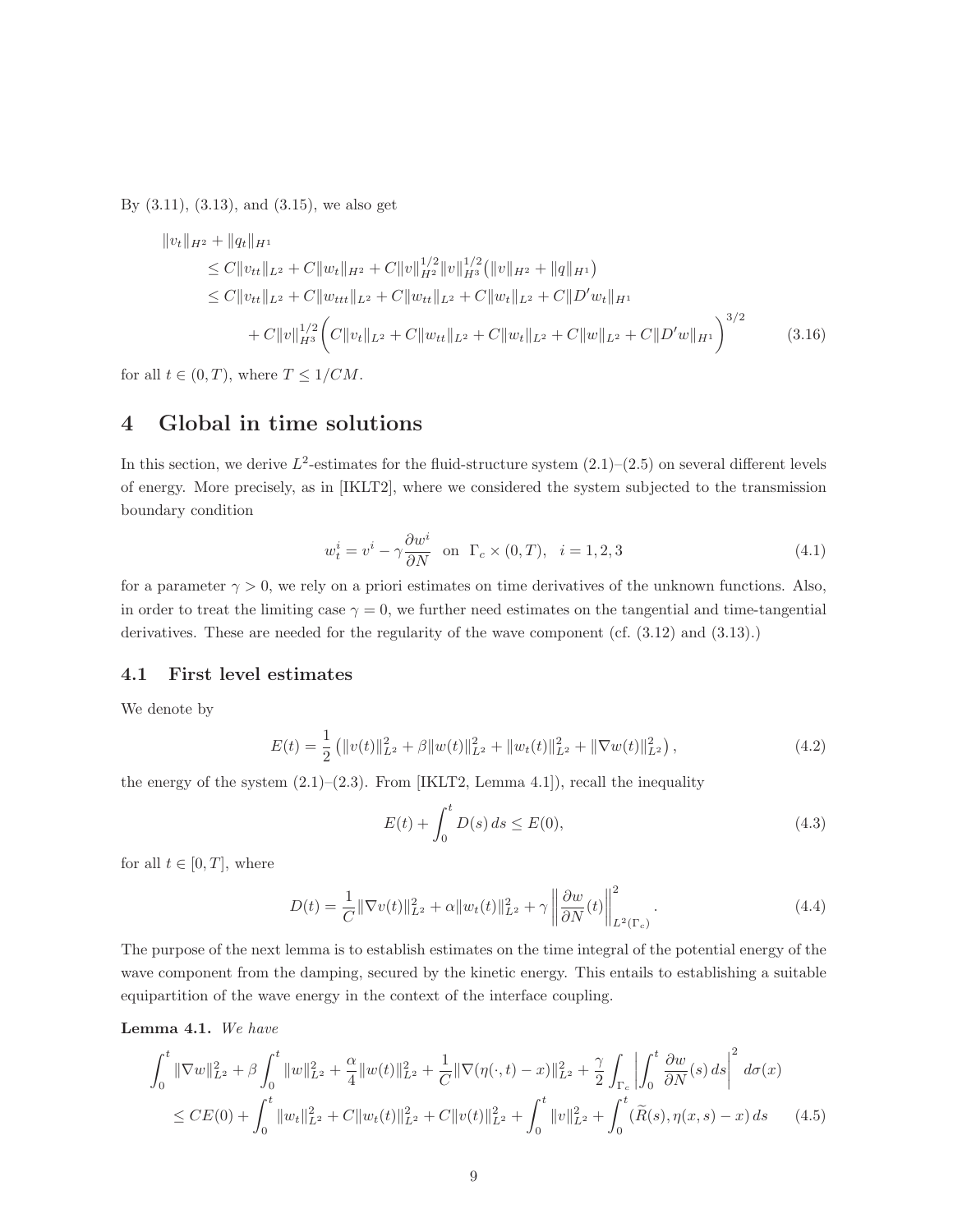for all  $t \in [0, T]$ , where

$$
\int_0^t (\widetilde{R}(s), \eta(x, s) - x) ds
$$
\n
$$
= \frac{1}{2} \int_0^t \int \partial_t (a_t^j a_t^k) \partial_k (\eta^i - x^i) \partial_j (\eta^i - x^i) + \int_0^t ds \int q(s) \int_0^s \partial_t a_t^k \partial_k (\eta^i - x^i) d\tau dx. \tag{4.6}
$$

Remark 4.2. Note that the equipartition estimate (4.5) in Lemma 4.1 would have had much simpler form if the constants C were allowed to blow up as  $\gamma \to 0$ . In such case, the last term involving  $\tilde{R}$  would not be necessary. The presence of this term is due to the lack of uniform in  $\gamma$  control of the  $L^2$  norm of  $\partial w/\partial N$ . This is the reason why the presence of only frictional damping in the wave equation (without the boundary damping) in the coupled problem leads technically to much more involved estimates.

*Proof of Lemma 4.1.* We take the  $L^2$ -inner product of (2.3) with  $w^i$  and sum for  $i = 1, 2, 3$ 

$$
\int w_{tt}^{i}w^{i} - \int \Delta w^{i}w^{i} + \alpha \int w_{t}^{i}w^{i} + \beta \int w^{i}w^{i} = 0.
$$
\n(4.7)

Differentiating the first term in (4.7) by parts in time leads to

$$
\frac{d}{dt}\int w_t^i w^i - \int w_t^i w_t^i + \int \partial_j w^i \partial_j w^i + \frac{\alpha}{2} \frac{d}{dt} \int |w|^2 + \beta \int |w|^2 - \int_{\Gamma_c} \partial_j w^i w^i N_j d\sigma(x) = 0.
$$
 (4.8)

We integrate in time

$$
\int_{0}^{t} \int |\nabla w|^{2} + \beta \int_{0}^{t} \int |w|^{2} + \frac{\alpha}{2} \int |w|^{2} \Big|_{t}
$$
  
=  $\frac{\alpha}{2} \int |w_{0}|^{2} + \int_{0}^{t} \int |w_{t}|^{2} - \int w_{t}^{i}w^{i} \Big|_{t} + \int w_{1}^{i}w_{0}^{i} + \int_{0}^{t} \int_{\Gamma_{c}} \partial_{j}w^{i}w^{i}N_{j} d\sigma(x) ds.$  (4.9)

The equality (4.9) would provide a desirable equipartition of energy relation if not for the last boundary term, which is a result of the coupling. This term In order to estimate it, we first write

$$
w = \eta - x - \gamma \int_0^t \frac{\partial w}{\partial N} dx \quad \text{on } \Gamma_c,
$$
\n(4.10)

which follows by integrating (4.1) in time. Multiplying both sides of (2.7) by  $\eta^{i} - x^{i}$ , summing for  $i = 1, 2, 3$  and integrating the resulting equation leads to

$$
\int_{0}^{t} \int_{\Gamma_c} \partial_j w^i w^i N_j d\sigma(x) ds - \int_{0}^{t} \int_{\Gamma_c} a_l^j a_l^k \partial_k v^i (\eta^i - x^i) N_j d\sigma(x) ds + \int_{0}^{t} \int_{\Gamma_c} a_i^k q (\eta^i - x^i) N_k d\sigma(x) ds
$$
  
\n
$$
= -\gamma \int_{0}^{t} \int_{\Gamma_c} \partial_j w^i \int_{0}^{s} \frac{\partial w^i}{\partial N} d\tau N_j d\sigma(x) ds
$$
  
\n
$$
= -\frac{\gamma}{2} \int_{\Gamma_c} \left| \int_{0}^{t} \frac{\partial w}{\partial N} ds \right|^2 d\sigma(x),
$$
\n(4.11)

where we utilized (4.10) in the first equality. On the other hand, multiplying (2.1) with  $\eta^{i} - x^{i}$ , summing in i and integrating over  $\Omega_f$  gives

$$
\int v_t^i(\eta^i - x^i) - \int \partial_j (a_l^j a_l^k \partial_k v^i)(\eta^i - x^i) + \int \partial_k (a_i^k q)(\eta^i - x^i) = 0 \tag{4.12}
$$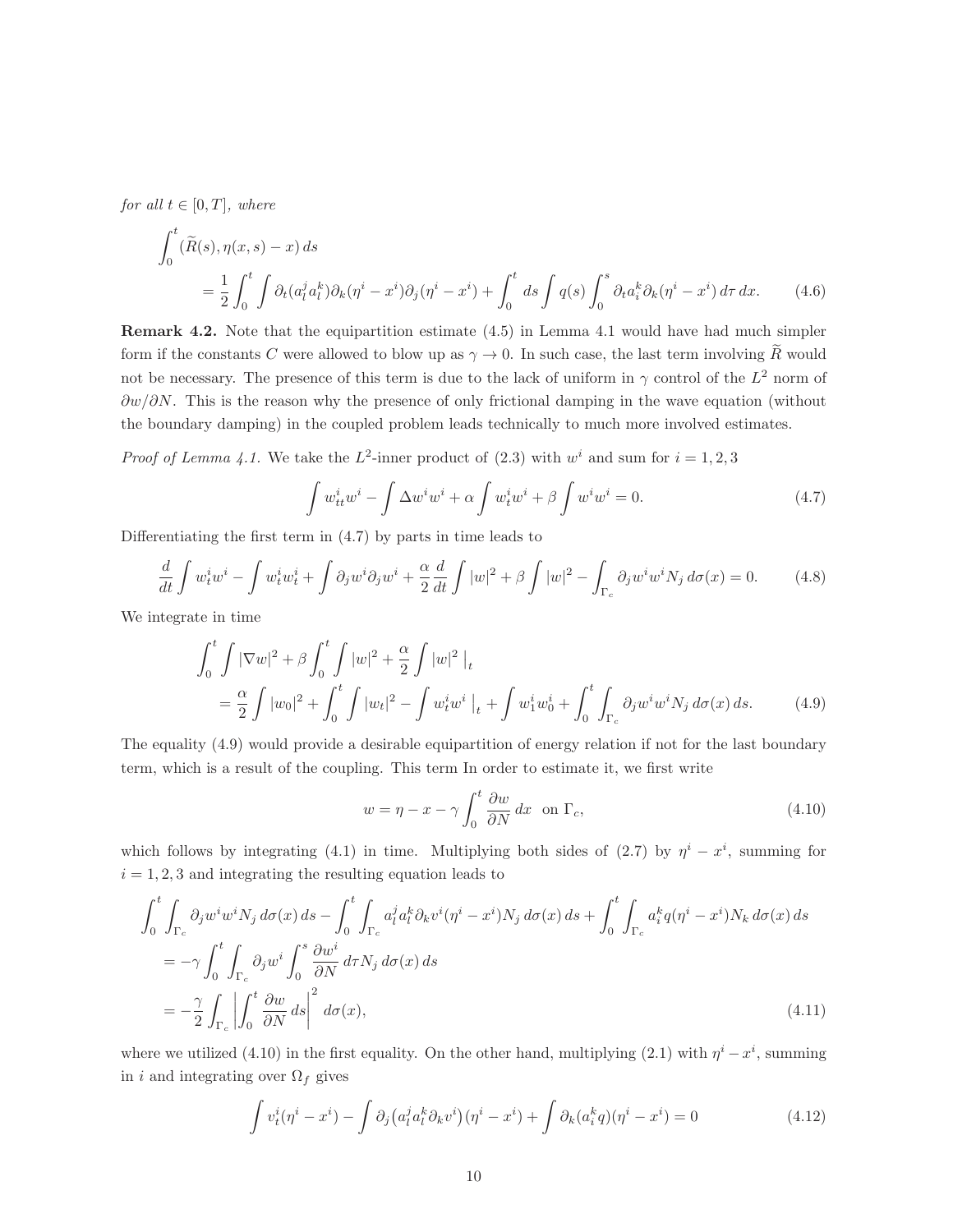which leads to

$$
\frac{d}{dt} \int v^i(\eta^i - x^i) - \int v^i \eta_t^i + \int a_l^j a_l^k \partial_k v^i \partial_j (\eta^i - x^i) - \int a_i^k q \partial_k (\eta^i - x^i) \n+ \int_{\Gamma_c} a_l^j a_l^k \partial_k v^i (\eta^i - x^i) N_j d\sigma(x) - \int_{\Gamma_c} a_i^k q (\eta^i - x^i) N_k d\sigma(x) = 0.
$$
\n(4.13)

Now, we integrate (4.13) in time and integrals of the last two boundary terms in (4.13) can be obtained from (4.11). Adding add the resulting equation to (4.9). Noting the cancellation of the troublesome boundary integrals due to (4.11), we arrive at

$$
\int_{0}^{t} \int |\nabla w|^{2} + \beta \int_{0}^{t} \int |w|^{2} + \frac{\alpha}{2} \int |w|^{2} \Big|_{t} + \frac{\gamma}{2} \int_{\Gamma_{c}} \Big| \int_{0}^{t} \frac{\partial w}{\partial N} ds \Big|^{2} d\sigma(x)
$$
  
\n
$$
= \frac{\alpha}{2} \int |w_{0}|^{2} + \int_{0}^{t} \int |w_{t}|^{2} - \int w_{t}^{i} w^{i} \Big|_{t} + \int w_{1}^{i} w_{0}^{i} - \int v^{i} (\eta^{i} - x^{i}) \Big|_{t} + \int_{0}^{t} \int |v|^{2}
$$
  
\n
$$
- \frac{1}{2} \int a_{l}^{j} a_{l}^{k} \partial_{k} (\eta^{i} - x^{i}) \partial_{j} (\eta^{i} - x^{i}) \Big|_{t} + \frac{1}{2} \int_{0}^{t} \int \partial_{t} (a_{l}^{j} a_{l}^{k}) \partial_{k} (\eta^{i} - x^{i}) \partial_{j} (\eta^{i} - x^{i})
$$
  
\n
$$
+ \int_{0}^{t} \int a_{i}^{k} q \partial_{k} (\eta^{i} - x^{i}) \qquad (4.14)
$$

where we also utilized integration by parts in time and the relation  $\eta_t = v$ . The last term on the right side equals

$$
\int_0^t \int a_i^k q \partial_k (\eta^i - x^i)
$$
  
= 
$$
\int_0^t ds \int q(s) \int_0^s \partial_t a_i^k \partial_k (\eta^i - x^i) d\tau dx + \int_0^t ds \int q(s) \int_0^s a_i^k \partial_k \partial_t (\eta^i - x^i) d\tau dx
$$
  
= 
$$
\int_0^t ds \int q(s) \int_0^s \partial_t a_i^k \partial_k (\eta^i - x^i) d\tau dx
$$
 (4.15)

since  $a_i^k \partial_k \partial_t (\eta^i - x^i) d\tau dx = a_i^k \partial_k v^i = 0$  by (3.7). In conclusion, we get

$$
\int_{0}^{t} \int |\nabla w|^{2} + \beta \int_{0}^{t} \int |w|^{2} + \frac{\alpha}{2} \int |w|^{2} \Big|_{t}^{2}
$$
  
+ 
$$
\frac{1}{2} \int a_{i}^{j} a_{i}^{k} \partial_{k} (\eta^{i} - x^{i}) \partial_{j} (\eta^{i} - x^{i}) \Big|_{t}^{2} + \frac{\gamma}{2} \int_{\Gamma_{c}} \left| \int_{0}^{t} \frac{\partial w}{\partial N} ds \right|^{2} d\sigma(x)
$$
  
= 
$$
\frac{\alpha}{2} \int |w_{0}|^{2} + \int_{0}^{t} \int |w_{t}|^{2} - \int w_{t}^{i} w^{i} \Big|_{t}^{2} + \int w_{1}^{i} w_{0}^{i} - \int v^{i} (\eta^{i} - x^{i}) \Big|_{t}^{2} + \int_{0}^{t} \int |v|^{2}
$$
  
+ 
$$
\frac{1}{2} \int_{0}^{t} \int \partial_{t} (a_{i}^{j} a_{i}^{k}) \partial_{k} (\eta^{i} - x^{i}) \partial_{j} (\eta^{i} - x^{i}) + \int_{0}^{t} ds \int q(s) \int_{0}^{s} \partial_{t} a_{i}^{k} \partial_{k} (\eta^{i} - x^{i}) d\tau dx.
$$
 (4.16)

For the fourth term on the left side we utilize the ellipticity of the matrix a, i.e.,  $a_l^j a_l^k \xi_j^i \xi_k^i \geq (1/C)|\xi|^2$ for all  $\xi \in \mathbb{R}^3 \times \mathbb{R}^3$ , while for the pointwise terms on the right, we write

$$
-\int w_t^i w^i \big|_{t} \le \frac{\alpha}{4} \|w(t)\|_{L^2}^2 + \frac{1}{\alpha} \|w_t(t)\|_{L^2}^2 \tag{4.17}
$$

and

$$
-\int v^{i}(\eta^{i} - x^{i}) \mid_{t} \leq \epsilon \|\eta(\cdot, t) - x\|_{L^{2}}^{2} + C_{\epsilon} \|v(t)\|_{L^{2}}^{2},
$$
\n(4.18)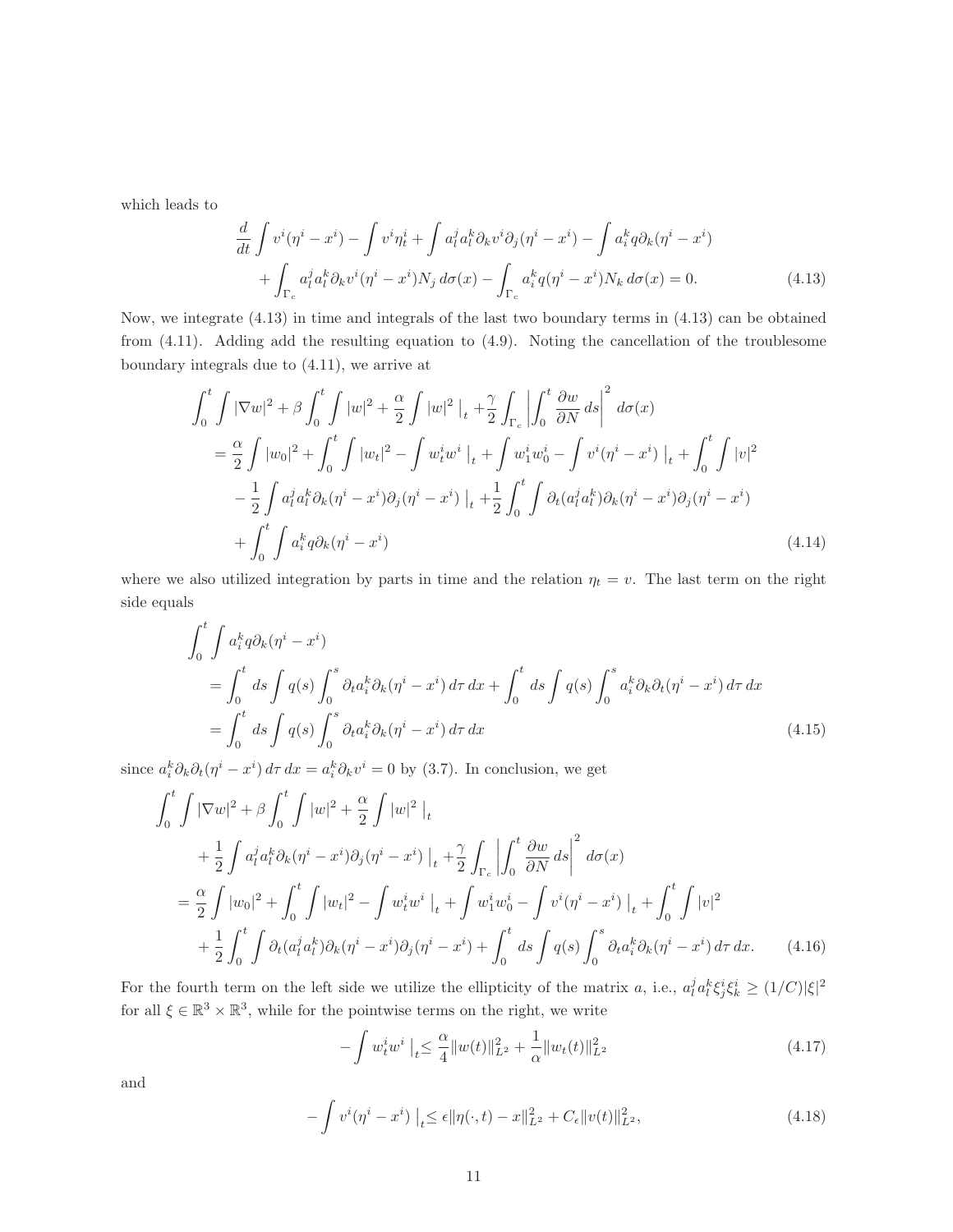respectively. Since  $\eta - x = 0$  on  $\Gamma_f$ , we may apply the Poincaré inequality in order to absorb the first term on the right side of  $(4.18)$  with the left side of  $(4.16)$ . Therefore, the lemma is established.

Multiplying (4.5) with a small parameter and adding the resulting inequality to (4.3) give

$$
E(t) + \int_0^t E(s) \, ds + \bar{\epsilon} \gamma \int_{\Gamma_c} \left| \int_0^t \frac{\partial w}{\partial N} \, ds \right|^2 \, d\sigma(x) \le CE(0) + C \int_0^t (\tilde{R}(s), \eta(x, s) - x) \, ds,\tag{4.19}
$$

where  $\bar{\epsilon} > 0$  is a small parameter independent of  $\gamma$ . Here we utilized the Poincaré inequality for the fluid velocity v; namely, that  $||v(t)||_{L^2} \leq C||\nabla v(t)||_{L^2}$ . The last term on the right side of (4.19) is treated in Lemma 4.13 below.

#### 4.2 Second level estimates

For simplicity, we assume from here on that  $\beta = 1$ . We introduce the second level energy

$$
E^{(1)}(t) = \frac{1}{2} (||v_t(t)||_{L^2}^2 + ||w_t(t)||_{L^2}^2 + ||w_{tt}(t)||_{L^2}^2 + ||\nabla w_t(t)||_{L^2}^2)
$$
\n(4.20)

of the system with the corresponding dissipation

$$
D^{(1)}(t) = \frac{1}{C} \|\nabla v_t(t)\|_{L^2}^2 + \alpha \|w_{tt}(t)\|_{L^2}^2 + \gamma \left\| \frac{\partial w_t}{\partial N}(t) \right\|_{L^2(\Gamma_c)}^2.
$$
 (4.21)

In order to obtain the integral inequality for  $E^{(1)}(t)$ , we differentiate the full system  $(2.1)$ – $(2.3)$  in time. We obtain

$$
v_{tt}^{i} - \partial_{t} \partial_{j} (a_{l}^{j} a_{l}^{k} \partial_{k} v^{i}) + \partial_{t} \partial_{k} (a_{i}^{k} q) = 0 \text{ in } \Omega_{f} \times (0, T)
$$
\n(4.22)

$$
a_i^k \partial_k v_t^i + \partial_t a_i^k \partial_k v^i = 0 \quad \text{in} \quad \Omega_f \times (0, T) \tag{4.23}
$$

and

$$
w_{ttt}^i - \Delta w_t^i + \alpha w_{tt}^i + w_t^i = 0 \quad \text{in} \quad \Omega_e \times (0, T) \tag{4.24}
$$

for  $i = 1, 2, 3$ .

We start by recalling the next statement from [IKLT2].

Lemma 4.3. [IKLT2] The energy inequality

$$
E^{(1)}(t) + \int_0^t D^{(1)}(s) \, ds \le E^{(1)}(0) + \int_0^t (R^{(1)}(s), v_t(s)) \, ds \tag{4.25}
$$

holds for all  $t \in [0, T]$ , where

$$
\int_0^t (R^{(1)}, v_t) ds = -\int_0^t \int_{\Omega_f} \partial_t (a_l^j a_l^k) \partial_k v^i \partial_j v_t^i dx ds + \int_0^t \int_{\Omega_f} \partial_t a_i^k q \partial_k v_t^i dx ds \n- \int_0^t \int_{\Omega_f} \partial_t a_i^k \partial_t q \partial_k v^i dx ds.
$$
\n(4.26)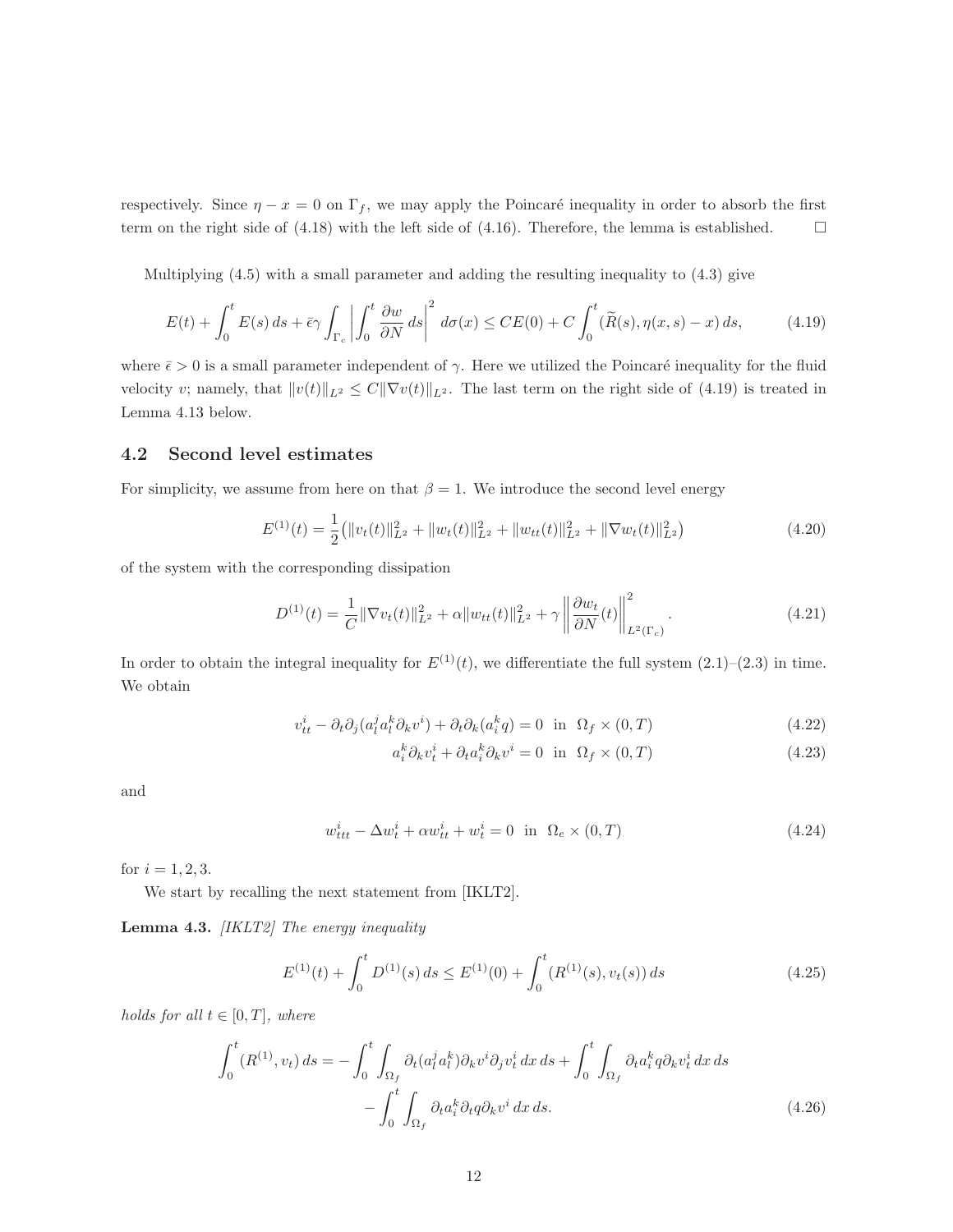For the proof of Lemma 4.3 see [IKLT2, Lemma 4.5].

We now derive estimates on the time integrals of  $||w_t(t)||_{L^2}$  and  $||\nabla w_t(t)||_{L^2}$ .

Lemma 4.4. We have

$$
\int_{0}^{t} \|\nabla w_{t}\|_{L^{2}}^{2} + \int_{0}^{t} \|w_{t}\|_{L^{2}}^{2} + \frac{\alpha}{4} \|w_{t}(t)\|_{L^{2}}^{2} + \frac{1}{C} \|\nabla v(t)\|_{L^{2}}^{2} + \frac{\gamma}{2} \left\| \frac{\partial w}{\partial N}(t) \right\|_{L^{2}(\Gamma_{c})}^{2}
$$
\n
$$
\leq CE^{(1)}(0) + C \|w_{tt}(t)\|_{L^{2}}^{2} + C \|v_{t}(t)\|_{L^{2}}^{2} + \int_{0}^{t} \|w_{tt}\|_{L^{2}}^{2} + \int_{0}^{t} \|v_{t}\|_{L^{2}}^{2}
$$
\n
$$
+ \int_{0}^{t} (\widetilde{R}^{(1)}(s), v(s)) ds + C \|\nabla v(0)\|_{L^{2}}^{2} + \frac{\gamma}{2} \left\| \frac{\partial w}{\partial N}(0) \right\|_{L^{2}(\Gamma_{c})}^{2}, \qquad (4.27)
$$

for all  $t \in [0, T]$ , where

$$
\int_0^t (\widetilde{R}^{(1)}(s), v(s)) ds = -\frac{1}{2} \int_0^t \int \partial_t (a_l^j a_l^k) \partial_k v^i \partial_j v^i + \int_0^t \int \partial_t a_l^k q \partial_k v^i \tag{4.28}
$$

and where the constant  $C$  depends on  $\alpha$ .

*Proof of Lemma 4.4.* We take the  $L^2$ -inner product of (4.24) with  $w_t^i$ , sum for  $i = 1, 2, 3$ , and integrate in time in order to obtain

$$
\int_0^t \int |\nabla w_t|^2 + \int_0^t \int |w_t|^2 + \frac{\alpha}{2} \int |w_t|^2 \Big|_t
$$
  
=  $\frac{\alpha}{2} \int |w_1|^2 + \int_0^t \int |w_{tt}|^2 - \int w_{tt}^i w_t^i \Big|_t + \int w_{tt}^i w_t^i \Big|_{t=0} + \int_0^t \int_{\Gamma_c} \partial_j w_t^i w_t^i N_j d\sigma(x) ds.$  (4.29)

Next, we take the  $L^2$ -inner product of  $(4.22)$  with  $v^i$  and sum for  $i = 1, 2, 3$ ,

$$
\int v_{tt}^{i} v^{i} - \int \partial_{j} \partial_{t} (a_{l}^{j} a_{l}^{k} \partial_{k} v^{i}) v^{i} + \int \partial_{k} \partial_{t} (a_{i}^{k} q) v^{i} = 0
$$
\n(4.30)

which after differentiating by parts in time leads to

$$
\frac{d}{dt} \int v_t^i v^i - \int v_t^i v_t^i + \int \partial_t (a_t^j a_t^k \partial_k v^i) \partial_j v^i - \int \partial_t (a_t^k q) \partial_k v^i \n+ \int_{\Gamma_c} \partial_t (a_t^j a_t^k \partial_k v^i) v^i N_j d\sigma(x) - \int_{\Gamma_c} \partial_t (a_t^k q) v^i N_k d\sigma(x) = 0.
$$
\n(4.31)

Now, we observe that

$$
\int \partial_t \left( a_l^j a_l^k \partial_k v^i \right) \partial_j v^i = \frac{1}{2} \int \partial_t \left( a_l^j a_l^k \partial_k v^i \partial_j v^i \right) + \frac{1}{2} \int \partial_t \left( a_l^j a_l^k \right) \partial_k v^i \partial_j v^i \tag{4.32}
$$

and

$$
\int \partial_t (a_i^k q) \partial_k v^i = \int \partial_t a_i^k q \partial_k v^i
$$
\n(4.33)

since  $a_i^k \partial_k v^i = 0$ . Therefore,

$$
\frac{d}{dt} \int v_t^i v^i - \int v_t^i v_t^i + \frac{1}{2} \int \partial_t (a_l^j a_l^k \partial_k v^i \partial_j v^i) + \frac{1}{2} \int \partial_t (a_l^j a_l^k) \partial_k v^i \partial_j v^i - \int \partial_t a_i^k q \partial_k v^i
$$
\n
$$
+ \int_{\Gamma_c} \partial_t (a_l^j a_l^k \partial_k v^i) v^i N_j d\sigma(x) - \int_{\Gamma_c} \partial_t (a_i^k q) v^i N_k d\sigma(x) = 0.
$$
\n(4.34)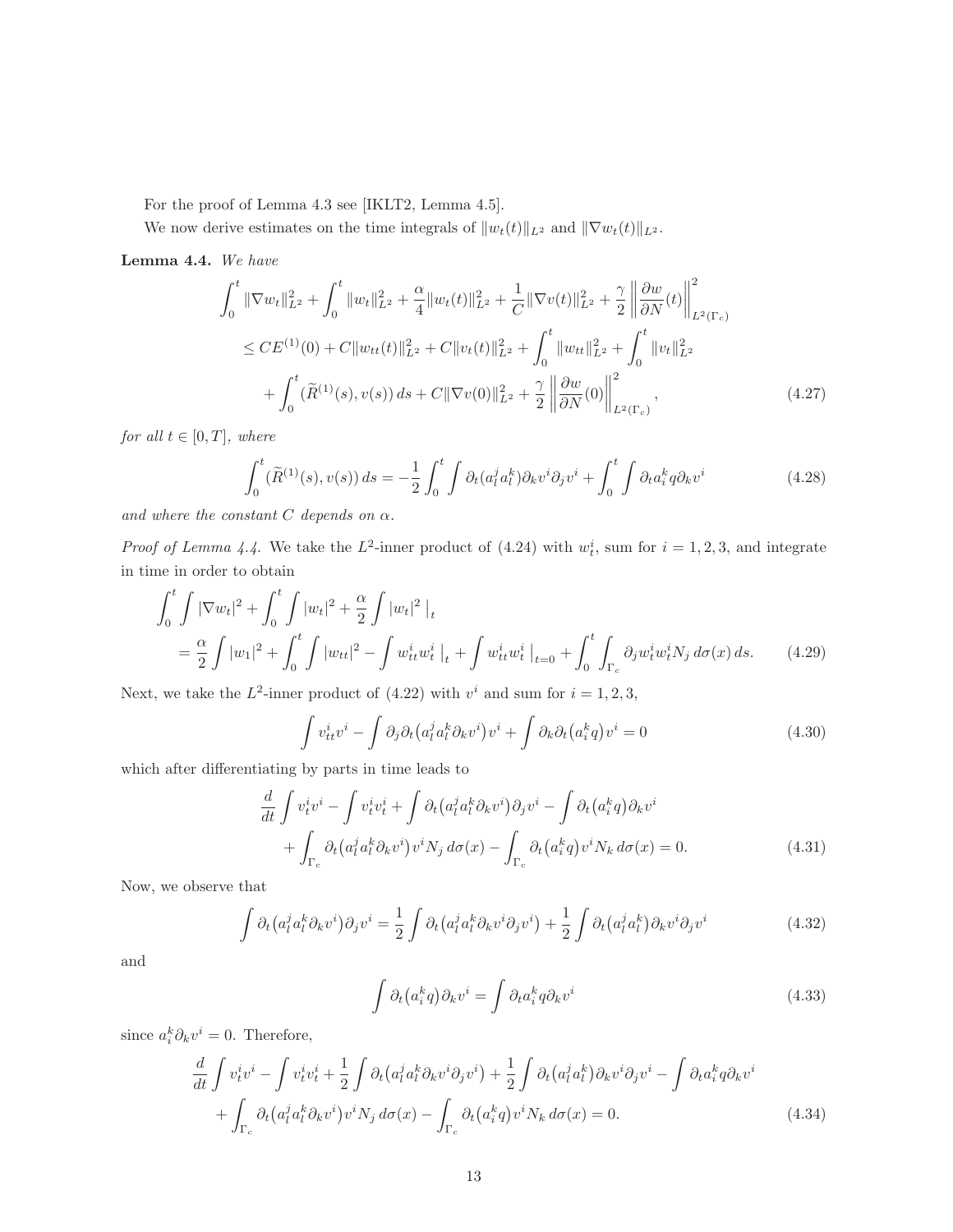We integrate  $(4.34)$  in time and add the resulting equality to  $(4.29)$ . Using partial cancellation of boundary terms

$$
\int_{0}^{t} \int_{\Gamma_{c}} \partial_{j} w_{t}^{i} w_{t}^{i} N_{j} d\sigma(x) ds - \int_{0}^{t} \int_{\Gamma_{c}} \partial_{t} (a_{t}^{j} a_{t}^{k} \partial_{k} v^{i}) v^{i} N_{j} d\sigma(x) ds \n+ \int_{0}^{t} \int_{\Gamma_{c}} \partial_{t} (a_{t}^{k} q) v^{i} N_{k} d\sigma(x) ds \n= \int_{0}^{t} \int_{\Gamma_{c}} \partial_{j} w_{t}^{i} v^{i} N_{j} d\sigma(x) ds - \gamma \int_{0}^{t} \int_{\Gamma_{c}} \partial_{j} w_{t}^{i} \frac{\partial w^{i}}{\partial N} N_{j} d\sigma(x) ds - \int_{0}^{t} \int_{\Gamma_{c}} \partial_{t} (a_{t}^{j} a_{t}^{k} \partial_{k} v^{i}) v^{i} N_{j} d\sigma(x) ds \n+ \int_{0}^{t} \int_{\Gamma_{c}} \partial_{t} (a_{t}^{k} q) v^{i} N_{k} d\sigma(x) ds \n= -\gamma \int_{0}^{t} \int_{\Gamma_{c}} \partial_{j} w_{t}^{i} \frac{\partial w^{i}}{\partial N} N_{j} d\sigma(x) ds \n= -\frac{\gamma}{2} \int_{\Gamma_{c}} \left(\frac{\partial w}{\partial N}\right)^{2} d\sigma(x) \Big|_{t} + \frac{\gamma}{2} \int_{\Gamma_{c}} \left(\frac{\partial w}{\partial N}\right)^{2} d\sigma(x) \Big|_{0}
$$
\n(4.35)

and we thus obtain

$$
\int_{0}^{t} \int |\nabla w_{t}|^{2} + \int_{0}^{t} \int |w_{t}|^{2} + \frac{\alpha}{2} \int |w_{t}|^{2} \Big|_{t} + \frac{1}{2} \int a_{t}^{j} a_{t}^{k} \partial_{k} v^{i} \partial_{j} v^{i} \Big|_{t} + \frac{\gamma}{2} \int_{\Gamma_{c}} \left(\frac{\partial w}{\partial N}\right)^{2} d\sigma(x) \Big|_{t}
$$
  
\n
$$
= \frac{\alpha}{2} \int |w_{1}|^{2} + \int_{0}^{t} \int |w_{tt}|^{2} - \int w_{tt}^{i} w_{t}^{i} \Big|_{t} + \int w_{tt}^{i} w_{t}^{i} \Big|_{t=0} + \int v_{t}^{i} v^{i} \Big|_{t} - \int v_{t}^{i} v^{i} \Big|_{t=0} + \int_{0}^{t} \int |v_{t}|^{2}
$$
  
\n
$$
+ \frac{1}{2} \int a_{t}^{j} a_{t}^{k} \partial_{k} v^{i} \partial_{j} v^{i} \Big|_{t=0} - \frac{1}{2} \int_{0}^{t} \int \partial_{t} (a_{t}^{j} a_{t}^{k}) \partial_{k} v^{i} \partial_{j} v^{i} + \int_{0}^{t} \int \partial_{t} a_{t}^{k} q \partial_{k} v^{i}
$$
  
\n
$$
+ \frac{\gamma}{2} \int_{\Gamma_{c}} \left(\frac{\partial w}{\partial N}\right)^{2} d\sigma(x) \Big|_{0} .
$$
\n(4.36)

For the two pointwise terms on the right side of (4.36) we utilize analogous estimates to (4.17) and (4.18); namely,

$$
-\int w_{tt}^{i} w_{t}^{i} \mid_{t} \leq \frac{\alpha}{4} \|w_{t}(t)\|_{L^{2}}^{2} + \frac{1}{\alpha} \|w_{tt}(t)\|_{L^{2}}^{2}, \tag{4.37}
$$

and

$$
\int v_t^i v^i \Big|_{t} \le \epsilon \|\nabla v(t)\|_{L^2}^2 + C_{\epsilon} \|v_t(t)\|_{L^2}^2 \tag{4.38}
$$

respectively, where  $\epsilon > 0$  is sufficiently small. This concludes the proof of the lemma.

Multiplying (4.27) by a small parameter and adding it to (4.25) gives

$$
E^{(1)}(t) + \int_0^t E^{(1)}(s) ds + \bar{\epsilon}\gamma \left\| \frac{\partial w}{\partial N}(t) \right\|_{L^2(\Gamma_c)}^2
$$
  
\n
$$
\leq C E^{(1)}(0) + C \|\nabla v(0)\|_{L^2}^2 + \bar{\epsilon}\gamma \left\| \frac{\partial w}{\partial N}(0) \right\|_{L^2(\Gamma_c)}^2
$$
  
\n
$$
+ \int_0^t (R^{(1)}(s), v_t(s)) ds + C \int_0^t (\tilde{R}^{(1)}(s), v(s)) ds
$$
\n(4.39)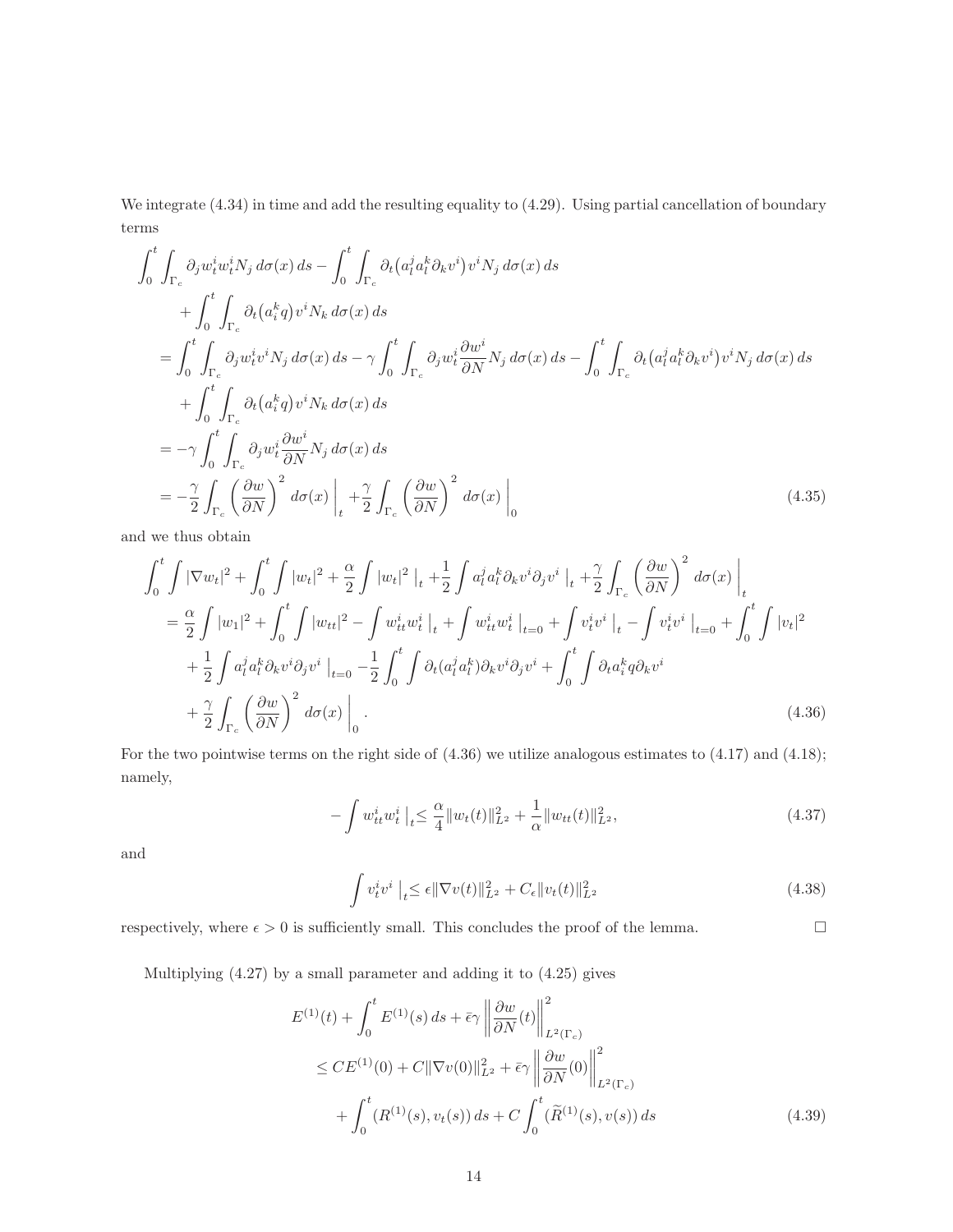where  $\bar{\epsilon}$  is a small constant independent of  $\gamma$ . The last two terms on the right side of (4.39) are estimated further below.

#### 4.3 Third level estimates

We introduce the next level of energy

$$
E^{(2)}(t) = \frac{1}{2} (||v_{tt}(t)||_{L^2}^2 + ||w_{tt}(t)||_{L^2}^2 + ||w_{tt}(t)||_{L^2}^2 + ||\nabla w_{tt}(t)||_{L^2}^2)
$$
\n(4.40)

with the corresponding dissipation

$$
D^{(2)}(t) = \frac{1}{C} \|\nabla v_{tt}(t)\|_{L^2}^2 + \alpha \|w_{ttt}(t)\|_{L^2}^2 + \gamma \left\|\frac{\partial w_{tt}}{\partial N}(t)\right\|_{L^2(\Gamma_c)}^2.
$$
 (4.41)

Differentiating the full system  $(2.1)$ – $(2.3)$  twice in time, we obtain

$$
v_{ttt}^{i} - \partial_{tt} \partial_j (a_l^j a_l^k \partial_k v^i) + \partial_{tt} \partial_k (a_i^k q) = 0 \text{ in } \Omega_f \times (0, T)
$$
\n(4.42)

$$
a_j^k \partial_k v_{tt}^j + 2 \partial_t a_j^k \partial_k v_t^j + \partial_{tt} a_j^k \partial_k v^j = 0 \quad \text{in} \quad \Omega_f \times (0, T) \tag{4.43}
$$

$$
w_{tttt}^i - \Delta w_{tt}^i + \alpha w_{ttt}^i + w_{tt}^i = 0 \quad \text{in} \quad \Omega_e \times (0, T) \tag{4.44}
$$

for  $i = 1, 2, 3$ .

We recall the next statement from [IKLT2].

Lemma 4.5. [IKLT2] The inequality

$$
E^{(2)}(t) + \int_0^t D^{(2)}(s)ds \le E^{(2)}(0) + \int_0^t (R^{(2)}(s), v_{tt}(s))ds
$$
\n(4.45)

holds for all  $t \in [0, T]$ , where

$$
\int_0^t (R^{(2)}(s), v_{tt}(s)) ds = 2 \int_0^t \int_{\Omega_f} \partial_t (a_l^j a_l^k) \partial_k v_t^i \partial_j v_{tt}^i dx ds + \int_0^t \int_{\Omega_f} \partial_{tt} (a_l^j a_l^k) \partial_k v^i \partial_j v_{tt}^i dx ds - \int_0^t \int_{\Omega_f} \partial_{tt} (a_i^k q) \partial_k v_{tt}^i dx ds.
$$
 (4.46)

The proof of Lemma 4.5 is given in [IKLT2, Lemma 4.8].

Lemma 4.6. The estimate

$$
\int_{0}^{t} \|\nabla w_{tt}\|_{L^{2}}^{2} + \int_{0}^{t} \|w_{tt}\|_{L^{2}}^{2} + \frac{\alpha}{4} \|w_{tt}(t)\|_{L^{2}}^{2} + \frac{1}{C} \|\nabla v_{t}(t)\|_{L^{2}}^{2} + \frac{\gamma}{2} \left\| \frac{\partial w_{t}}{\partial N}(t) \right\|_{L^{2}(\Gamma_{c})}^{2}
$$
\n
$$
\leq CE(0) + C \|w_{ttt}(t)\|_{L^{2}}^{2} + C \|v_{tt}(t)\|_{L^{2}}^{2} + \int_{0}^{t} (\widetilde{R}^{(2)}(s), v_{t}(s)) ds
$$
\n
$$
+ C \|\nabla v_{t}(0)\|_{L^{2}}^{2} + \frac{\gamma}{2} \left\| \frac{\partial w_{t}}{\partial N}(0) \right\|_{L^{2}(\Gamma_{c})}^{2}, \qquad (4.47)
$$

holds for all  $t \in [0, T]$ , where

$$
\int_0^t (\widetilde{R}^{(2)}(s), v_t(s)) ds = -\frac{3}{2} \int_0^t \int \partial_t (a_l^j a_l^k) \partial_k v_t^i \partial_j v_t^i
$$

$$
- \int_0^t \int \partial_{tt} (a_l^j a_l^k) \partial_k v^i \partial_j v_t^i + \int_0^t \int \partial_{tt} (a_i^k q) \partial_k v_t^i. \tag{4.48}
$$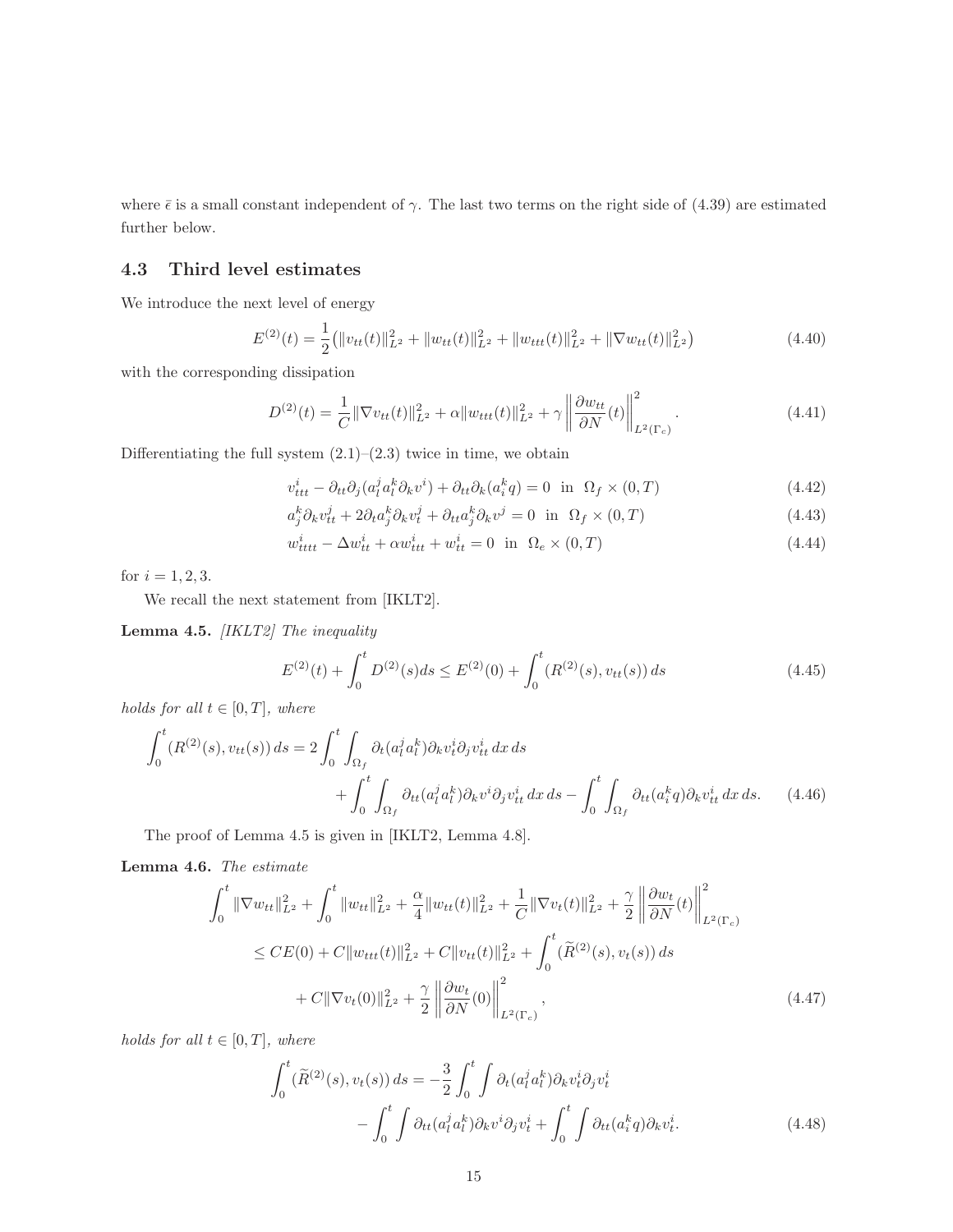*Proof of Lemma 4.6 (sketch)*. We take the  $L^2$ -inner product of (4.44) with  $w_{tt}^i$ , sum for  $i = 1, 2, 3$ , and integrate in time to arrive at

$$
\int_{0}^{t} \int |\nabla w_{tt}|^{2} + \int_{0}^{t} \int |w_{tt}|^{2} + \frac{\alpha}{2} \int |w_{tt}|^{2} \Big|_{t} \n= \frac{\alpha}{2} \int |w_{tt}|^{2} \Big|_{t=0} + \int_{0}^{t} \int |w_{ttt}|^{2} - \int w_{ttt}^{i} w_{tt}^{i} \Big|_{t} + \int w_{ttt}^{i} w_{tt}^{i} \Big|_{t=0} + \int_{0}^{t} \int_{\Gamma_{c}} \partial_{j} w_{tt}^{i} w_{tt}^{i} N_{j} d\sigma(x) ds.
$$
\n(4.49)

We take the  $L^2$ -inner product of (4.42) with  $v_t^i$ , sum for  $i = 1, 2, 3$ , and differentiate in time

$$
\frac{d}{dt} \int v_{tt}^{i} v_t^{i} - \int v_{tt}^{i} v_{tt}^{i} + \int \partial_{tt} (a_l^{j} a_l^{k} \partial_k v^{i}) \partial_j v_t^{i} - \int \partial_{tt} (a_i^{k} q) \partial_k v_t^{i} \n+ \int_{\Gamma_c} \partial_{tt} (a_l^{j} a_l^{k} \partial_k v^{i}) v_t^{i} N_j d\sigma(x) - \int_{\Gamma_c} \partial_{tt} (a_i^{k} q) v_t^{i} N_k d\sigma(x) = 0.
$$
\n(4.50)

Now, we use

$$
\int_0^t \int \partial_{tt} (a_l^j a_l^k \partial_k v^i) \partial_j v_t^i = \frac{1}{2} \int a_l^j a_l^k \partial_k v_t^i \partial_j v_t^i - \frac{1}{2} ||\nabla v_t(0)||_{L^2}^2 + \frac{3}{2} \int_0^t \int \partial_t (a_l^j a_l^k) \partial_k v_t^i \partial_j v_t^i + \int_0^t \int \partial_{tt} (a_l^j a_l^k) \partial_k v^i \partial_j v_t^i.
$$
(4.51)

Integrating (4.50) in time, using (4.51), and adding the resulting equality to (4.49), we arrive at (4.47).  $\Box$ 

As in (4.25), we conclude,

$$
E^{(2)}(t) + \int_0^t E^{(2)}(s) ds + \bar{\epsilon}\gamma \left\| \frac{\partial w_t}{\partial N}(t) \right\|_{L^2(\Gamma_c)}^2 \le CE^{(2)}(0) + C \|\nabla v_t(0)\|_{L^2}^2 + \bar{\epsilon}\gamma \left\| \frac{\partial w_t}{\partial N}(0) \right\|_{L^2(\Gamma_c)}^2 + \int_0^t (R^{(2)}(s), v_{tt}(s)) ds + C \int_0^t (\tilde{R}^{(2)}(s), v_t(s)) ds, \tag{4.52}
$$

where  $\bar{\epsilon} > 0$  is a small parameter.

#### 4.4 First order tangential energy estimates

We derive estimates on the first order derivative  $\partial_m$  for a fixed  $m = 1, 2$ . Note that the boundary conditions are not affected by the action of tangential derivatives. Similarly as in the previous subsections we introduce the notation

$$
E_m(t) = \frac{1}{2} (||\partial_m v(t)||_{L^2}^2 + ||\partial_m w(t)||_{L^2}^2 + ||\partial_m w_t(t)||_{L^2}^2 + ||\nabla \partial_m w(t)||_{L^2}^2)
$$
(4.53)

for the energy and

$$
D_m(t) = \frac{1}{C} \|\nabla \partial_m v(t)\|_{L^2}^2 + \alpha \|\partial_m w_t(t)\|_{L^2}^2 + \gamma \left\| \frac{\partial (\partial_m w)}{\partial N}(t) \right\|_{L^2(\Gamma_c)}^2
$$
(4.54)

for the corresponding dissipation.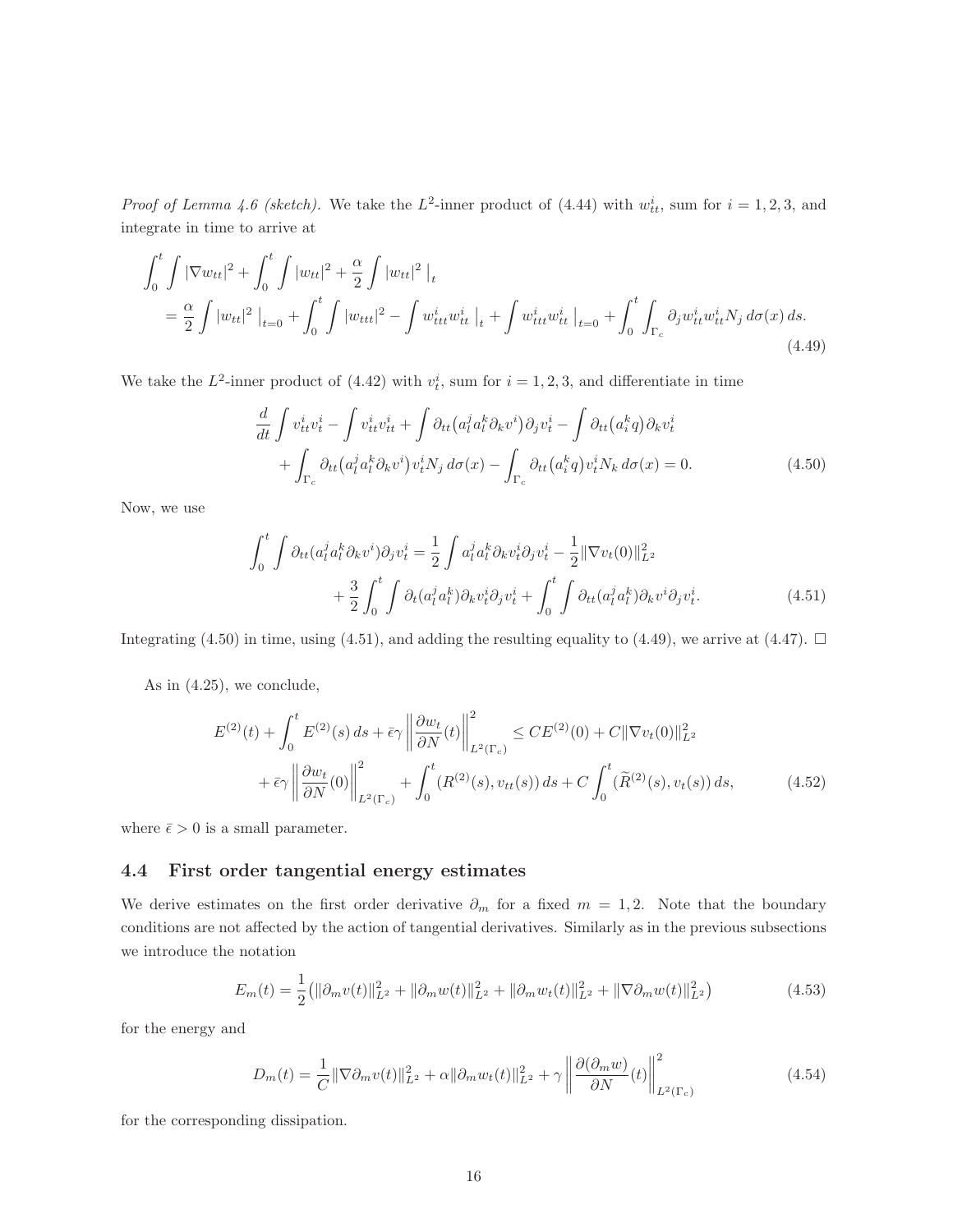Lemma 4.7. The energy inequality

$$
E_m(t) + \int_0^t D_m(s)ds \le E_m(0) + \int_0^t (R_m(s), \partial_m v(s)) ds \tag{4.55}
$$

holds for all  $t \in [0, T]$ , where

$$
\int_0^t (R_m(s), \partial_m v(s)) ds = -\int_0^t \int \partial_m (a_l^j a_l^k - \delta_{jk}) \partial_k v^i \partial_j \partial_m v^i - \int_0^t \int \partial_m (a_i^k - \delta_{ik}) \partial_m q \partial_k v^i
$$

$$
+ \int_0^t \int \partial_m (a_i^k - \delta_{ik}) q \partial_k \partial_m v^i.
$$
(4.56)

Sketch of proof. The proof is obtained by applying the operator  $\partial_m$  to the system (2.1)–(2.3) and multiplying the *i*-th fluid equation by  $\partial_m v^i$  and the *i*-th wave equation by  $\partial_m w^i_t$ , respectively. Then we use similar arguments as in [IKLT2, Lemma 4.1].

We now provide an estimate on the time integral of  $\|\nabla \partial_m w\|_{L^2}$ .

Lemma 4.8. We have

$$
\int_{0}^{t} \|\nabla \partial_{m} w\|_{L^{2}}^{2} + \int_{0}^{t} \|\partial_{m} w\|_{L^{2}}^{2} + \frac{\alpha}{4} \|\partial_{m} w(t)\|_{L^{2}}^{2} + \frac{1}{C} \|\nabla \partial_{m} (\eta(x,t) - x)\|_{L^{2}}^{2} + \frac{\gamma}{2} \int_{\Gamma_{c}} \left| \int_{0}^{t} \frac{\partial(\partial_{m} w)}{\partial N} ds \right|^{2} d\sigma(x)
$$
  
\n
$$
\leq C E_{m}(0) + \int_{0}^{t} \|\partial_{m} w_{t}\|_{L^{2}}^{2} + C \|\partial_{m} w_{t}(t)\|_{L^{2}}^{2} + C \|\partial_{m} v(t)\|_{L^{2}}^{2} + \int_{0}^{t} \|\partial_{m} v\|_{L^{2}}^{2}
$$
  
\n
$$
+ \int_{0}^{t} (\widetilde{R}_{m}(s), \partial_{m} (\eta(x,s) - x)) ds
$$
\n(4.57)

for  $t \in [0, T]$ , where

$$
\int_{0}^{t} (\widetilde{R}_{m}(s), \partial_{m}(\eta(x, s) - x)) ds
$$
\n
$$
= -\int_{0}^{t} \int \partial_{m} (a_{l}^{j} a_{l}^{k} - \delta_{jk}) \partial_{k} v^{i} \partial_{j} \partial_{m} (\eta^{i} - x^{i}) + \frac{1}{2} \int_{0}^{t} \int \partial_{t} (a_{l}^{j} a_{l}^{k}) \partial_{k} \partial_{m} (\eta^{i} - x^{i}) \partial_{j} \partial_{m} (\eta^{i} - x^{i})
$$
\n
$$
+ \int_{0}^{t} \int \partial_{m} (a_{i}^{k} - \delta_{ik}) q \partial_{k} \partial_{m} (\eta^{i} - x^{i}) + \int_{0}^{t} \int a_{i}^{k} \partial_{m} q \partial_{k} \partial_{m} (\eta^{i} - x^{i}). \qquad (4.58)
$$

The proof is similar to the one of Lemma 4.1 and will be omitted.

For the last pressure term in (4.58) we use the divergence condition in order to write

$$
\int_0^t \int a_i^k \partial_m q \partial_k \partial_m (\eta^i - x^i) = \int_0^t ds \int \partial_m q \int_0^s \left( \partial_t a_i^k \partial_k \partial_m (\eta^i - x^i) - \partial_m a_i^k \partial_k v^i \right) dx d\tau.
$$
 (4.59)

We conclude

$$
E_m(t) + \int_0^t E_m(s) ds + \bar{\epsilon} \gamma \int_{\Gamma_c} \left| \int_0^t \frac{\partial(\partial_m w)}{\partial N} ds \right|^2 d\sigma(x)
$$
  
\$\leq C E\_m(0) + \int\_0^t (R\_m(s), \partial\_m v(s)) ds + C \int\_0^t (\widetilde{R}\_m(s), \partial\_m(\eta - x)) ds\$, \qquad (4.60)\$

where  $\bar{\epsilon} > 0$  is a small parameter.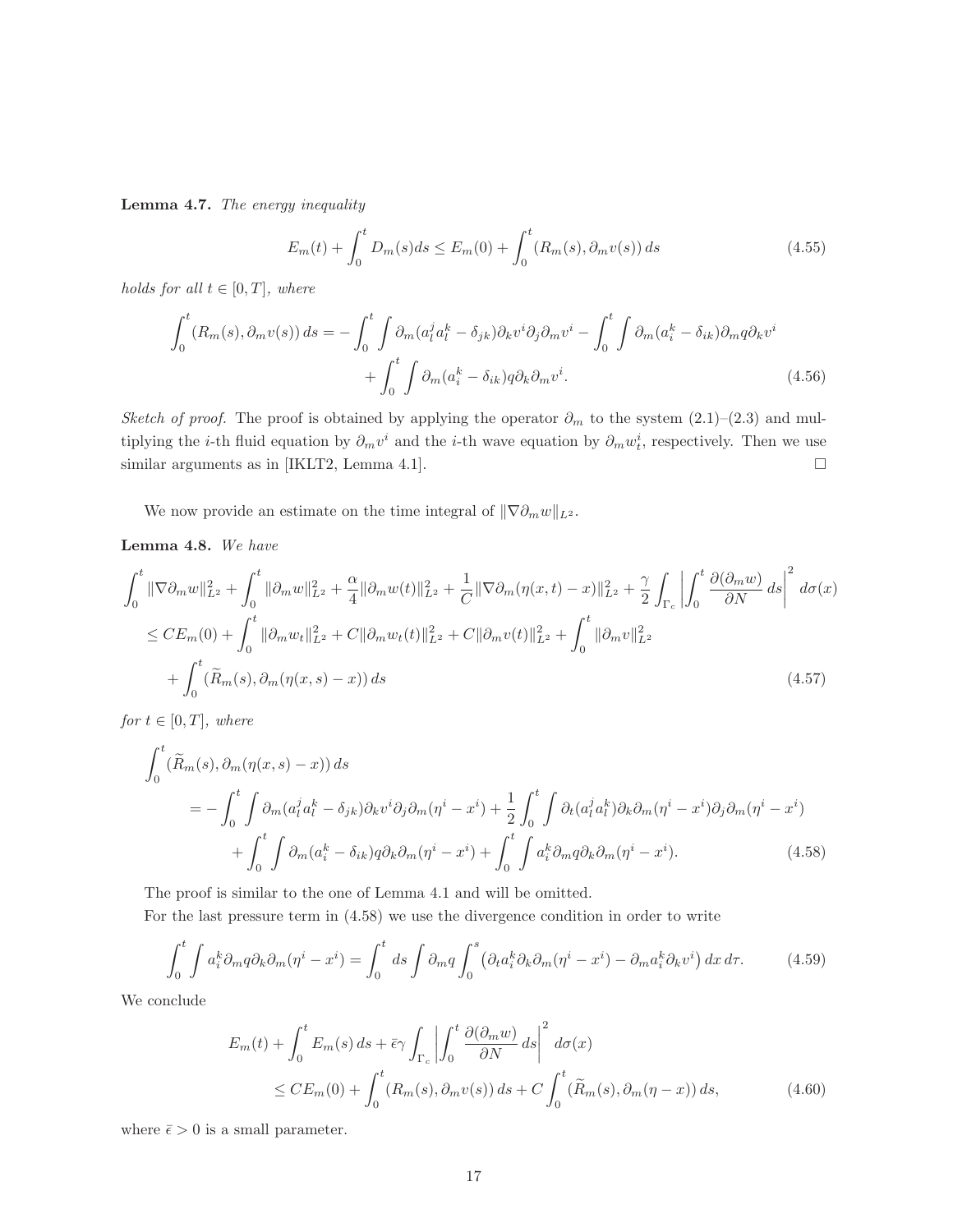### 4.5 Second order tangential energy estimates

We next derive estimates on the derivative  $\partial_{mm}$  for fixed  $m = 1, 2$ . Similarly as in the previous subsections we introduce the notation

$$
E_{mm}(t) = \frac{1}{2} (||\partial_{mm}v(t)||_{L^2}^2 + ||\partial_{mm}w(t)||_{L^2}^2 + ||\partial_{mm}w_t(t)||_{L^2}^2 + ||\nabla \partial_{mm}w(t)||_{L^2}^2)
$$
(4.61)

for the energy and

$$
D_{mm}(t) = \frac{1}{C} \|\nabla \partial_{mm} v(t)\|_{L^2}^2 + \alpha \|\partial_{mm} w_t(t)\|_{L^2}^2 + \gamma \left\| \frac{\partial (\partial_{mm} w)}{\partial N}(t) \right\|_{L^2(\Gamma_c)}^2 \tag{4.62}
$$

for the corresponding dissipation.

Lemma 4.9. The energy inequality

$$
E_{mm}(t) + \int_0^t D_{mm}(s)ds \le E_{mm}(0) + \int_0^t (R_{mm}(s), \partial_{mm}v(s))ds \tag{4.63}
$$

holds for all  $t \in [0, T]$ , where

$$
\int_{0}^{t} (R_{mm}(s), \partial_{mm}v(s)) ds = -2 \int_{0}^{t} \int \partial_{m}(a_{l}^{j} a_{l}^{k} - \delta_{jk}) \partial_{k} \partial_{m}v^{i} \partial_{j} \partial_{mm}v^{i}
$$

$$
- \int_{0}^{t} \int \partial_{mm}(a_{l}^{j} a_{l}^{k} - \delta_{jk}) \partial_{k}v^{i} \partial_{j} \partial_{mm}v^{i} + \int_{0}^{t} \int \partial_{mm}(a_{i}^{k} - \delta_{ik}) q \partial_{k} \partial_{mm}v^{i}
$$

$$
+ 2 \int_{0}^{t} \int \partial_{m}(a_{i}^{k} - \delta_{ik}) \partial_{m}q \partial_{k} \partial_{mm}v^{i} + \int_{0}^{t} \int a_{i}^{k} \partial_{mm}q \partial_{k} \partial_{mm}v^{i}.
$$
(4.64)

Observe that for the last pressure term we may write

$$
\int a_i^k \partial_{mm} q \partial_k \partial_{mm} v^i = -\int \partial_{mm} a_i^k \partial_{mm} q \partial_k v^i - 2 \int \partial_m a_i^k \partial_{mm} q \partial_k \partial_m v^i \tag{4.65}
$$

by using the divergence condition.

#### Lemma 4.10. We have

$$
\int_{0}^{t} \|\nabla \partial_{mm} w\|_{L^{2}}^{2} + \int_{0}^{t} \|\partial_{mm} w\|_{L^{2}}^{2} + \frac{\alpha}{4} \|\partial_{mm} w(t)\|_{L^{2}}^{2} + \frac{1}{C} \|\nabla \partial_{mm} \eta(t)\|_{L^{2}}^{2} + \frac{\gamma}{2} \int_{\Gamma_{c}} \left| \int_{0}^{t} \frac{\partial(\partial_{mm} w)}{\partial N} ds \right|^{2} d\sigma(x)
$$
  
\n
$$
\leq CE_{mm}(0) + \int_{0}^{t} \|\partial_{mm} w_{t}\|_{L^{2}}^{2} + C \|\partial_{mm} w_{t}(t)\|_{L^{2}}^{2} + C \|\partial_{mm} v(t)\|_{L^{2}}^{2} + \int_{0}^{t} \|\partial_{mm} v\|_{L^{2}}^{2}
$$
  
\n
$$
+ \int_{0}^{t} (\widetilde{R}_{mm}(s), \partial_{mm} (\eta(x, s) - x)) ds
$$
\n(4.66)

 $for t \in [0, T],$  where

$$
\int_{0}^{t} (\widetilde{R}_{mm}(s), \partial_{mm}(\eta(x, s) - x)) ds
$$
\n
$$
= -\int_{0}^{t} \int \partial_{mm} (a_{l}^{j} a_{l}^{k} - \delta_{jk}) \partial_{k} v^{i} \partial_{j} \partial_{mm} (\eta^{i} - x^{i}) - 2 \int_{0}^{t} \int \partial_{m} (a_{l}^{j} a_{l}^{k} - \delta_{jk}) \partial_{k} \partial_{m} v^{i} \partial_{j} \partial_{mm} (\eta^{i} - x^{i})
$$
\n
$$
+ \frac{1}{2} \int_{0}^{t} \int \partial_{t} (a_{l}^{j} a_{l}^{k}) \partial_{k} \partial_{mm} (\eta^{i} - x^{i}) \partial_{j} \partial_{mm} (\eta^{i} - x^{i}) + \int_{0}^{t} \int \partial_{mm} (a_{i}^{k} - \delta_{ik}) q \partial_{k} \partial_{mm} (\eta^{i} - x^{i})
$$
\n
$$
+ 2 \int_{0}^{t} \int \partial_{m} (a_{i}^{k} - \delta_{ik}) \partial_{m} q \partial_{k} \partial_{mm} (\eta^{i} - x^{i}) + \int_{0}^{t} \int a_{i}^{k} \partial_{mm} q \partial_{k} \partial_{mm} (\eta^{i} - x^{i}). \qquad (4.67)
$$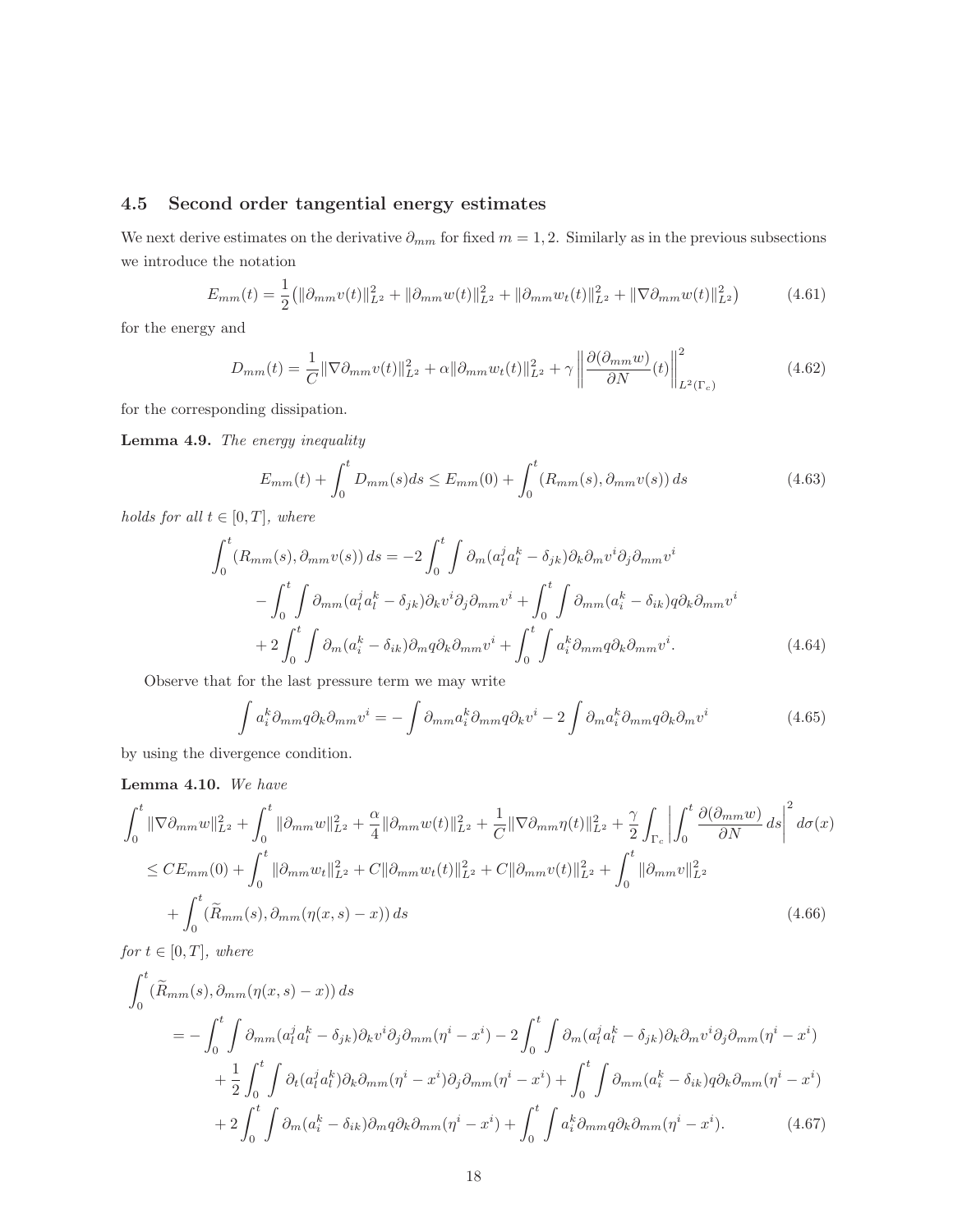For the last pressure term in (4.67) we use the divergence condition in order to write

$$
\int_{0}^{t} \int a_{i}^{k} \partial_{mm} q \partial_{k} \partial_{mm} (\eta^{i} - x^{i})
$$
\n
$$
= \int_{0}^{t} ds \int \partial_{mm} q \int_{0}^{s} \left( \partial_{t} a_{i}^{k} \partial_{k} \partial_{mm} (\eta^{i} - x^{i}) - \partial_{mm} a_{i}^{k} \partial_{k} v^{i} - 2 \partial_{m} a_{i}^{k} \partial_{k} \partial_{m} v^{i} \right) dx d\tau.
$$
\n(4.68)

We conclude

$$
E_{mm}(t) + \int_0^t E_{mm}(s) ds + \bar{\epsilon}\gamma \int_{\Gamma_c} \left| \int_0^t \frac{\partial(\partial_{mm} w)}{\partial N} ds \right|^2 d\sigma(x)
$$
  
\$\leq C E\_{mm}(0) + \int\_0^t (R\_{mm}(s), \partial\_{mm} v(s)) ds + C \int\_0^t (\widetilde{R}\_{mm}(s), \partial\_{mm}(\eta - x)) ds\$, (4.69)

where  $\bar{\epsilon} > 0$  is small.

### 4.6 Mixed time tangential energy estimates

Finally, we derive estimates on the time tangential derivative  $\partial_t \partial_m$  for a fixed  $m = 1, 2$ . We denote by

$$
E_{tm}(t) = \frac{1}{2} (||\partial_t \partial_m v(t)||_{L^2}^2 + ||\partial_t \partial_m w(t)||_{L^2}^2 + ||\partial_t \partial_m w_t(t)||_{L^2}^2 + ||\nabla \partial_t \partial_m w(t)||_{L^2}^2)
$$
(4.70)

the energy and

$$
D_{tm}(t) = \frac{1}{C} \|\nabla \partial_t \partial_m v(t)\|_{L^2}^2 + \alpha \|\partial_t \partial_m w_t(t)\|_{L^2}^2 + \gamma \left\| \frac{\partial (\partial_m w_t)}{\partial N}(t) \right\|_{L^2(\Gamma_c)}^2
$$
(4.71)

the corresponding dissipation.

Lemma 4.11. The energy inequality

$$
E_{tm}(t) + \int_0^t D_{tm}(s)ds \le E_{tm}(0) + \int_0^t (R_{tm}(s), \partial_t \partial_m v(s)) ds \qquad (4.72)
$$

holds for all  $t \in [0, T]$ , where

$$
\int_{0}^{t} (R_{tm}(s), \partial_{t} \partial_{m} v(s)) ds = -\int_{0}^{t} \int \partial_{t} (a_{l}^{j} a_{l}^{k}) \partial_{m} \partial_{k} v^{i} \partial_{t} \partial_{m} \partial_{j} v^{i} \n- \int_{0}^{t} \int \partial_{m} (a_{l}^{j} a_{l}^{k} - \delta_{jk}) \partial_{t} \partial_{k} v^{i} \partial_{t} \partial_{m} \partial_{j} v^{i} - \int_{0}^{t} \int \partial_{t} \partial_{m} (a_{l}^{j} a_{l}^{k}) \partial_{k} v^{i} \partial_{t} \partial_{m} \partial_{j} v^{i} \n+ \int_{0}^{t} \int \partial_{t} \partial_{m} a_{i}^{k} q \partial_{t} \partial_{m} \partial_{k} v^{i} + \int_{0}^{t} \int \partial_{t} a_{i}^{k} \partial_{m} q \partial_{t} \partial_{m} \partial_{k} v^{i} \n+ \int_{0}^{t} \int \partial_{m} (a_{i}^{k} - \delta_{ik}) \partial_{t} q \partial_{t} \partial_{m} \partial_{k} v^{i} + \int_{0}^{t} \int a_{i}^{k} \partial_{t} \partial_{m} q \partial_{t} \partial_{m} \partial_{k} v^{i}.
$$
\n(4.73)

For the last pressure term on the right side of (4.73) we use

$$
a_i^k \partial_t \partial_m \partial_k v^i + \partial_t \partial_m a_i^k \partial_k v^i + \partial_t a_i^k \partial_m \partial_k v^i + \partial_m a_i^k \partial_t \partial_k v^i = 0 \tag{4.74}
$$

which follows from the divergence condition.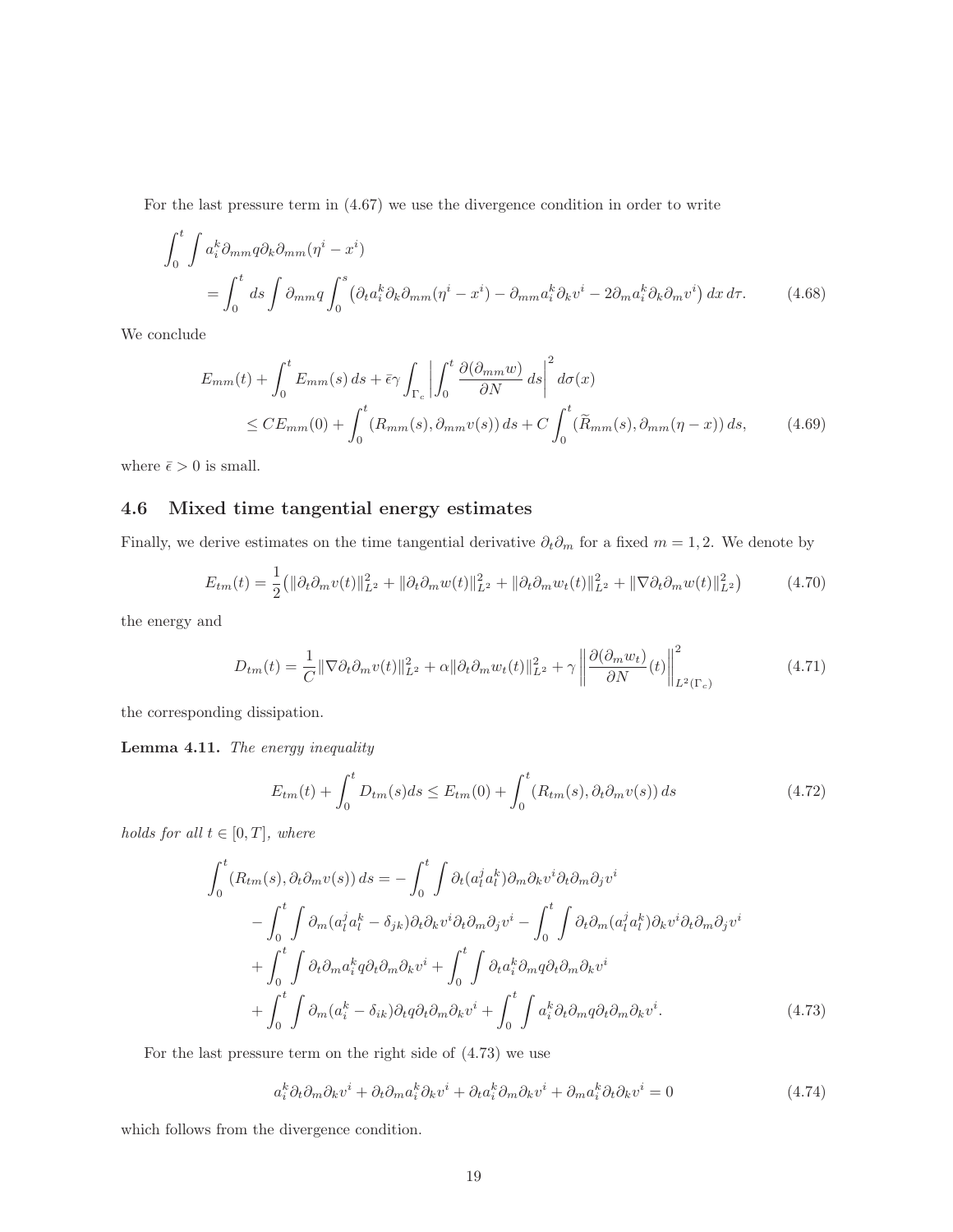Lemma 4.12. We have

$$
\int_{0}^{t} \|\nabla \partial_{m} w_{t}\|_{L^{2}}^{2} + \int_{0}^{t} \|\partial_{m} w_{t}\|_{L^{2}}^{2} + \frac{\alpha}{4} \|\partial_{m} w_{t}(t)\|_{L^{2}}^{2} + \frac{1}{C} \|\nabla \partial_{m} v(t)\|_{L^{2}}^{2} + \frac{\gamma}{2} \left\| \frac{\partial(\partial_{m} w)}{\partial N}(t) \right\|_{L^{2}(\Gamma_{c})}^{2}
$$
\n
$$
\leq CE_{tm}(0) + \frac{1}{\alpha} \|\partial_{m} w_{tt}(t)\|_{L^{2}}^{2} + C \|\partial_{m} v_{t}(t)\|_{L^{2}}^{2} + \int_{0}^{t} \|\partial_{m} w_{tt}\|_{L^{2}}^{2} + \int_{0}^{t} \|\partial_{m} v_{t}\|_{L^{2}}^{2}
$$
\n
$$
+ \int_{0}^{t} (\widetilde{R}_{tm}(s), \partial_{m} v(s)) ds + C \|\nabla \partial_{m} v(0)\|_{L^{2}}^{2} + \frac{\gamma}{2} \left\| \frac{\partial(\partial_{m} w)}{\partial N}(0) \right\|_{L^{2}(\Gamma_{c})}^{2}, \tag{4.75}
$$

for  $t \in [0, T]$ , where

$$
\int_{0}^{t} (\widetilde{R}_{tm}(s), \partial_{m}v(s)) ds = -\int_{0}^{t} \int \partial_{t} \partial_{m} (a_{l}^{j} a_{l}^{k}) \partial_{k}v^{i} \partial_{m} \partial_{j}v^{i} - \int_{0}^{t} \int \partial_{m} (a_{l}^{j} a_{l}^{k} - \delta_{jk}) \partial_{t} \partial_{k}v^{i} \partial_{m} \partial_{j}v^{i}
$$

$$
- \frac{1}{2} \int_{0}^{t} \int \partial_{t} (a_{l}^{j} a_{l}^{k}) \partial_{m} \partial_{k}v^{i} \partial_{m} \partial_{j}v^{i} + \int_{0}^{t} \int \partial_{t} \partial_{m} a_{i}^{k} q \partial_{m} \partial_{k}v^{i}
$$

$$
+ \int_{0}^{t} \int \partial_{t} a_{i}^{k} \partial_{m} q \partial_{m} \partial_{k}v^{i} + \int_{0}^{t} \int \partial_{m} (a_{i}^{k} - \delta_{ik}) \partial_{t} q \partial_{m} \partial_{k}v^{i} + \int_{0}^{t} \int a_{i}^{k} \partial_{m} \partial_{t} q \partial_{m} \partial_{k}v^{i}. \qquad (4.76)
$$

We also utilize

$$
\int a_i^k \partial_m \partial_t q \partial_m \partial_k v^i = -\int \partial_m a_i^k \partial_m \partial_t q \partial_k v^i \tag{4.77}
$$

which follows by the divergence condition. We conclude

$$
E_{tm}(t) + \int_0^t E_{tm}(s) ds + \bar{\epsilon}\gamma \left\| \frac{\partial(\partial_m w)}{\partial N}(t) \right\|_{L^2(\Gamma_c)}^2 \leq CE_{tm}(0) + C \|\nabla \partial_m v(0)\|_{L^2}^2 + \bar{\epsilon}\gamma \left\| \frac{\partial(\partial_m w)}{\partial N}(0) \right\|_{L^2(\Gamma_c)}^2 + \int_0^t (R_{tm}(s), \partial_t \partial_m v(s)) ds + C \int_0^t (\widetilde{R}_{tm}(s), \partial_t \partial_m (\eta - x)) ds, \quad (4.78)
$$

where  $\bar{\epsilon}>0$  is a small constant.

### 4.7 Superlinear estimates

Lemma 4.13. With  $\widetilde{R}$  defined in Lemma 4.1, we have

$$
|(\widetilde{R}, \eta - x)| \le C \|v\|_{H^2}^{1/2} \|v\|_{H^3}^{1/2} \|\nabla(\eta - x)\|_{L^2}^2 + C \|q\|_{H^1} \int_0^t \|v\|_{H^1}^{1/2} \|v\|_{H^2}^{1/2} \|\nabla(\eta - x)\|_{L^2}, \tag{4.79}
$$

for all  $t \in [0, T]$ , while for the second energy level perturbation terms we have

$$
|(R^{(1)}, v_t)| \le C \|v\|_{H^1}^{1/2} \|v\|_{H^2}^{1/2} \|v_t\|_{H^1} (\|v\|_{H^2} + \|q\|_{H^1}) + C \|v\|_{H^1}^{3/2} \|v\|_{H^2}^{1/2} \|q_t\|_{H^1},
$$
\n(4.80)

and

$$
|(\widetilde{R}^{(1)}, v)| \le C \|v\|_{H^1}^{3/2} \|v\|_{H^2}^{3/2} + C \|v\|_{H^1}^{3/2} \|v\|_{H^2}^{1/2} \|q\|_{H^1}
$$
\n(4.81)

for all  $t \in [0, T]$ , respectively.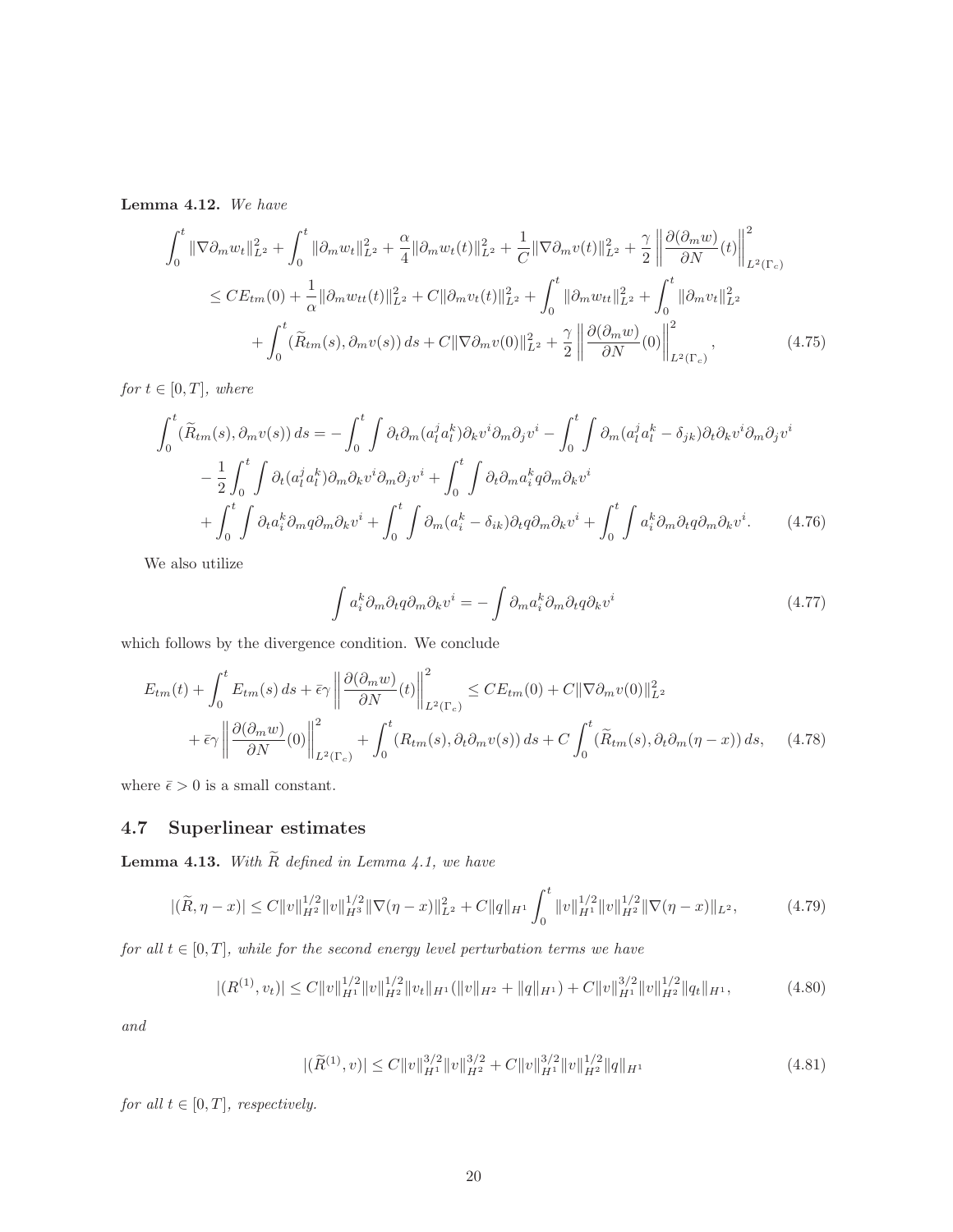Proof. The estimate (4.80) was provided in [IKLT2, Lemma 4.10], while (4.79) and (4.81) can be obtained similarly by using Hölder's and the Gagliardo-Nirenberg inequalities. Indeed, for  $(4.79)$ , we have

$$
|(\widetilde{R}, \eta - x)| \le \frac{1}{2} \|\partial_t (a_l^j a_l^k)\|_{L^\infty} \|\partial_k (\eta^i - x^i)\|_{L^2} \|\partial_j (\eta^i - x^i)\|_{L^2} + \|q\|_{L^6} \int_0^s \|\partial_t a_i^k\|_{L^3} \|\partial_k (\eta^i - x^i)\|_{L^2} d\tau,
$$
(4.82)

where we utilized (4.6). Then we rely on Lemma 3.1 and the inequalities  $\|\partial_t(a_i^j a_l^k)\|_{L^\infty} \leq C\|\nabla v\|_{L^\infty} \leq$  $C||v||_{H^2}^{1/2}||v||_{H^3}^{1/2}$  and  $||\partial_t a_i^k||_{L^3} \leq C||v||_{H^1}^{1/2}||v||_{H^2}^{1/2}$  in order to arrive at (4.79).

We next recall an estimate from [IKLT2].

**Lemma 4.14.** [IKLT2] For  $\epsilon_0 \in (0, 1/C]$ , we have

$$
\int_{0}^{t} (R^{(2)}, v_{tt}) ds \leq \epsilon_{0} \int_{0}^{t} \|\nabla v_{tt}\|_{L^{2}}^{2} ds + C_{\epsilon_{0}} \int_{0}^{t} \left( \|v\|_{H^{3}}^{2} + \|q\|_{H^{2}}^{2} \right) \left( \|v\|_{H^{1}}^{5/2} \|v\|_{H^{3}}^{3/2} + \|v_{t}\|_{H^{1}}^{2} \right) ds \n+ C_{\epsilon_{0}} \int_{0}^{t} \|v\|_{H^{1}}^{3/2} \|v\|_{H^{3}}^{1/2} \|q_{t}\|_{H^{1}}^{2} ds \n+ \epsilon_{0} \|q_{t}(t)\|_{H^{1}}^{2} + \epsilon_{0} \|v_{t}(t)\|_{H^{2}}^{2} + \epsilon_{0} \|v(t)\|_{H^{3}}^{2} + C_{\epsilon_{0}} \|v(t)\|_{H^{1}}^{6} \|v(t)\|_{H^{2}}^{4} \n+ C_{\epsilon_{0}} \|v(t)\|_{H^{1}}^{2} \|v(t)\|_{H^{2}}^{2} \|v_{t}(t)\|_{L^{2}}^{2} + C \int_{0}^{t} \left( \|v\|_{H^{2}}^{2} + \|v_{t}\|_{H^{1}}^{1/2} \|v_{t}\|_{H^{2}}^{1/2} \right) \|q_{t}\|_{H^{1}} \|v_{t}\|_{H^{1}} ds \n+ C \int_{0}^{t} \left( \|v\|_{H^{2}}^{3} + \|v_{t}\|_{H^{1}} \|v\|_{H^{1}}^{3/4} \|v\|_{H^{3}}^{3/4} \right) \|q_{t}\|_{H^{1}} \|v\|_{H^{1}}^{3/4} \|v\|_{H^{3}}^{1/4} ds \n+ C \|v(0)\|_{H^{3}}^{6} + C \|v_{t}(0)\|_{H^{1}}^{4} + C \|q_{t}(0)\|_{H^{1}}^{2}
$$
\n(4.83)

for all  $t \in [0, T]$ .

For the second perturbation term on the right side of (4.52), we use the following lemma.

Lemma 4.15. The estimate

$$
\int_{0}^{t} (\widetilde{R}^{(2)}, v_{t}) ds \le C \int_{0}^{t} (||v||_{H^{3}} + ||q||_{H^{2}}) (||v||_{H^{1}}^{5/4} ||v||_{H^{3}}^{3/4} + ||v_{t}||_{H^{1}}) ||v_{t}||_{H^{1}} ds \n+ C \int_{0}^{t} ||q_{t}||_{H^{1}} ||v||_{H^{1}}^{3/4} ||v||_{H^{3}}^{1/4} ||v_{t}||_{H^{1}} ds + C ||q_{t}(t)||_{H^{1}} ||v(t)||_{H^{1}}^{7/4} ||v(t)||_{H^{3}}^{1/4} \n+ C ||q_{t}(0)||_{L^{2}} ||v(0)||_{H^{1}}^{3/2} ||v(0)||_{H^{3}}^{3/2} \n+ C \int_{0}^{t} ||q_{t}||_{H^{1}} (||v||_{H^{2}}^{2} + ||v_{t}||_{H^{1}}^{1/2} ||v_{t}||_{H^{2}}^{1/2}) ||v||_{H^{1}} ds
$$
\n(4.84)

is valid for all  $t \in [0, T]$ .

We may bound the pointwise term on the right side of (4.84) as follows

$$
C||q_t(t)||_{H^1}||v(t)||_{H^1}^{\frac{7}{4}}||v(t)||_{H^3}^{\frac{1}{4}} \leq \epsilon_0||q_t(t)||_{H^1}^2 + \epsilon_0||v(t)||_{H^3}^{\frac{2}{4}} + C_{\epsilon_0}||v(t)||_{H^1}^{\frac{14}{3}} \tag{4.85}
$$

for all  $t \in [0, T]$ .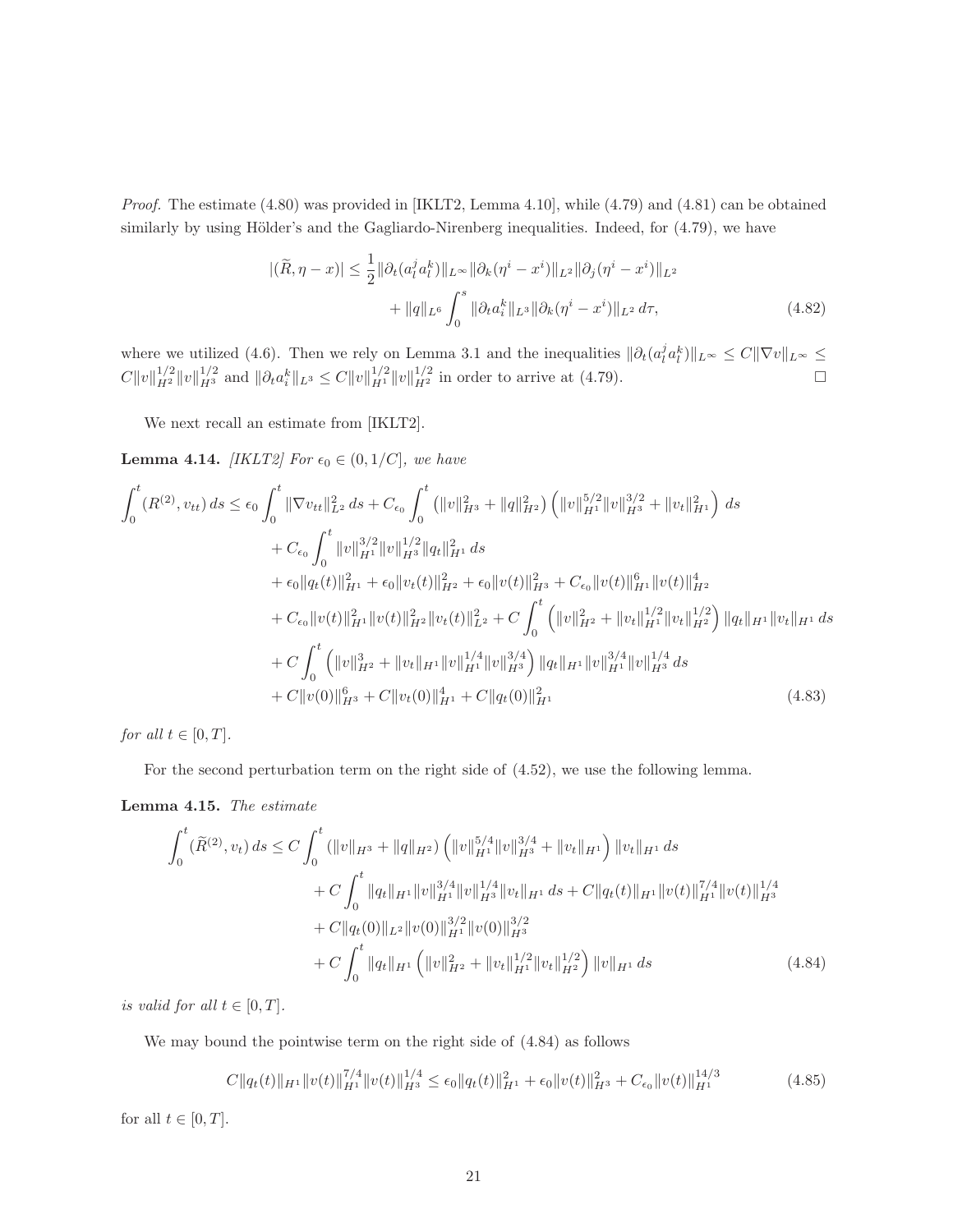**Lemma 4.16.** For  $m = 1, 2$ , we have

$$
|(R_m, \partial_m v)| \le C \|a_l^j a_l^k - \delta_{jk} \|_{H^1} \|v\|_{H^2}^{3/2} \|v\|_{H^3}^{1/2} + C \|a_i^k - \delta_{ik} \|_{H^1} \|q\|_{H^1} \|v\|_{H^2}^{1/2} \|v\|_{H^3}^{1/2}
$$
(4.86)

and

$$
|(\widetilde{R}_m, \partial_m(\eta - x))| \le C \|a_l^j a_l^k - \delta_{jk} \|H^1 \|v\|_{H^2}^{1/2} \|v\|_{H^3}^{1/2} \|\nabla \partial_m(\eta - x)\|_{L^2}
$$
  
+  $C \|v\|_{H^2}^{1/2} \|v\|_{H^3}^{1/2} \|\nabla \partial_m(\eta - x)\|_{L^2}^2$   
+  $C \|a_l^k - \delta_{ik} \|H^1 \|q\|_{H^2} \|\nabla \partial_m(\eta - x)\|_{L^2}$   
+  $C \|q\|_{H^1} \int_0^t ( \|\nabla \partial_m(\eta - x)\|_{L^2} + \|a_l^k - \delta_{ik} \|H^1) \|v\|_{H^1}^{1/4} \|v\|_{H^3}^{3/4}.$  (4.87)

Also, for the second order tangential perturbation terms we have the next statement.

**Lemma 4.17.** For  $m = 1, 2$ , we have

$$
|(R_{mm},\partial_{mm}v)| \leq C \|a_l^j a_l^k - \delta_{jk}\|_{H^2} \left( \|\nabla \partial_m v\|_{L^2}^{1/2} \|\nabla \partial_m v\|_{H^1}^{1/2} \|\nabla \partial_{mm} v\|_{L^2} + \|v\|_{H^1}^{1/4} \|v\|_{H^3}^{3/4} \|\nabla \partial_{mm} v\|_{L^2} \right) + C \|a_i^k - \delta_{ik}\|_{H^2} \left( \|q\|_{H^1}^{1/2} \|q\|_{H^2}^{1/2} \|\nabla \partial_{mm} v\|_{L^2} + \|q\|_{H^2} \|v\|_{H^2}^{1/2} \|v\|_{H^3}^{1/2} \right)
$$
(4.88)

and

$$
\left| (\widetilde{R}_{mm}, \partial_{mm}(\eta - x)) \right| \leq C \| a_l^j a_l^k - \delta_{jk} \|_{H^2} \| v \|_{H^1}^{1/4} \| v \|_{H^3}^{3/4} \| \nabla \partial_{mm}(\eta - x) \|_{L^2} \n+ C \| v \|_{H^1}^{1/4} \| v \|_{H^3}^{3/4} \| \nabla \partial_{mm}(\eta - x) \|_{L^2}^2 + C \| a_l^k - \delta_{ik} \|_{H^2} \| q \|_{H^1}^{1/2} \| q \|_{H^2}^{1/2} \| \nabla \partial_{mm}(\eta - x) \|_{L^2} \n+ C \| q \|_{H^2} \int_0^t \left( \| v \|_{H^1}^{1/4} \| v \|_{H^3}^{3/4} \| \nabla \partial_{mm}(\eta - x) \|_{L^2} + \| a_i^k - \delta_{ik} \|_{H^2} \| q \|_{H^2} \| \partial_m v \|_{H^1}^{1/2} \| \partial_m v \|_{H^2}^{1/2} \right) (4.89)
$$

for all  $t \in [0, T]$ .

Finally, for the mixed time tangential energy level perturbation terms we have the next statement.

**Lemma 4.18.** For  $m = 1, 2$ , we have

$$
|(R_{tm},\partial_t\partial_m v)| \le C \|v\|_{H^1}^{1/4} \|v\|_{H^3}^{3/4} (\|v\|_{H^2} + \|q\|_{H^1}) \|v_t\|_{H^2} + C \|a_l^j a_l^k - \delta_{jk}\|_{H^2} \|v_t\|_{H^1}^{1/2} \|v_t\|_{H^2}^{3/2} + C \|a_i^k - \delta_{ik}\|_{H^2} \|q_t\|_{H^1} (\|v_t\|_{H^1}^{1/2} \|v_t\|_{H^2}^{1/2} + \|v_t\|_{H^2}) + C \|q_t\|_{H^1} \|v\|_{H^2} \|v\|_{H^1}^{1/4} \|v\|_{H^3}^{3/4}
$$
(4.90)

and

$$
|(\widetilde{R}_{tm}, \partial_m v)| \le C \|v\|_{H^1}^{1/4} \|v\|_{H^3}^{3/4} \|v\|_{H^2}^2 + C \|a_l^j a_l^k - \delta_{jk}\|_{H^2} \|v_t\|_{H^2} \|v\|_{H^3} + C \|q\|_{H^1}^{1/2} \|q\|_{H^2}^{1/2} \|v\|_{H^2}^2 + C \|a_i^k - \delta_{ik}\|_{H^2} \|q_t\|_{H^1} \|v\|_{H^3}
$$
(4.91)

for all  $t \in [0, T]$ .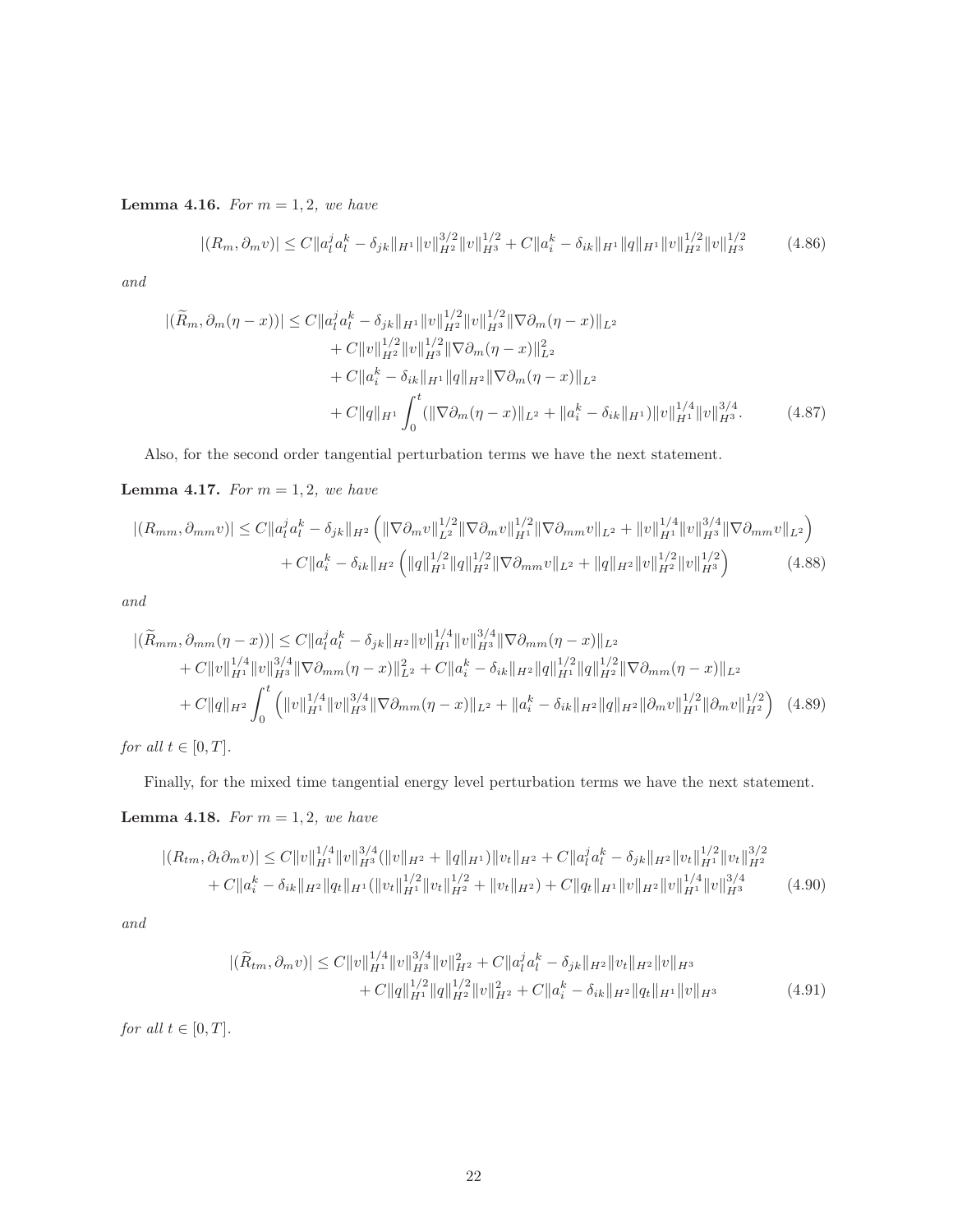## 5 A priori estimates on decay

We denote

$$
X(t) = E(t) + E^{(1)}(t) + E^{(2)}(t) + \sum_{m=1}^{2} E_m(t) + \sum_{m=1}^{2} E_{mm}(t) + \sum_{m=1}^{2} E_{tm}(t)
$$
  
+  $\tilde{\epsilon} || \nabla v(t)||_{L^2}^2 + \tilde{\epsilon} || \nabla v_t(t)||_{L^2}^2 + \tilde{\epsilon} || \nabla \partial_m v(t)||_{L^2}^2$   
+  $\tilde{\epsilon} \gamma \left\| \frac{\partial w}{\partial N}(t) \right\|_{L^2(\Gamma_c)}^2 + \tilde{\epsilon} \gamma \left\| \frac{\partial w_t}{\partial N}(t) \right\|_{L^2(\Gamma_c)}^2 + \tilde{\epsilon} \gamma \left\| \frac{\partial (\partial_m w)}{\partial N}(t) \right\|_{L^2(\Gamma_c)}^2$ (5.1)

where  $\tilde{\epsilon}, \bar{\epsilon} > 0$  are small parameters. The fluid-velocity terms in the norm are controlled by the dissipation terms

$$
\|\nabla v(t)\|_{L^2}^2 \le \|\nabla v(0)\|_{L^2}^2 + C \int_0^t (D(s) + D^{(1)}(s)) ds,
$$
\n(5.2)

$$
\|\nabla v_t(t)\|_{L^2}^2 \le \|\nabla v_t(0)\|_{L^2}^2 + C \int_0^t (D^{(1)}(s) + D^{(2)}(s)) ds,
$$
\n(5.3)

and

$$
\|\nabla \partial_m v(t)\|_{L^2}^2 \le \|\nabla \partial_m v(0)\|_{L^2}^2 + C \int_0^t (D_m(s) + D_{tm}(s)) ds.
$$
\n(5.4)

Also, observe that the dissipation terms control the last three boundary terms in (5.1) by using analogous estimates to  $(5.2)$ – $(5.4)$ .

For the flow map  $\eta$  and the Lagrangian matrix  $a$ , we have

$$
\|\nabla(\eta - x)\|_{H^s}^2 \le t \int_0^t \|\nabla \eta_t\|_{H^s}^2 ds \le t \int_0^t \|v\|_{H^{s+1}}^2 ds \tag{5.5}
$$

and

$$
\|a_i^k - \delta_{ik}\|_{H^s}^2 \le t \int_0^t \|\partial_t a_i^k\|_{H^s}^2 ds \le Ct \int_0^t \|v\|_{H^{s+1}}^2 ds, \quad i, k = 1, 2, 3
$$
 (5.6)

with  $s = 0, 1, 2$ . Similarly,

$$
\|a_l^j a_l^k - \delta_{jk}\|_{H^2}^2 \le Ct \int_0^t \|v\|_{H^3}^2 ds, \quad j, k = 1, 2, 3. \tag{5.7}
$$

From (4.19), (4.79), and (5.5), we obtain

$$
E(t) + \int_0^t E(s) \, ds + \int_0^t D(s) \, ds + \bar{\epsilon} \gamma \int_{\Gamma_c} \left| \int_0^t \frac{\partial w}{\partial N} \, ds \right|^2 \, d\sigma(x)
$$
  
\$\leq C E(0) + (C + Ct^2) \int\_0^t P(\|v\|\_{H^2}, \|q\|\_{H^1}) \, ds. \tag{5.8}

For the second and third level energy estimates, we get

$$
E^{(1)}(t) + \int_0^t E^{(1)}(s) ds + \int_0^t D^{(1)}(s) ds + \bar{\epsilon}\gamma \left\| \frac{\partial w}{\partial N}(t) \right\|_{L^2(\Gamma_c)}^2 \le CE^{(1)}(0) + C \|\nabla v(0)\|_{L^2}^2 + \bar{\epsilon}\gamma \left\| \frac{\partial w}{\partial N}(0) \right\|_{L^2(\Gamma_c)}^2 + \int_0^t P_1(\|v\|_{H^2}, \|q\|_{H^1}, \|v_t\|_{H^1}, \|q_t\|_{H^1}) ds \tag{5.9}
$$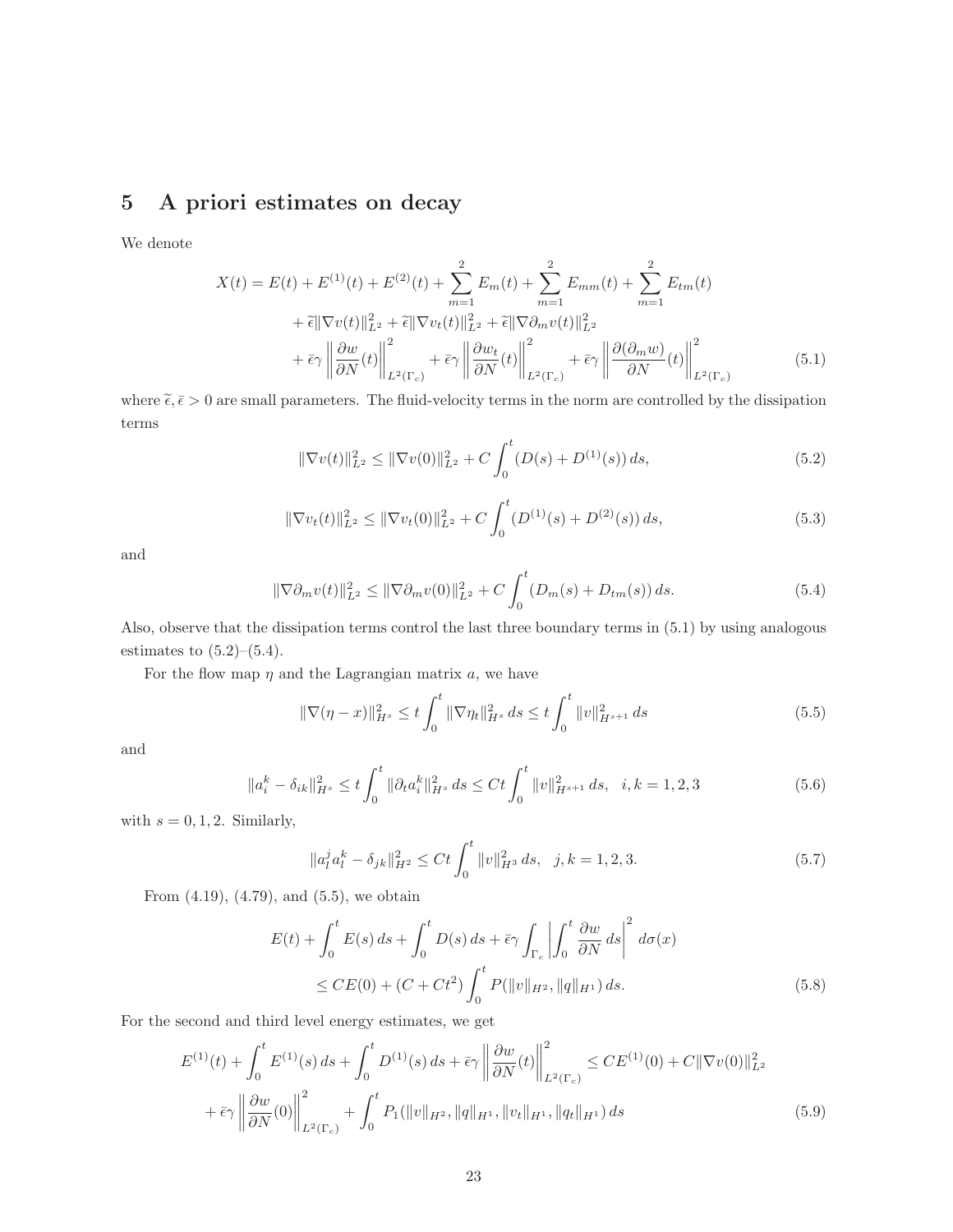and

$$
E^{(2)}(t) + \int_{0}^{t} E^{(2)}(s) ds + \int_{0}^{t} D^{(2)}(s) ds + \bar{\epsilon}\gamma \left\| \frac{\partial w_{t}}{\partial N}(t) \right\|_{L^{2}(\Gamma_{c})}^{2}
$$
  
\n
$$
\leq CE^{(2)}(0) + C \|\nabla v_{t}(0)\|_{L^{2}}^{2} + \bar{\epsilon}\gamma \left\| \frac{\partial w_{t}}{\partial N}(0) \right\|_{L^{2}(\Gamma_{c})}^{2}
$$
  
\n
$$
+ \epsilon_{0} \int_{0}^{t} \|\nabla v_{tt}\|_{L^{2}}^{2} ds + \epsilon_{0} \|q_{t}(t)\|_{H^{1}}^{2} + \epsilon_{0} \|v_{t}(t)\|_{H^{2}}^{2} + \epsilon_{0} \|v(t)\|_{H^{3}}^{2} + P_{2}(\|v(t)\|_{H^{2}}, \|v_{t}(t)\|_{L^{2}})
$$
  
\n
$$
+ \int_{0}^{t} P_{3}(\|v\|_{H^{3}}, \|q\|_{H^{2}}, \|v_{t}\|_{H^{2}}, \|q_{t}\|_{H^{1}}) ds + P_{4}(\|v(0)\|_{H^{3}}, \|v_{t}(0)\|_{H^{1}}, \|q_{t}(0)\|_{H^{1}}). \tag{5.10}
$$

Here we utilized (4.39), (4.52), and the superlinear estimates (4.80)–(4.84). Similarly, for any fixed  $m \in \{1, 2\}$ , we have

$$
E_m(t) + \int_0^t E_m(s) \, ds + \int_0^t D_m(s) \, ds + \bar{\epsilon} \gamma \int_{\Gamma_c} \left| \int_0^t \frac{\partial(\partial_m w)}{\partial N} \, ds \right|^2 \, d\sigma(x)
$$
  
\$\leq C E\_m(0) + (C + Ct^2) \int\_0^t P\_5(\|v\|\_{H^3}, \|q\|\_{H^2}) \, ds\$, \tag{5.11}

and

$$
E_{mm}(t) + \int_0^t E_{mm}(s) \, ds + \int_0^t D_{mm}(s) \, ds + \bar{\epsilon} \gamma \int_{\Gamma_c} \left| \int_0^t \frac{\partial(\partial_{mm} w)}{\partial N} \, ds \right|^2 \, d\sigma(x)
$$
  

$$
\leq C E_{mm}(0) + (C + Ct^2) \int_0^t P_6(\|v\|_{H^3}, \|q\|_{H^2}) \, ds \tag{5.12}
$$

with

$$
E_{tm}(t) + \int_0^t E_{tm}(s) ds + \int_0^t D_{tm}(s) ds + \bar{\epsilon} \gamma \left\| \frac{\partial(\partial_m w)}{\partial N}(t) \right\|_{L^2(\Gamma_c)}^2 \leq CE_{tm}(0) + C \|\nabla \partial_m v(0)\|_{L^2}^2 + \bar{\epsilon} \gamma \left\| \frac{\partial(\partial_m w)}{\partial N}(0) \right\|_{L^2(\Gamma_c)}^2 + (C + Ct) \int_0^t P_7(\|v\|_{H^3}, \|q\|_{H^2}, \|v_t\|_{H^2}, \|q_t\|_{H^1}) ds. \tag{5.13}
$$

We use the notation  $P_1, P_2, \ldots, P_7$  to denote superlinear polynomials on all of their arguments. From (3.14) and (3.15), we have

$$
||v||_{H^3}^2 + ||q||_{H^2}^2 \le CX(t)
$$
\n(5.14)

and

$$
||v||_{H^2}^2 + ||q||_{H^1}^2 \le CX(t),\tag{5.15}
$$

while using also (3.16), we get

$$
||v_t||_{H^2}^2 + ||q_t||_{H^1}^2 \leq CX(t) + CX(t)^2.
$$
\n(5.16)

Therefore,

$$
X(t) + \int_0^t X(s) ds \le C_0 X(0) + C_0 (1 + t^2) \sum_{j=1}^m \int_0^t X(s)^{\alpha_j} ds + C_0 \sum_{j=1}^k X(t)^{\beta_j} + C_0 \sum_{j=1}^k X(0)^{\beta_j}, \quad (5.17)
$$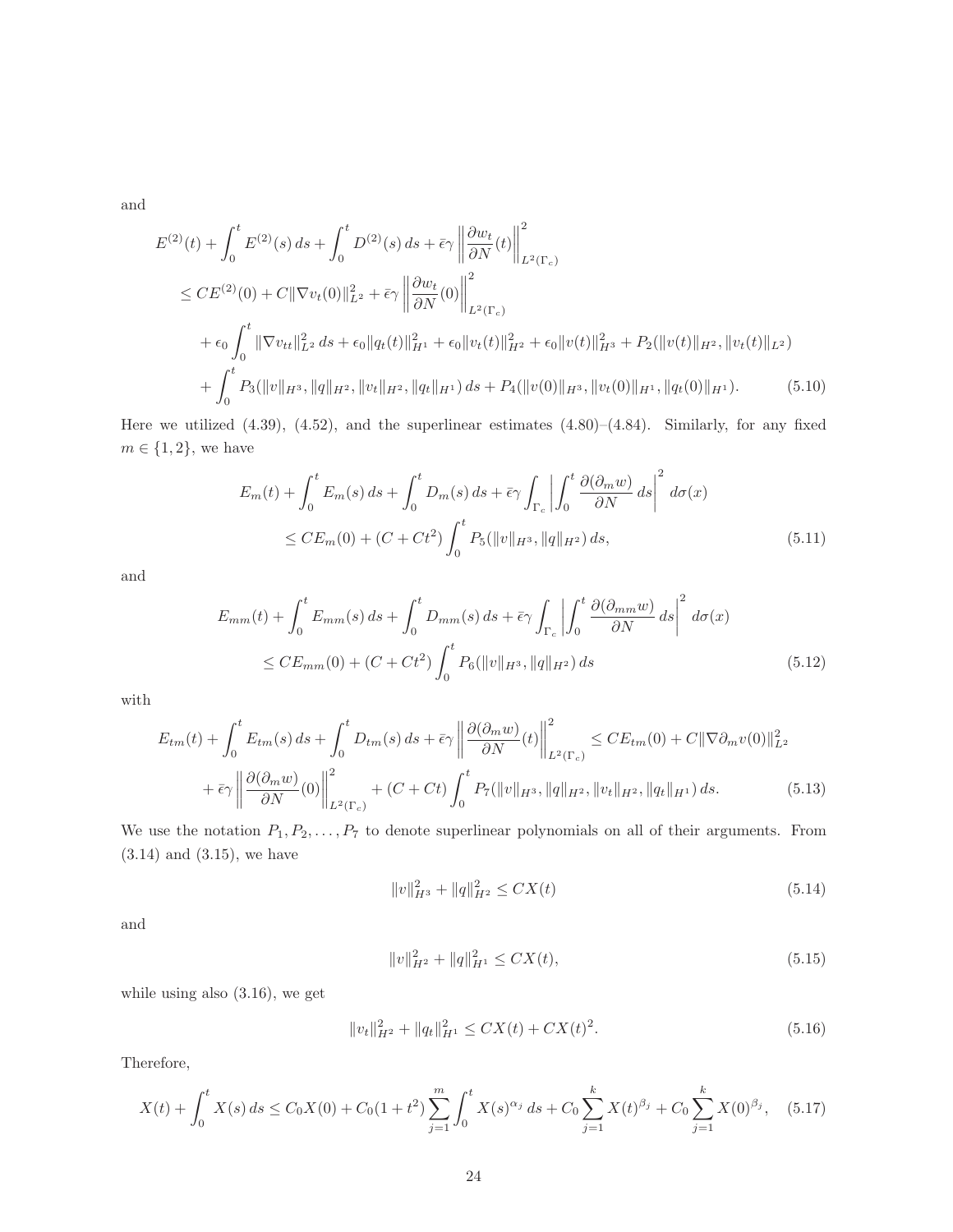for  $C_0 \geq 1, \alpha_1, \ldots, \alpha_m > 1$ , and  $\beta_1, \ldots, \beta_k > 1$ . By shifting the time, we get

$$
X(t) + \int_{\tau}^{t} X(s) ds
$$
  
\n
$$
\leq C_0 X(\tau) + C_0 (1 + t^2) \sum_{j=1}^{m} \int_{\tau}^{t} X(s)^{\alpha_j} ds + C_0 \sum_{j=1}^{n} X(t)^{\beta_j} + C_0 \sum_{j=1}^{n} X(\tau)^{\beta_j},
$$
\n(5.18)

for  $0 \leq \tau \leq t$ .

The global well-posedness of  $(2.1)$ – $(2.5)$  and the exponential decay of the solution given sufficiently small datum now follows from the next lemma.

**Lemma 5.1.** Suppose that  $X : [0, \infty) \to [0, \infty]$  is continuous at all t such that  $X(t)$  is finite and assume that it satisfies (5.18) for  $0 \leq \tau \leq t$  where  $C_0 \geq 1$  with  $\alpha_1, \ldots, \alpha_m > 1$ , and  $\beta_1, \ldots, \beta_k > 1$ . If  $X(0) \leq$  $\epsilon \leq 1/C$ , where the constant C depends on  $C_0$ ,  $m$ ,  $\alpha_1, \ldots, \alpha_m$  and  $\beta_1, \ldots, \beta_n$ , then  $X(t) \leq C \epsilon e^{-t/C}$ .

*Proof of Lemma 5.1.* By induction on  $k \in \mathbb{N}_0$ , we shall prove that if  $\epsilon > 0$  is a sufficiently small constant (independent of  $k$ ), then there exist

$$
\tau_0 = 0 < \tau_1 < \dots < \tau_k \tag{5.19}
$$

such that

$$
\tau_j - \tau_{j-1} \le 4C_0, \qquad j = 1, \dots, k \tag{5.20}
$$

with

$$
X(\tau_j) \le \frac{\epsilon}{2^j}, \qquad j = 0, 1, \dots, k \tag{5.21}
$$

and

$$
X(t) \le 2C_0 \frac{\epsilon}{2^{j-1}}, \qquad t \in [\tau_{j-1}, \tau_j], \qquad j = 0, 1, \dots, k
$$
 (5.22)

where we set  $\tau_{-1} = 0$ . The statement clearly holds for  $k = 0$ . Let now  $k \in \mathbb{N}_0$ , and assume that  $\tau_0 = 0 < \tau_1 < \cdots < \tau_k$  with the stated properties have already been constructed. First, we establish

$$
X(t) \le 2C_0 \frac{\epsilon}{2^k}, \qquad t \in [\tau_k, \tau_k + 4C_0]
$$
\n
$$
(5.23)
$$

if  $\epsilon > 0$  is a sufficiently small constant (independent of k). If (5.23) does not hold, there exists  $T_0 \in$  $[\tau_k, \tau_k + 4C_0]$  such that

$$
X(t) < 2C_0 \frac{\epsilon}{2^k}, \qquad t \in [\tau_k, T_0] \tag{5.24}
$$

and

$$
X(T_0) = 2C_0 \frac{\epsilon}{2^k}.
$$
\n(5.25)

Using (5.18) with  $\tau = \tau_k$  and  $t = T_0$  (disregarding the second term on the left side of (5.18)), we get

$$
2C_0 \frac{\epsilon}{2^k} \le C_0 \frac{\epsilon}{2^k} + C_0 (1 + T_0^2) \sum_{j=1}^m 4C_0 \left( 2C_0 \frac{\epsilon}{2^k} \right)^{\alpha_j} + C_0 \sum_{j=1}^n \left( 2C_0 \frac{\epsilon}{2^k} \right)^{\beta_j} + C_0 \sum_{j=1}^n \left( \frac{\epsilon}{2^k} \right)^{\beta_j}.
$$
 (5.26)

Since  $T_0 \le \tau_k + 4C_0$ , we have by induction  $T_0 \le 4(k+1)C_0$ . Therefore, (5.26) implies

$$
C_0 \le C_0 \left(1 + 16(k+1)^2 C_0^2\right) 4C_0 \sum_{j=1}^m 2^{\alpha_j} C_0^{\alpha_j} \frac{\epsilon^{\alpha_j - 1}}{2^{(\alpha_j - 1)k}} + C_0 \sum_{j=1}^n 2^{\beta_j} C_0^{\beta_j} \frac{\epsilon^{\beta_j - 1}}{2^{(\beta_j - 1)k}} + C_0 \sum_{j=1}^n \frac{\epsilon^{\beta_j - 1}}{2^{(\beta_j - 1)k}} \tag{5.27}
$$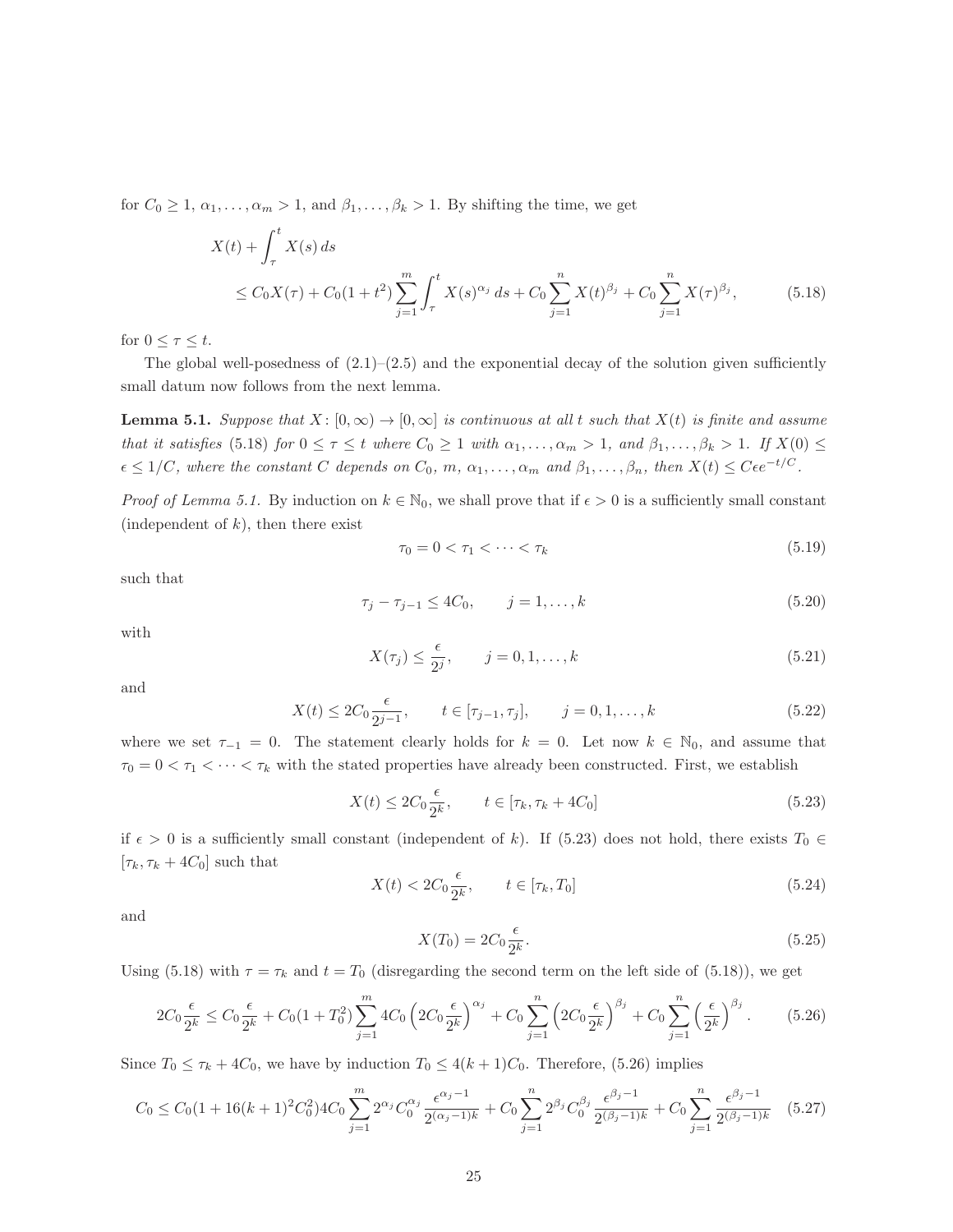where we multiplied both sides by  $2^k/\epsilon$ . Since  $(k+1)^2/2^{(\alpha_j-1)k}$  is uniformly bounded in  $k \in \mathbb{N}_0$ , the equation can not hold if  $\epsilon > 0$  is a sufficiently small number.

Next, we show that there exists  $\tau_{k+1} \in [\tau_k, \tau_k + 4C_0]$  such that  $X(\tau_{k+1}) \leq \epsilon/2^{k+1}$ . Assume, contrary to the assertion that

$$
X(t) > \frac{\epsilon}{2^{k+1}}, \qquad t \in [\tau_k, \tau_k + 4C_0].
$$
\n(5.28)

Using (5.18) with  $\tau = \tau_k$  and  $t = \tau_k + 4C_0$  (disregarding the first term on the left side of (5.18)), we get

$$
4C_0 \frac{\epsilon}{2^{k+1}} \le C_0 \frac{\epsilon}{2^k} + C_0 (1 + 16(k+1)^2 C_0^2) 4C_0 \sum_{j=1}^m \left( 2C_0 \frac{\epsilon}{2^k} \right)^{\alpha_j} + C_0 \sum_{j=1}^n \left( 2C_0 \frac{\epsilon}{2^k} \right)^{\beta_j} + C_0 \sum_{j=1}^n \left( \frac{\epsilon}{2^k} \right)^{\beta_j} .
$$
\n(5.29)

After absorbing the first term on the right side and multiplying the resulting inequality with  $2^k/\epsilon$ , we obtain the contradiction using again the boundedness of  $(k+1)^2/2^{(\alpha_j-1)k}$ . — Первый процесс в получине и продательно производите в собстановки производите в собстановки и производите<br>В собстановки производите в собстановки производите в собстановки производите в собстановки производите на про

This gives the following a priori bound for the solutions.

**Lemma 5.2.** Assume the conditions of Theorem 2.1 imposed on the initial data, and let  $(v, w, q)$  be a solution of (2.1)–(2.8). Then there exist constants  $C > 0$  and  $\epsilon > 0$  such that if  $X(0) \leq \epsilon$ , then

$$
X(t) \le CX(0)e^{-t/C} \tag{5.30}
$$

where the constants C and  $\epsilon$  do not depend on  $\gamma > 0$ .

*Proof of Theorem 2.1.* Let  $C_0 > 0$  and let the sequence  $\{\tau_j\}_{j=0}^{\infty}$  be as in the proof of Lemma 5.1. Then, we have  $X(\tau_1) \leq \epsilon/2$  and  $X(t) \leq 2C_0\epsilon$  for  $t \in [\tau_0, \tau_1]$ , which implies by (5.14) that

$$
||v||_{H^3}^2 \le X(t) \le C\epsilon
$$

for  $t \in [\tau_0, \tau_1]$ , and from here

$$
||I - a(t)||_{H^2}^2 \leq (\tau_1 - \tau_0) \int_{\tau_0}^{\tau_1} ||\partial_t a(s)||_{H^2}^2 ds \leq C(\tau_1 - \tau_0) \int_{\tau_0}^{\tau_1} ||v(s)||_{H^3}^2 ds \leq C(4C_0)^2 \epsilon
$$

for  $t \in [\tau_0, \tau_1]$ , where we utilized that  $\tau_1 - \tau_0 \leq 4C_0$ . By induction on  $j \in \mathbb{N}_0$ , we conclude that  $||v(t)||_{H^3}^2 \leq C\epsilon e^{-t/C}$  and  $||I - a(t)||_{H^2}^2 \leq C\epsilon$  for all  $t > 0$ . This concludes the proof of Theorem 2.1.  $\square$ 

### 6 Construction of solutions

In order to justify the a priori estimates provided in the previous sections, we now construct a solution to the problem  $(2.1)$ – $(2.8)$  for data as in the statement of Theorem 2.2 which are in addition small as in the statement of Theorem 2.1. For simplicity of the presentation, we consider in detail only the case  $\gamma = 0$ . The construction for  $\gamma > 0$  is easier due to additional a priori estimates obtainable for normal derivatives.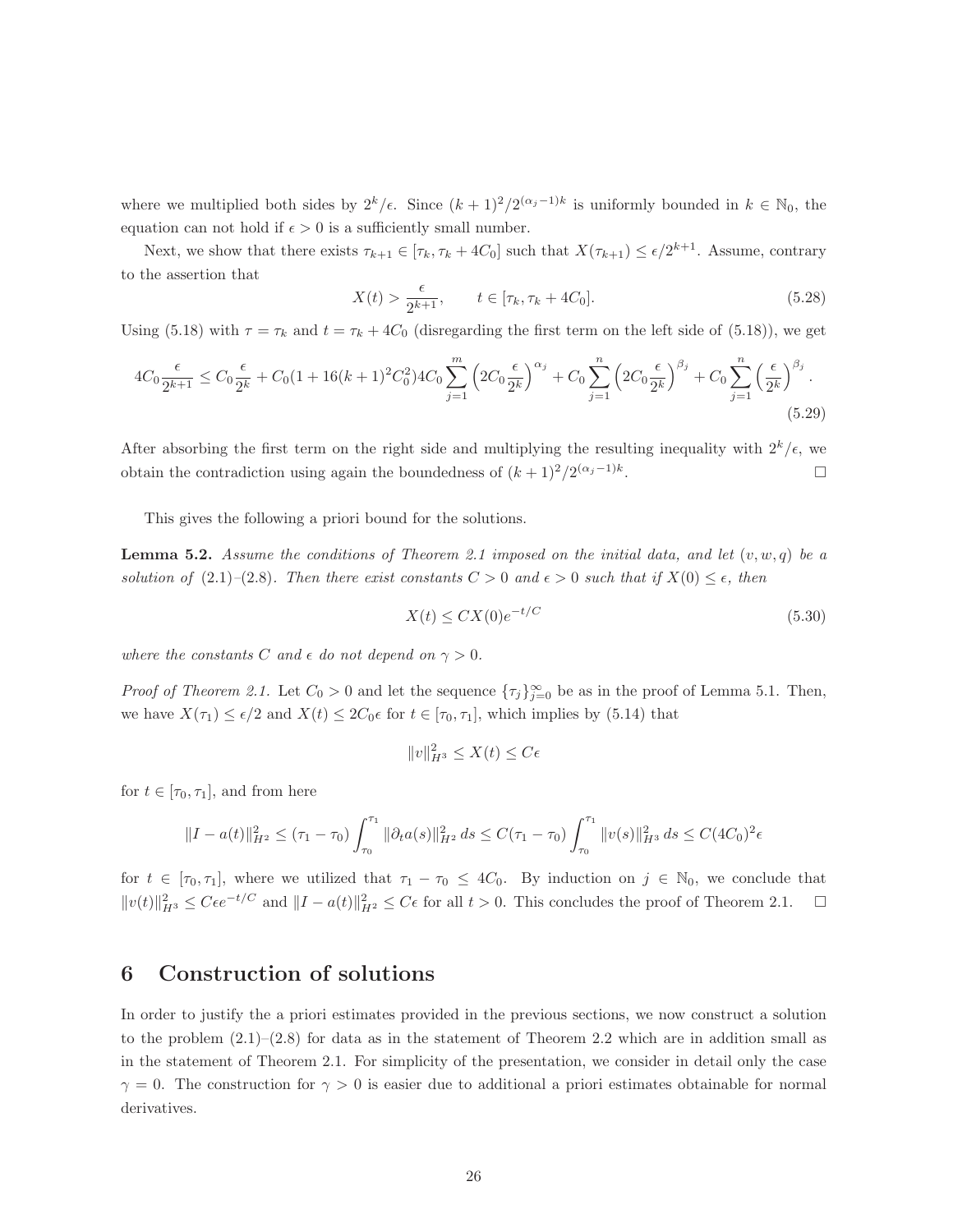#### 6.1 Linear System with Non-homogeneous Divergence Conditions

We start with a theorem from [MZ1] on existence of the Stokes system with the Neumann boundary condition (cf. [MZ2] for applications). In [MZ1, Theorem 1], the statement is worked out for  $L^p$  spaces where  $p > 3$ , but the same proof, with simplifications, applies also in our case where  $p = 2$ . The corresponding result is referred to as the Maximal parabolic regularity. Particular attention should be paid to the treatment of inhomogeneity in the divergence condition which is required to satisfy structural condition (6.6).

Lemma 6.1. Consider the system

$$
v_t^k - \Delta v^k + \partial_k q = f^k \quad in \ \Omega_f \times (0, T) \tag{6.1}
$$

$$
\partial_i v^i = g \quad in \ \Omega_f \times (0, T) \tag{6.2}
$$

subject to the mixed boundary conditions

$$
\partial_j v^k N^j - qN^k = h^k \quad on \ \Gamma_c \times (0, T) \tag{6.3}
$$

$$
v^k = 0 \quad on \ \Gamma_f \times (0, T) \tag{6.4}
$$

for  $k = 1, 2, 3$  and subject to the compatibility conditions

$$
\int_{\Omega_f} g(0) dx = \int_{\Gamma_c} v_0 \cdot N d\sigma(x)
$$
\n(6.5)

and the assumption

$$
g_t = \operatorname{div} A + B \tag{6.6}
$$

such that  $A, B \in L^2(\Omega_f \times [0,T])$ . Let  $v_0 \in H^1(\Omega_f)$ . If the forcing terms obey  $f \in L^2(\Omega_f \times [0,T])$ ,  $g \in L^2([0,T];H^1(\Omega_f))$ , and  $h \in L^2([0,T];H^{1/2}(\Gamma_c)) \cap H^{1/4}([0,T];L^2(\Gamma_c))$ , then there exists a unique solution  $(v, q)$  on  $[0, T]$  to the non-homogeneous system which satisfies

$$
||v||_{L^{2}([0,T];H^{2}(\Omega_{f}))} + ||v||_{C([0,T];H^{1}(\Omega_{f}))} + ||q||_{L^{2}([0,T];H^{1}(\Omega_{f}))}
$$
  
+ 
$$
||q||_{H^{1/4}([0,T];L^{2}(\Gamma_{c}))} + ||v_{t}||_{L^{2}([0,T];L^{2}(\Omega_{f}))}
$$
  

$$
\leq C(||v_{0}||_{H^{1}(\Omega_{f})} + ||f||_{L^{2}([0,T]\times\Omega_{f})} + ||g||_{L^{2}([0,T];H^{1}(\Omega_{f}))} + ||A||_{L^{2}([0,T];L^{2}(\Omega_{f}))}
$$
  
+ 
$$
||B||_{L^{2}([0,T];L^{2}(\Omega_{f}))} + ||h||_{L^{2}([0,T];H^{1/2}(\Gamma_{c}))} + ||h||_{H^{1/4}([0,T];L^{2}(\Gamma_{c}))})
$$
 (6.7)

where  $C > 0$  is a constant.

Now, we apply this statement to the system

$$
v_t - \Delta v + \nabla q = f \quad \text{in } \Omega_f \times (0, T) \tag{6.8}
$$

$$
\operatorname{div} v = g \quad \text{in } \Omega_f \times (0, T) \tag{6.9}
$$

$$
w_{tt} - \Delta w = -\alpha w_t - \beta w \quad \text{in } \Omega_e \times (0, T) \tag{6.10}
$$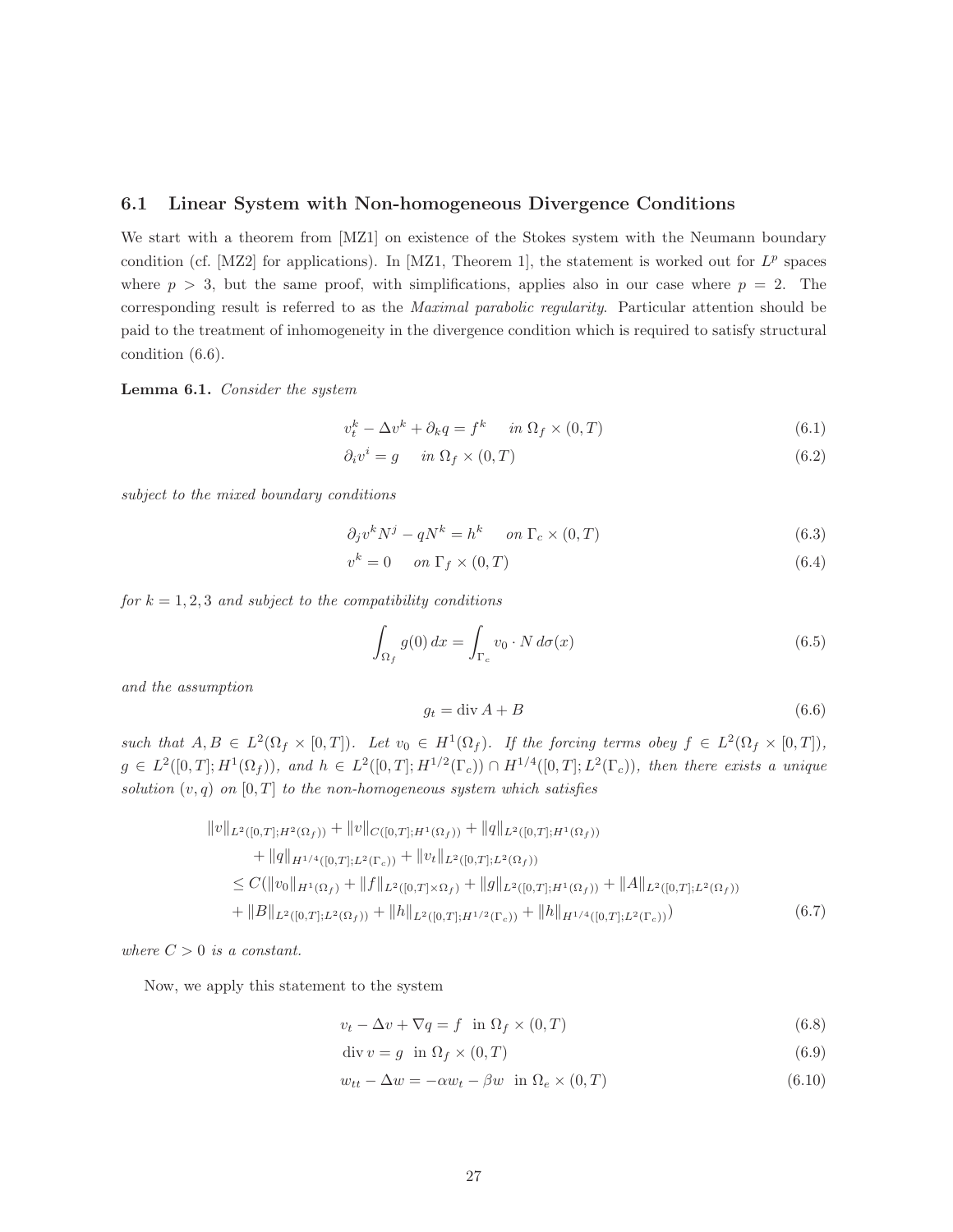with boundary conditions

$$
v = w_t \quad \text{on } \Gamma_c \times (0, T) \tag{6.11}
$$

$$
v = 0 \quad \text{on } \Gamma_f \times (0, T) \tag{6.12}
$$

$$
\frac{\partial v}{\partial N} - qN = \frac{\partial w}{\partial N} + h \quad \text{on } \Gamma_c \times (0, T) \tag{6.13}
$$

where  $f, g$ , and  $h$  are given, while  $v, q$ , and  $w$  are unknown.

**Lemma 6.2.** Consider the system  $(6.8)$ – $(6.10)$  with the boundary conditions  $(6.11)$ – $(6.13)$ . Suppose that the initial data satisfy  $(v_0, w_0, w_1) \in (V \cap H^{5/2}(\Omega_f)) \times H^{11/4-\delta}(\Omega_e) \times H^{7/4-\delta}(\Omega_e)$  for some  $\delta \in (0, 1/4)$ , and

$$
\Delta v(0) - \nabla q(0) + f(0) \in H^1(\Omega_f)
$$
\n
$$
(6.14)
$$

with  $q(0)$  determined from the elliptic system  $(6.22)$ . In addition the quantities f, g, and h satisfy

$$
f \in L^{2}([0, T]; H^{1}(\Omega_{f}))
$$
  
\n
$$
f_{t} \in L^{2}([0, T]; L^{2}(\Omega_{f}))
$$
  
\n
$$
g \in L^{2}([0, T]; H^{2}(\Omega_{f}))
$$
  
\n
$$
g_{t} \in L^{2}([0, T]; H^{1}(\Omega_{f}))
$$
  
\n
$$
h \in L^{2}([0, T]; H^{3/2}(\Gamma_{c}))
$$
  
\n
$$
h_{t} \in H^{1/4}([0, T]; L^{2}(\Gamma_{c})) \cap L^{2}([0, T]; H^{1/2}(\Gamma_{c}))
$$
  
\n
$$
A, B \in L^{2}([0, T]; L^{2}(\Omega_{f}))
$$
\n(6.15)

and

$$
g_{tt} = \text{div}\,A + B\tag{6.16}
$$

for some time  $T > 0$ . Assume that the compatibility conditions

$$
w_1 = v_0 \quad on \ \Gamma_c \tag{6.17}
$$

$$
\frac{\partial w_0}{\partial N} \cdot \tau = \frac{\partial v_0}{\partial N} \cdot \tau + h(0) \cdot \tau \quad on \ \Gamma_c \tag{6.18}
$$

$$
\Delta w_0 - \alpha w_1 - \beta w_0 = \Delta v_0 - \nabla q_0 + f(0) \quad \text{on } \Gamma_c \tag{6.19}
$$

and

$$
v_0 = 0, \quad on \ \Gamma_f \tag{6.20}
$$

$$
\Delta v_0 - \nabla q_0 + f(0) = 0 \quad on \ \Gamma_f \tag{6.21}
$$

hold where  $q_0$  solves the problem

$$
\Delta q_0 = -g_t(0) + \Delta g(0) + \text{div } f(0) \quad \text{in } \Omega_f \tag{6.22}
$$

with the boundary conditions

$$
\frac{\partial q_0}{\partial N} = \Delta v_0 \cdot N + f(0) \cdot N \quad on \ \Gamma_f
$$
  
\n
$$
q_0 = \frac{\partial v_0}{\partial N} \cdot N - \frac{\partial w_0}{\partial N} \cdot N - h(0) \cdot N \quad on \ \Gamma_c.
$$
\n(6.23)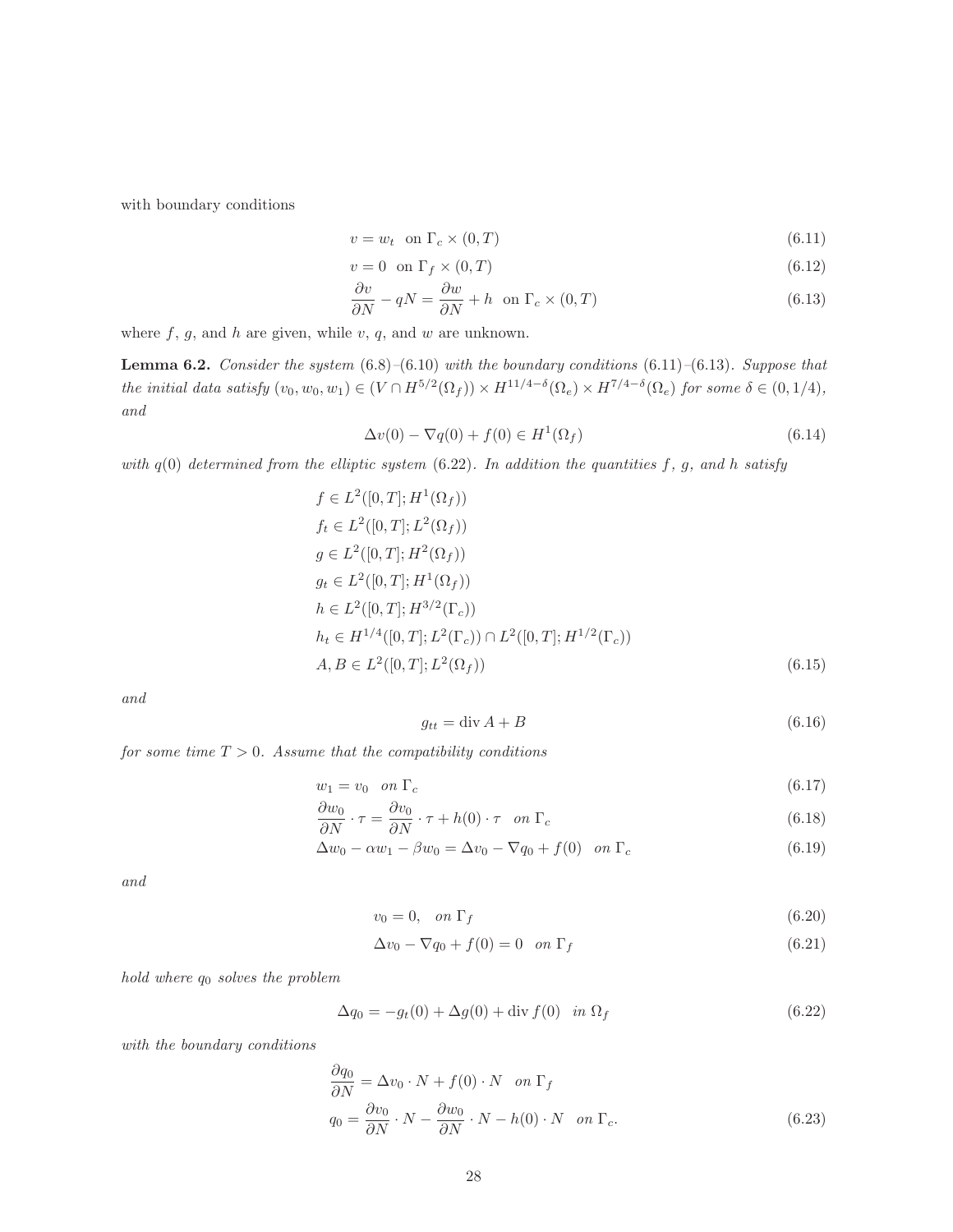Then there exists a solution  $(v, q, w)$  on  $(0, T)$  which belongs to Y where

$$
Y = \left\{ (v, q, w) : v \in L^2([0, T]; H^3(\Omega_f)), v_t \in L^2([0, T]; H^2(\Omega_f)), v_{tt} \in L^2([0, T]; L^2(\Omega_f)), q \in L^2([0, T]; H^2(\Omega_f)), q_t \in L^2([0, T]; H^1(\Omega_f)), q_t|_{\Gamma_c} \in H^{1/4}([0, T]; L^2(\Gamma_c)), \partial_t^j w \in L^\infty([0, T]; H^{11/4 - \delta - j}(\Omega_e)), j = 0, 1, 2 \right\}
$$
(6.24)

and the corresponding estimates (6.39) and (6.44) below hold.

We note that as the system  $(6.8)$ – $(6.10)$  is linear and that there is no loss of regularity in the fluid and wave variables. The time of existence, which is independent of the size of the data, can be extended up to any time  $T > 0$  (by repeating the estimates below in time steps).

Remark 6.3. The main idea behind the proof below is the following. By using the maximal parabolic regularity applied to the time derivatives of the equation, we obtain sufficient regularity of the boundary data  $v_t$  which is then propagated via interface on the wave component. By resorting to standard regularity-trace estimates known for the wave dynamics, one is bound to start loosing derivatives. This results in a well-recognized mismatch between the parabolic and the hyperbolic regularity. What saves the present situation is the fact that the transfer of regularity involves only the boundary traces of the solution of the wave equation. It is now well-known (cf. [S]) that the wave solutions have better behaving traces than implied by the interior regularity and the trace theory. In fact, we shall show that there is no loss of regularity in propagating parabolic solution via the interface. This phenomenon is due to the sharp regularity of the Dirichlet-Neumann map established in [LLT] and [T]. This amounts to the following diagram of transfer:

$$
v|_{\Gamma_c} = \underbrace{w_t|_{\Gamma_c} \Rightarrow \Box w \Rightarrow \frac{\partial}{\partial N}w}_{\text{D-N map}} = \underbrace{\frac{\partial}{\partial N}v - qN - h \Rightarrow \text{fluid eq} \Rightarrow v|_{\Gamma_c}}_{\text{Max-Regularity}}.
$$

We would also like to point out that the above gain of regularity is due to the particular way of constructing the fixed point, where Dirichlet traces of the fluid are fed into the solid as Dirichlet data, so the normal stresses exiting the solid enter as the Neumann data into the fluid (see the diagram above).

Proof. Using Lemma 6.1 on the time differentiated system, we get

$$
||v_t||_{L^2([0,T];H^2(\Omega_f))} + ||v_t||_{C([0,T];H^1(\Omega_f))} + ||q_t||_{L^2([0,T];H^1(\Omega_f))}
$$
  
+ 
$$
||q_t||_{H^{1/4}([0,T];L^2(\Gamma_c))} + ||v_{tt}||_{L^2([0,T];L^2(\Omega_f))}
$$
  

$$
\leq C \Biggl( ||v_t(0)||_{H^1(\Omega_f)} + ||f_t||_{L^2([0,T];\Omega_f)} + ||g_t||_{L^2([0,T];H^1(\Omega_f))}
$$
  
+ 
$$
||A||_{L^2([0,T];L^2(\Omega_f))} + ||B||_{L^2([0,T];L^2(\Omega_f))} + ||h_t||_{L^2([0,T];H^{1/2}(\Gamma_c))}
$$
  
+ 
$$
||h_t||_{H^{1/4}([0,T];L^2(\Gamma_c))} + ||\frac{\partial w_t}{\partial N}||_{H^{1/4}([0,T];L^2(\Gamma_c))} + ||\frac{\partial w_t}{\partial N}||_{L^2([0,T];H^{1/2}(\Gamma_c))} \Biggr).
$$
 (6.25)

Next, we estimate the normal derivative of  $w_t$  using the sharp trace regularity result for the wave equation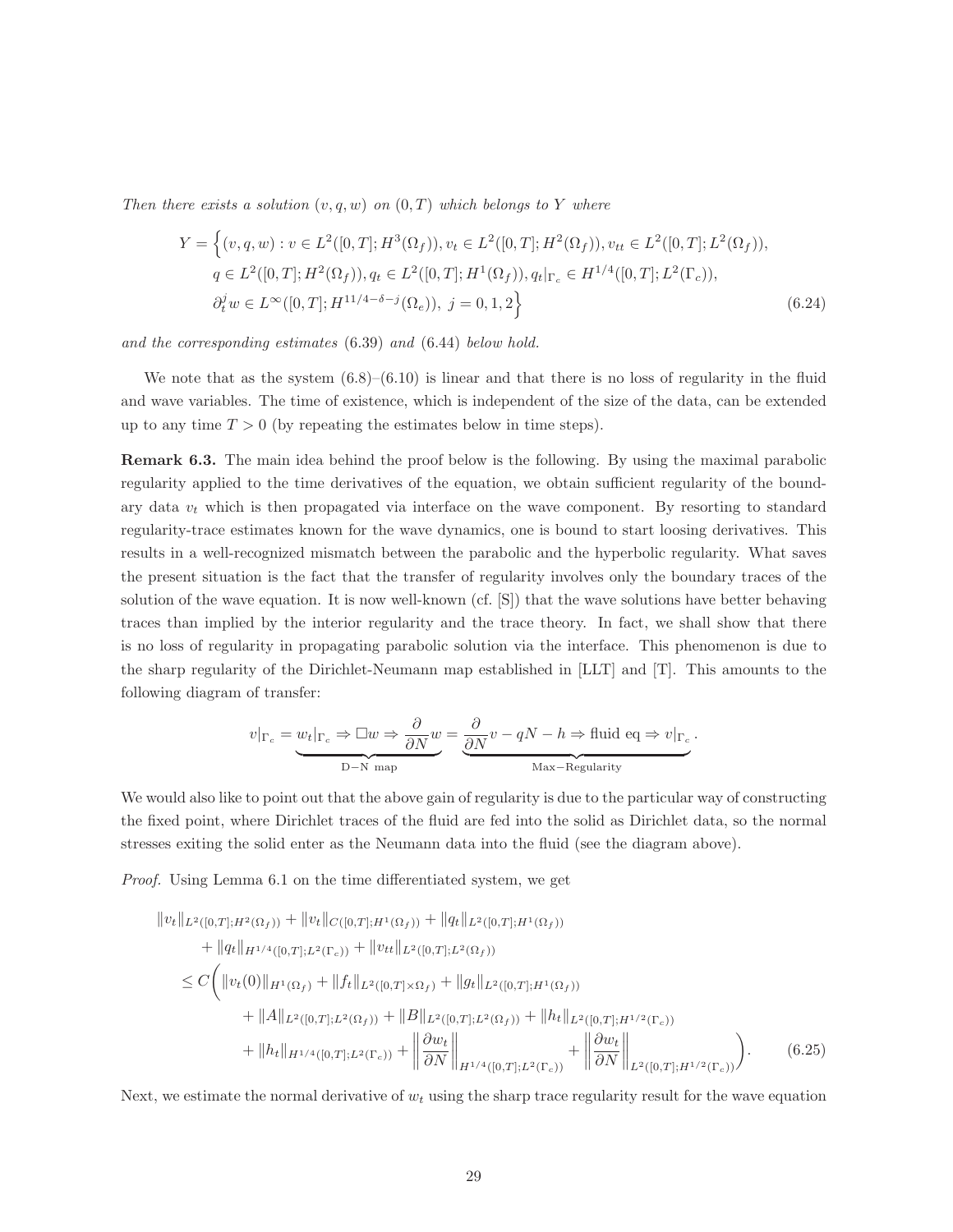from [LLT, LT],

$$
\begin{aligned}\n\left\|\frac{\partial w}{\partial N}\right\|_{L^{2}([0,T];H^{s-1}(\partial\Omega_{e}))} + \left\|\frac{\partial w}{\partial N}\right\|_{H^{s-1}([0,T];L^{2}(\partial\Omega_{e}))} \\
&\leq C(\|w_{0}\|_{H^{s}(\Omega_{e})} + \|w_{1}\|_{H^{s-1}(\Omega_{e})} + \|w\|_{L^{2}([0,T];H^{s}(\partial\Omega_{e}))} + \|w\|_{H^{s}([0,T];L^{2}(\partial\Omega_{e}))}),\n\end{aligned} \tag{6.26}
$$

given the boundary data  $w_t = v$  on  $\Gamma_c$ . We also note that similar estimate is valid when  $\gamma > 0$ , because in this case Lopatinski condition is satisfied and provides  $H^s$  regularity of normal stresses with  $H^s$ regularity of Dirichlet absorbing boundary data. Applying the estimate (6.26) to the time differentiated wave equation with  $s = 3/2$  we have

$$
\left\| \frac{\partial w_t}{\partial N} \right\|_{L^2([0,T];H^{1/2}(\Gamma_c))} + \left\| \frac{\partial w_t}{\partial N} \right\|_{H^{1/4}([0,T];L^2(\Gamma_c))} \leq C(\|w_1\|_{H^{3/2}(\Omega_c)} + \|w_{tt}(0,\cdot)\|_{H^{1/2}(\Omega_c)} + \|v\|_{L^2([0,T];H^{3/2}(\Gamma_c))} + \|v\|_{H^{3/2}([0,T];L^2(\Gamma_c))}). \tag{6.27}
$$

We next appeal to the estimates

$$
||v||_{L^{2}([0,T];H^{3/2}(\Gamma_c))} \leq \epsilon ||v||_{L^{2}([0,T];H^3(\Omega_f))} + C_{\epsilon} ||v||_{L^{2}([0,T];H^1(\Omega_f))}, \qquad \epsilon \in (0,1]
$$
 (6.28)

and

$$
||v||_{H^{3/2}([0,T];L^2(\Gamma_c))} \le \epsilon ||v||_{H^2([0,T];L^2(\Omega_f))} + C_{\epsilon} ||v||_{L^2([0,T];H^2(\Omega_f))}, \qquad \epsilon \in (0,1]
$$
 (6.29)

which follow from the trace, interpolation, and Young's inequalities. Using  $(6.28)$  and  $(6.29)$  in  $(6.27)$ , we get

$$
\left\| \frac{\partial w_t}{\partial N} \right\|_{L^2([0,T];H^{1/2}(\Gamma_c))} + \left\| \frac{\partial w_t}{\partial N} \right\|_{H^{1/4}([0,T];L^2(\Gamma_c))} \n\leq C(\|w_1\|_{H^{3/2}(\Omega_c)} + \|w_{tt}(0,\cdot)\|_{H^{1/2}(\Omega_c)} + \epsilon \|v\|_{L^2([0,T];H^3(\Omega_f))} \n+ \epsilon \|v\|_{H^2([0,T];L^2(\Omega_f))} + C_{\epsilon} \|v\|_{L^2([0,T];H^2(\Omega_f))})
$$
\n(6.30)

and thus, substituting this inequality in (6.25),

$$
||v_t||_{L^2([0,T];H^2(\Omega_f))} + ||v_t||_{C([0,T];H^1(\Omega_f))} + ||q_t||_{L^2([0,T];H^1(\Omega_f))}
$$
  
+ 
$$
||q_t||_{H^{1/4}([0,T];L^2(\Gamma_c))} + ||v_{tt}||_{L^2([0,T];L^2(\Omega_f))}
$$
  

$$
\leq C \Biggl( ||v_t(0)||_{H^1(\Omega_f)} + ||f_t||_{L^2([0,T]\times\Omega_f)} + ||g_t||_{L^2([0,T];H^1(\Omega_f))}
$$
  
+ 
$$
||A||_{L^2([0,T];L^2(\Omega_f))} + ||B||_{L^2([0,T];L^2(\Omega_f))} + ||h_t||_{L^2([0,T];H^{1/2}(\Gamma_c))}
$$
  
+ 
$$
||h_t||_{H^{1/4}([0,T];L^2(\Gamma_c))} + ||w_1||_{H^{3/2}(\Omega_c)} + ||w_{tt}(0,\cdot)||_{H^{1/2}(\Omega_c)} + \epsilon ||v||_{L^2([0,T];H^3(\Omega_f))}
$$
  
+ 
$$
\epsilon ||v||_{H^2([0,T];L^2(\Omega_f))} + C_{\epsilon} ||v||_{L^2([0,T];H^2(\Omega_f))} \Biggr).
$$
 (6.31)

In order to obtain the full regularity, we also use the elliptic Stokes estimate

$$
\|v\|_{L^{2}([0,T];H^{3}(\Omega_{f}))} + \|q\|_{L^{2}([0,T];H^{2}(\Omega_{f}))}
$$
\n
$$
\leq C \Big( \|f\|_{L^{2}([0,T];H^{1}(\Omega_{f}))} + \|v_{t}\|_{L^{2}([0,T];H^{1}(\Omega_{f}))}
$$
\n
$$
+ \|g\|_{L^{2}([0,T];H^{2}(\Omega_{f}))} + \|h\|_{L^{2}([0,T];H^{3/2}(\Gamma_{c}))} + \left\|\frac{\partial w}{\partial N}\right\|_{L^{2}([0,T];H^{3/2}(\Gamma_{c}))}\Big). \tag{6.32}
$$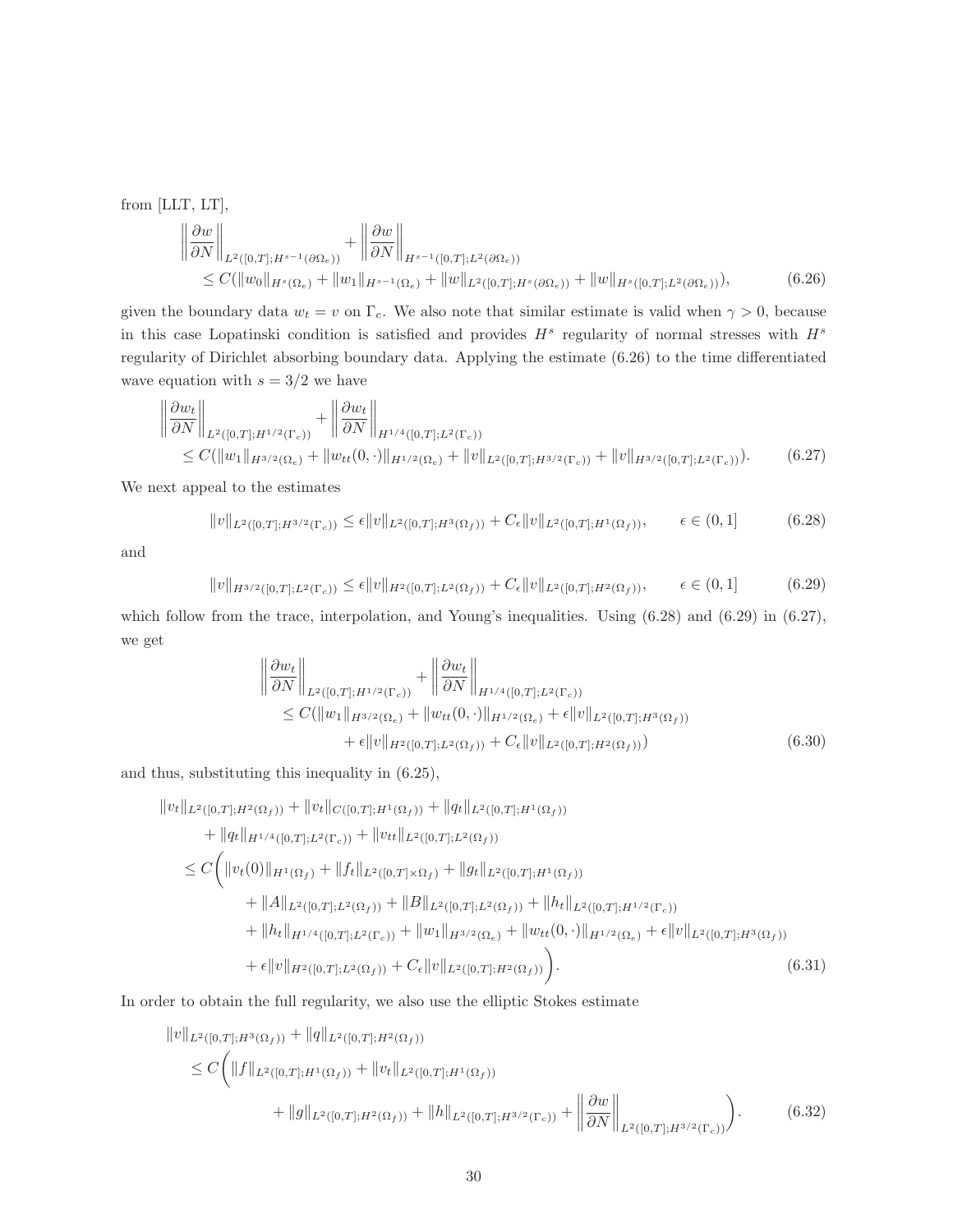We again estimate the normal derivative of  $w$  using the sharp trace regularity estimates of the wave equation

$$
\left\|\frac{\partial w}{\partial N}\right\|_{L^2([0,T];H^{3/2}(\Gamma_c))} \le \left\|\frac{\partial w}{\partial N}\right\|_{H^{3/2}(\Sigma_c)} \le C(\|w\|_{H^{5/2}(\Sigma_c)} + \|w_0\|_{H^{5/2}(\Omega_c)} + \|w_1\|_{H^{3/2}(\Omega_c)})\tag{6.33}
$$

where

$$
\Sigma_c = \Gamma_c \times [0, T]. \tag{6.34}
$$

Now, we estimate the first term on the far right side of (6.33) as

$$
||w||_{H^{5/2}(\Sigma_c)} = ||\eta - x||_{L^2([0,T];H^{5/2}(\Gamma_c))} + ||w||_{H^{5/2}([0,T];L^2(\Gamma_c))}
$$
  
\n
$$
\leq ||\int_0^t v ds||_{L^2([0,T];H^{5/2}(\Gamma_c))} + ||w||_{H^{5/2}([0,T];L^2(\Gamma_c))}
$$
  
\n
$$
\leq CT^{1/2}||v||_{L^2([0,T];H^3(\Omega_f))} + ||v||_{H^{3/2}([0,T];L^2(\Gamma_c))}
$$
  
\n
$$
\leq CT^{1/2}||v||_{L^2([0,T];H^3(\Omega_f))} + \epsilon ||v||_{H^2([0,T];L^2(\Omega_f))}
$$
  
\n
$$
+ C_{\epsilon} ||v||_{L^2([0,T];H^2(\Omega_f))}
$$
  
\n
$$
\leq CT^{1/2}||v||_{L^2([0,T];H^3(\Omega_f))} + \epsilon ||v||_{H^2([0,T];L^2(\Omega_f))}
$$
  
\n
$$
+ C_{\epsilon}T^{1/2}||v_t||_{L^2([0,T];H^2(\Omega_f))}
$$
\n(6.35)

where we used (6.29) in the third step.

Replacing (6.33) and (6.35) in (6.32), we get

$$
||v||_{L^{2}([0,T];H^{3}(\Omega_{f}))} + ||q||_{L^{2}([0,T];H^{2}(\Omega_{f}))}
$$
  
\n
$$
\leq C \Biggl(||f||_{L^{2}([0,T];H^{1}(\Omega_{f}))} + ||v_{t}||_{L^{2}([0,T];H^{1}(\Omega_{f}))}
$$
  
\n
$$
+ ||g||_{L^{2}([0,T];H^{2}(\Omega_{f}))} + ||h||_{L^{2}([0,T];H^{3/2}(\Gamma_{c}))} + ||w_{0}||_{H^{5/2}(\Omega_{e})} + ||w_{1}||_{H^{3/2}(\Omega_{e})}
$$
  
\n
$$
+ T^{1/2} ||v||_{L^{2}([0,T];H^{3}(\Omega_{f}))} + \epsilon ||v||_{H^{2}([0,T];L^{2}(\Omega_{f}))}
$$
  
\n
$$
+ C_{\epsilon} T^{1/2} ||v_{t}||_{L^{2}([0,T];H^{2}(\Omega_{f}))} \Biggr).
$$
\n(6.36)

#### Combining this inequality with (6.31) leads to

$$
||v||_{L^{2}([0,T];H^{3}(\Omega_{f}))} + ||q||_{L^{2}([0,T];H^{2}(\Omega_{f}))} + ||v_{t}||_{L^{2}([0,T];H^{2}(\Omega_{f}))}
$$
  
+  $||v_{t}||_{C([0,T];H^{1}(\Omega_{f}))} + ||q_{t}||_{L^{2}([0,T];H^{1}(\Omega_{f}))} + ||q_{t}||_{H^{1/4}([0,T];L^{2}(\Gamma_{c}))} + ||v_{tt}||_{L^{2}([0,T];L^{2}(\Omega_{f}))}$   

$$
\leq (C_{\epsilon}T^{1/2} + C)||v_{t}(0)||_{H^{1}(\Omega_{f})} + C||f||_{L^{2}([0,T];H^{1}(\Omega_{f}))} + C||f_{t}||_{L^{2}([0,T]\times\Omega_{f})}
$$
  
+  $C||g||_{L^{2}([0,T];H^{2}(\Omega_{f}))} + C||g_{t}||_{L^{2}([0,T];H^{1}(\Omega_{f}))} + C||A||_{L^{2}([0,T];L^{2}(\Omega_{f}))} + C||B||_{L^{2}([0,T];L^{2}(\Omega_{f}))}$   
+  $C||h||_{L^{2}([0,T];H^{3/2}(\Gamma_{c}))} + C||h_{t}||_{L^{2}([0,T];H^{1/2}(\Gamma_{c}))} + C||h_{t}||_{H^{1/4}([0,T];L^{2}(\Gamma_{c}))}$   
+  $C||w_{0}||_{H^{5/2}(\Omega_{e})} + C||w_{1}||_{H^{3/2}(\Omega_{e})} + C||w_{tt}(0, \cdot)||_{H^{1/2}(\Omega_{e})}$   
+  $CT^{1/2}||v||_{L^{2}([0,T];H^{3}(\Omega_{f}))} + C_{\epsilon}T^{1/2}||v_{t}||_{L^{2}([0,T];H^{2}(\Omega_{f}))},$   
+  $C\epsilon||v||_{L^{2}([0,T];H^{3}(\Omega_{f}))} + C\epsilon||v||_{H^{2}([0,T];L^{2}(\Omega_{f}))},$  (6.37)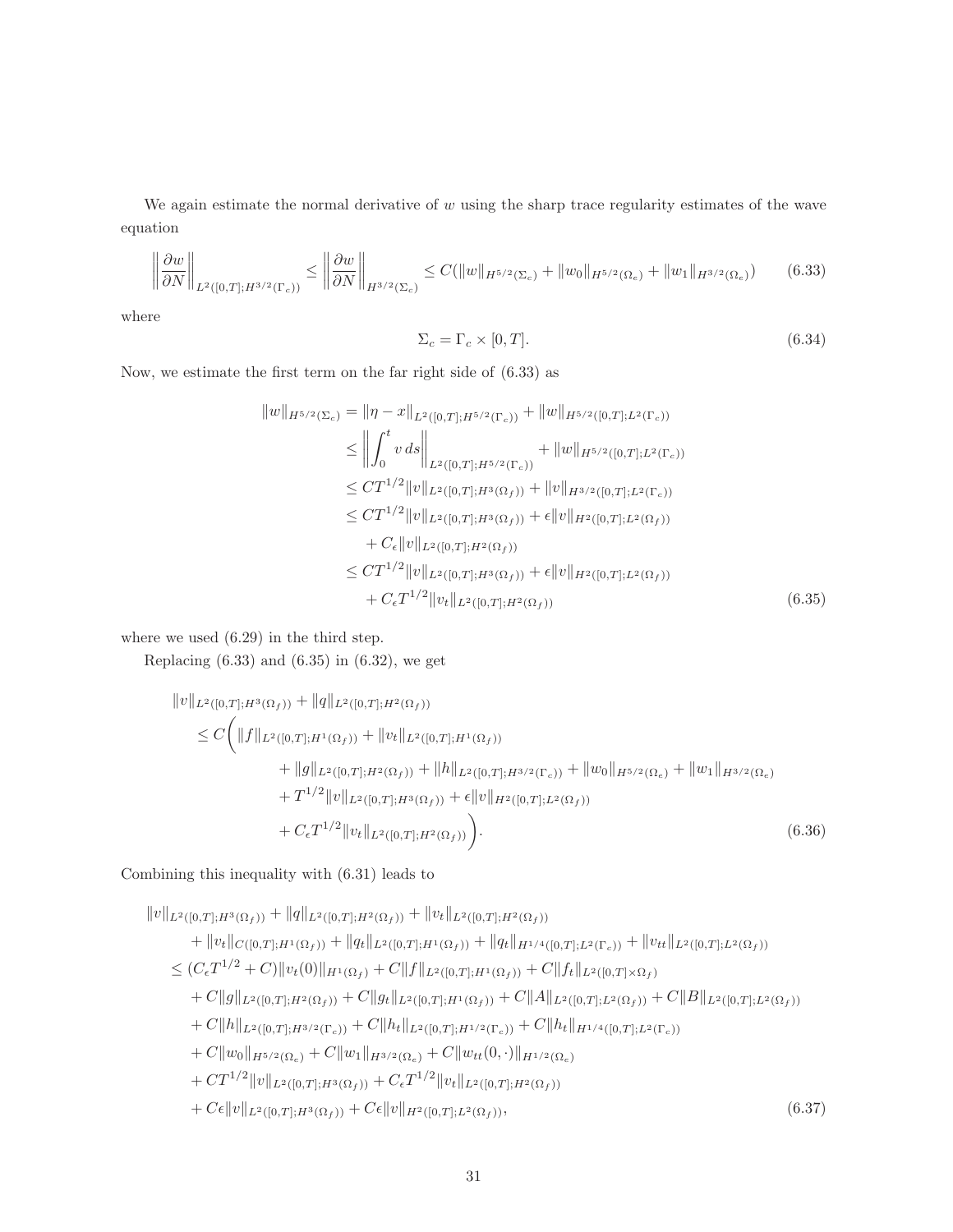where we used the inequality

$$
||v||_{L^{2}([0,T];H^{2}(\Omega_{f}))} \leq CT^{1/2}||v_{0}||_{H^{2}(\Omega_{f})} + CT^{1/2}||v_{t}||_{L^{2}([0,T];H^{2}(\Omega_{f}))}.
$$
\n(6.38)

Choosing  $\epsilon > 0$  sufficiently small and assuming T is a sufficiently small constant, the last four terms on the right side of (6.37) can be absorbed into the left side from where

$$
\|v\|_{L^{2}([0,T];H^{3}(\Omega_{f}))} + \|q\|_{L^{2}([0,T];H^{2}(\Omega_{f}))} + \|v_{t}\|_{L^{2}([0,T];H^{2}(\Omega_{f}))}
$$
  
+ 
$$
\|v_{t}\|_{C([0,T];H^{1}(\Omega_{f}))} + \|q_{t}\|_{L^{2}([0,T];H^{1}(\Omega_{f}))} + \|q_{t}\|_{H^{1/4}([0,T];L^{2}(\Gamma_{c}))} + \|v_{tt}\|_{L^{2}([0,T];L^{2}(\Omega_{f}))}
$$
  

$$
\leq (C_{\epsilon}T^{1/2} + C) \|v_{t}(0)\|_{H^{1}(\Omega_{f})} + C \|f\|_{L^{2}([0,T];H^{1}(\Omega_{f}))} + C \|f_{t}\|_{L^{2}([0,T]\times\Omega_{f})}
$$
  
+ 
$$
C \|g\|_{L^{2}([0,T];H^{2}(\Omega_{f}))} + C \|g_{t}\|_{L^{2}([0,T];H^{1}(\Omega_{f}))} + C \|A\|_{L^{2}([0,T];L^{2}(\Omega_{f}))} + C \|B\|_{L^{2}([0,T];L^{2}(\Omega_{f}))}
$$
  
+ 
$$
C \|h\|_{L^{2}([0,T];H^{3/2}(\Gamma_{c}))} + C \|h_{t}\|_{L^{2}([0,T];H^{1/2}(\Gamma_{c}))} + C \|h_{t}\|_{H^{1/4}([0,T];L^{2}(\Gamma_{c}))}
$$
  
+ 
$$
C \|w_{0}\|_{H^{5/2}(\Omega_{c})} + C \|w_{1}\|_{H^{3/2}(\Omega_{c})} + C \|w_{tt}(0, \cdot)\|_{H^{1/2}(\Omega_{c})}.
$$
  
(6.39)

Next, using the interior regularity of the wave equation yields

$$
\|w_{tt}\|_{L^{\infty}([0,T];H^{3/4-\delta}(\Omega_{e}))} + \|w_{ttt}\|_{L^{\infty}([0,T];H^{-1/4-\delta}(\Omega_{e}))}
$$
\n
$$
\leq C \|v_{t}\|_{H^{3/4-\delta}(\Sigma_{c})} + \|w_{tt}(0)\|_{H^{3/4-\delta}(\Omega_{e})} + \|w_{ttt}(0)\|_{H^{-1/4-\delta}(\Omega_{e})}
$$
\n
$$
\leq C \|v_{t}\|_{L^{2}([0,T];H^{2}(\Omega_{f}))} + C \|v_{t}\|_{H^{3/4-\delta}([0,T];L^{2}(\Gamma_{e}))} + \|w_{tt}(0)\|_{H^{3/4-\delta}(\Omega_{e})} + \|w_{ttt}(0)\|_{H^{-1/4-\delta}(\Omega_{e})}
$$
\n
$$
\leq C \|v_{t}\|_{L^{2}([0,T];H^{2}(\Omega_{f}))} + C \|v_{t}\|_{H^{1}([0,T];L^{2}(\Omega_{f}))} + \|w_{tt}(0)\|_{H^{3/4-\delta}(\Omega_{e})} + \|w_{ttt}(0)\|_{H^{-1/4-\delta}(\Omega_{e})} \quad (6.40)
$$

where we used  $T \leq 1$ , which we may assume without loss of generality, and an interpolation trace inequality

$$
||v_t||_{H^{3/4}([0,T];L^2(\Gamma_c))} \leq C||v_t||_{H^1([0,T];L^2(\Omega_f))}^{3/4}||v_t||_{L^2([0,T];H^2(\Omega_f))}^{1/4}.
$$
\n(6.41)

By the elliptic regularity, we get (using  $T \leq 1$  in particular)

$$
\|w(t)\|_{L^{\infty}([0,T];H^{11/4-\delta}(\Omega_{e}))}
$$
  
\n
$$
\leq C \|w_{tt}(t)\|_{L^{\infty}([0,T];H^{3/4-\delta}(\Omega_{e}))} + C\alpha \|w_{t}(t)\|_{L^{\infty}([0,T];H^{3/4-\delta}(\Omega_{e}))} + C \left\| \int_{0}^{t} v \, ds \right\|_{L^{\infty}([0,T];H^{9/4-\delta}(\Gamma_{e}))}
$$
  
\n
$$
\leq C \|w_{tt}(t)\|_{L^{\infty}([0,T];H^{3/4-\delta}(\Omega_{e}))} + C\alpha \|w_{t}(t)\|_{L^{\infty}([0,T];H^{3/4-\delta}(\Omega_{e}))} + C \|v\|_{L^{2}([0,T];H^{11/4-\delta}(\Omega_{f}))}
$$
(6.42)

and

$$
||w_t(t)||_{L^{\infty}([0,T];H^{7/4-\delta}(\Omega_e))} \leq C||w_{ttt}(t)||_{L^{\infty}([0,T];H^{-1/4-\delta}(\Omega_e))} + C\alpha||w_{tt}(t)||_{L^{\infty}([0,T];H^{-1/4-\delta}(\Omega_e))}
$$
  
+  $C||\int_0^t v_t ds||_{L^{\infty}([0,T];H^{5/4-\delta}(\Gamma_c))} + C||w_1||_{H^{5/4-\delta}(\Gamma_c)}$   
 $\leq C||w_{ttt}(t)||_{L^{\infty}([0,T];H^{-1/4-\delta}(\Omega_e))} + C\alpha||w_{tt}(t)||_{L^{\infty}([0,T];H^{-1/4-\delta}(\Omega_e))}$   
+  $C||v_t||_{L^2([0,T];H^2(\Omega_f))} + C||w_1||_{H^{7/4-\delta}(\Omega_e)}.$  (6.43)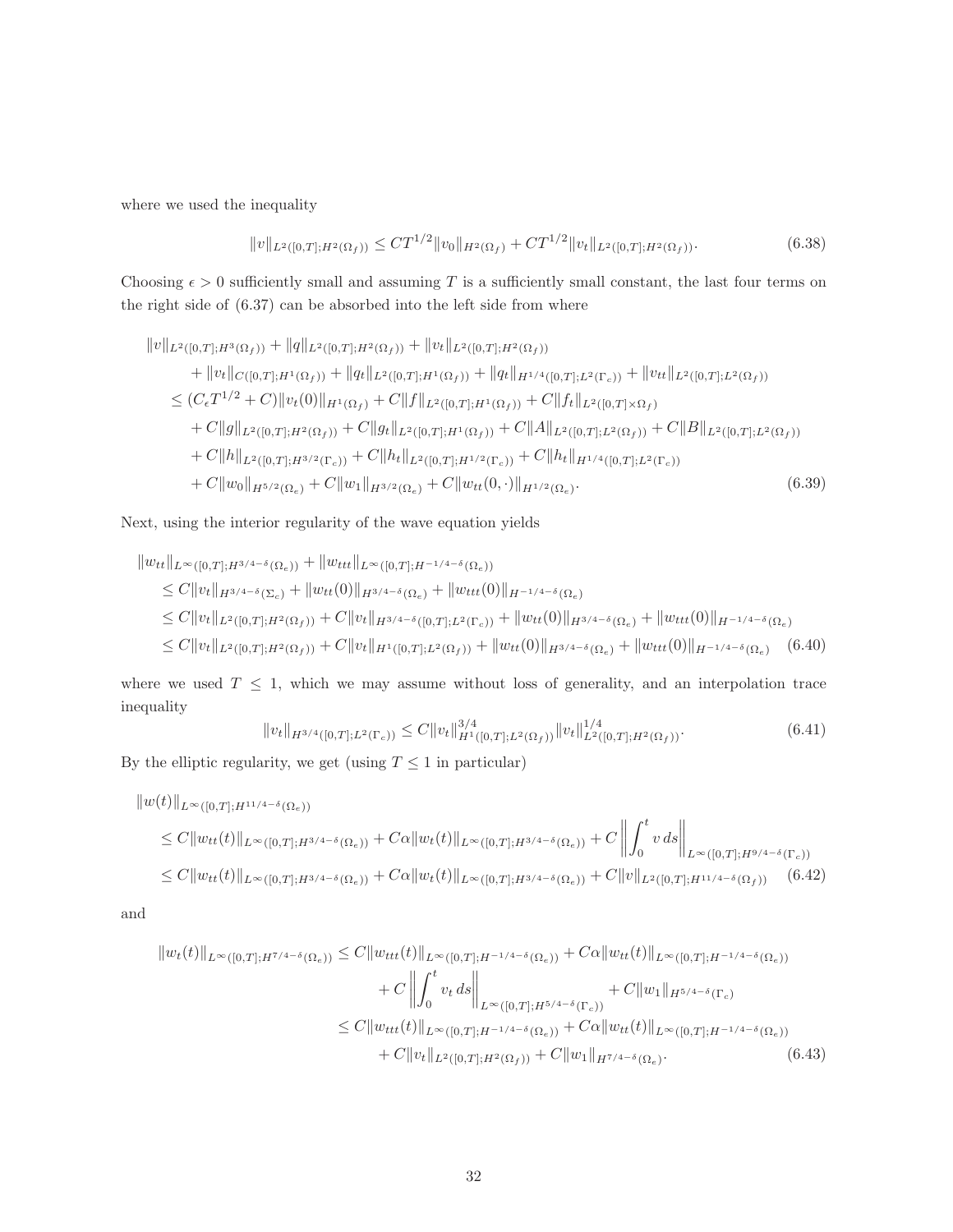Summarizing the estimates  $(6.40), (6.42),$  and  $(6.43)$  for the wave equation, we get

$$
||w(t)||_{L^{\infty}([0,T];H^{11/4-\delta}(\Omega_e))} + ||w_t(t)||_{L^{\infty}([0,T];H^{7/4-\delta}(\Omega_e))}
$$
  
+ 
$$
||w_{tt}||_{L^{\infty}([0,T];H^{3/4-\delta}(\Omega_e))} + ||w_{ttt}||_{L^{\infty}([0,T];H^{-1/4-\delta}(\Omega_e))}
$$
  

$$
\leq C||v||_{L^2([0,T];H^{11/4-\delta}(\Omega_f))} + C||v_t||_{L^2([0,T];H^{2}(\Omega_f))} + C||v_t||_{H^1([0,T];L^2(\Omega_f))}
$$
  
+ 
$$
C||w_1||_{H^{7/4-\delta}(\Omega_e)} + ||w_{tt}(0)||_{H^{3/4-\delta}(\Omega_e)} + ||w_{tt}(0)||_{H^{-1/4-\delta}(\Omega_e)}
$$
(6.44)

and the proof is completed.  $\Box$ 

Recall the space Y introduced in Lemma 6.2 (cf.  $(6.24)$ ), and denote

$$
Y(0) = \left\{ (v_0, w_0, w_1) \in (V \cap H^{5/2}(\Omega_f)) \times H^{11/4-\delta}(\Omega_e) \times H^{7/4-\delta}(\Omega_e), \Delta v(0) - \nabla q(0) + f(0) \in H^1(\Omega_f) \text{ with compatibility conditions } (6.17) - (6.21) \right\}, \quad (6.45)
$$

where  $q(0)$  is determined from the elliptic system (6.22).

**Remark 6.4.** It is important that the space of regularity imposed on the initial data  $(v_0, w_0, w_1)$  is invariant under the dynamics. Indeed, by the intermediate value theorem, we obtain that for  $(v, w, w_1) \in$ Y we have  $v \in C(0,T; H^{5/2}(\Omega_f))$  and  $v_t \in C(0,T; H^1(\Omega_f))$ . This allows us to continue the solution for all times  $T > 0$ .

The concluding estimate proven in Lemma 6.2 above can be summarized as follows: For any initial data  $y_0 = (v_0, w_0, w_1) \in Y(0)$ , for any  $T > 0$ , and for the forcing data  $d = (f, g, h)$ , there exists a unique solution  $y(t) = (v(t), q(t), w(t), w_t(t))$  such that

$$
||y||_Y \le C_T ||y_0||_{Y(0)} + C_T ||d||_D \tag{6.46}
$$

where  $D$  denotes the space of regularity listed in  $(6.15)$ .

The estimate (6.46) is the basis for constructing solutions to the non-autonomous problem with given coefficients  $a(x, t)$ .

In the next statement, we establish the global existence of solutions to the system  $(2.1)$ – $(2.3)$  with given coefficients  $a(x, t)$  sufficiently close to the identity matrix.

Lemma 6.5. Consider the linear system

$$
v_t^i - \partial_j (a_l^j a_l^k \partial_k v^i) + \partial_k (a_i^k q) = F^i \quad \text{in } \Omega_f \times (0, T), \qquad i = 1, 2, 3 \tag{6.47}
$$

$$
a_i^k \partial_k v^i = G \quad in \ \Omega_f \times (0, T), \tag{6.48}
$$

$$
w_{tt}^{i} - \Delta w^{i} + \alpha w_{t}^{i} + \beta w^{i} = 0 \quad in \ \Omega_{f} \times (0, T), \qquad i = 1, 2, 3,
$$
\n(6.49)

with the boundary conditions

$$
v^{i} = w_{t}^{i} \quad on \ \Gamma_{c} \times (0, T), \qquad i = 1, 2, 3 \tag{6.50}
$$

$$
a_l^j a_l^k \partial_k v^i N_j - a_i^k q N_k = \partial_j w^i N_j + H^i \quad \text{on } \Gamma_c \times (0, T) \tag{6.51}
$$

$$
v^{i} = 0 \quad on \ \Gamma_{c} \times (0, T), \qquad i = 1, 2, 3,
$$
\n(6.52)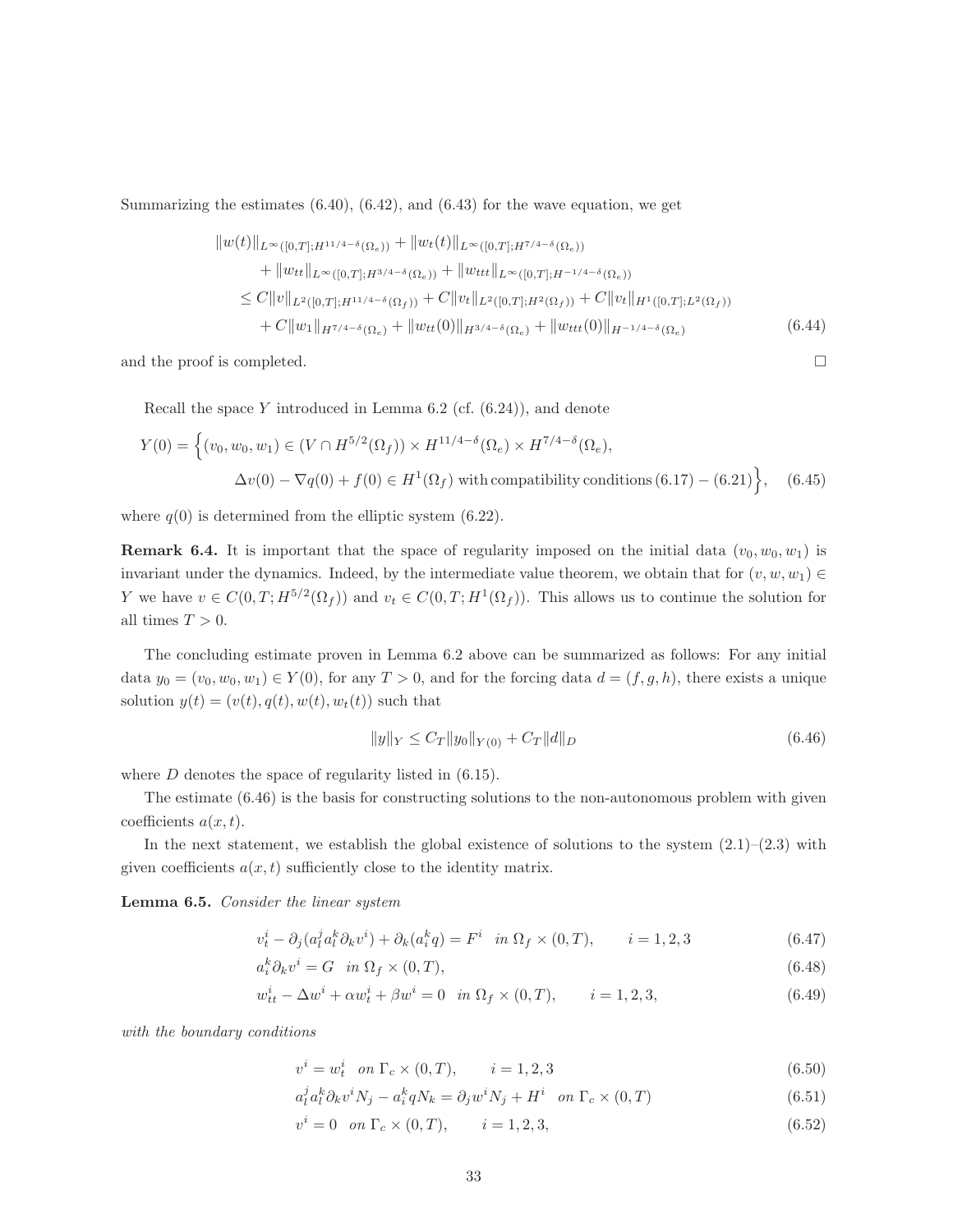where the coefficient matrix  $a = a(x, t)$  is given so that it obeys

$$
a(0) = I, \quad \partial_k a_j^k = 0, \qquad k, j = 1, 2, 3,
$$
\n
$$
(6.53)
$$

in addition to the conditions

$$
||a - I||_{L^{\infty}([0,T];H^2(\Omega_f))}, ||a^T : a - I||_{L^{\infty}([0,T];H^2(\Omega_f))}, ||\partial_t(a^T : a)||_{L^{\infty}([0,T];H^2(\Omega_f))},
$$
  

$$
||\partial_t a||_{L^{\infty}([0,T];H^2(\Omega_f))}, ||\partial_{tt} a||_{L^{\infty}([0,T];H^1(\Omega_f))} \le \epsilon
$$
 (6.54)

for some sufficiently small  $\epsilon$ , where  $\epsilon < \epsilon_0 \in (0,1)$ , and  $T > 0$ . Assume that the initial data  $(v_0, w_0, w_1)$ satisfies the assumptions and compatibility conditions in Lemma 6.2. Also, we assume that the nonhomogeneous terms  $F, G$ , and  $H$  have the regularity given by  $(6.15)$ . Then, there exists a unique solution  $(v, q, w, w_t)$  to the system  $(6.47)$ – $(6.49)$  on  $(0, T)$  which belongs to the space Y (cf.  $(6.24)$ ).

More precisely: For any  $T > 0$  and any  $\epsilon < 1/2C_T$  (where  $C_T$  is determined by (6.46)), and any data  $y_0 = (v_0, w_0, w_1) \in Y(0)$  and  $d = (F, G, H)$ , the solution  $y \in Y$  satisfies the estimate

$$
||y||_Y \le 2C_T (||y_0||_{Y(0)} + ||d||_D)
$$
\n(6.55)

where the topology on  $D$  is determined by the regularity of the forcing terms in  $(6.15)$ .

Proof. The proof is based on a fixed point argument for the system

$$
v_t - \Delta v + \nabla q = f \text{ in } \Omega_f \times (0, T)
$$
  
div  $v = g \text{ in } \Omega_f \times (0, T)$   

$$
w_{tt} - \Delta w + \alpha w_t + \beta w = 0 \text{ in } \Omega_e \times (0, T)
$$

with the boundary conditions

$$
w_t = u \text{ on } \Gamma_c \times (0, T)
$$
  

$$
v = 0 \text{ on } \Gamma_f \times (0, T)
$$
  

$$
\frac{\partial v}{\partial N} - qN = \frac{\partial w}{\partial N} + h \text{ on } \Gamma_c \times (0, T)
$$

where  $f, g$ , and h are known and given by

$$
f^i = \partial_j ((\delta_{jk} - a_l^j a_l^k) \partial_k u^i) + (\delta_{ki} - a_i^k) \partial_k p + F^i
$$
  
\n
$$
g = (\delta_{kj} - a_j^k) \partial_k u^j + G
$$
  
\n
$$
h^i = (\delta_{jk} - a_l^j a_l^k) \partial_k u^i N_j + (\delta_{ki} - a_i^k) p N_k + H^i
$$

with  $(u, p, \psi) \in Y$ . From now on, we proceed by showing that f, g, and h satisfy (6.15), so that we can apply Lemma 6.2. Due to the condition  $a(0) = I$ , the initial data satisfy  $\Delta v(0) - \nabla q(0) + f(0) =$  $\Delta v(0) - \nabla q(0) + F(0) \in H^1(\Omega_f)$ , as required by Lemma 6.2. Note that as the matrix a is given and close to the identity matrix (cf.  $(6.54)$ ), the corresponding norms of f, g, and h are expected to be small, of order  $\epsilon$ . Hence, one may infer that the map between the successive iterates is a contraction mapping from Y to itself.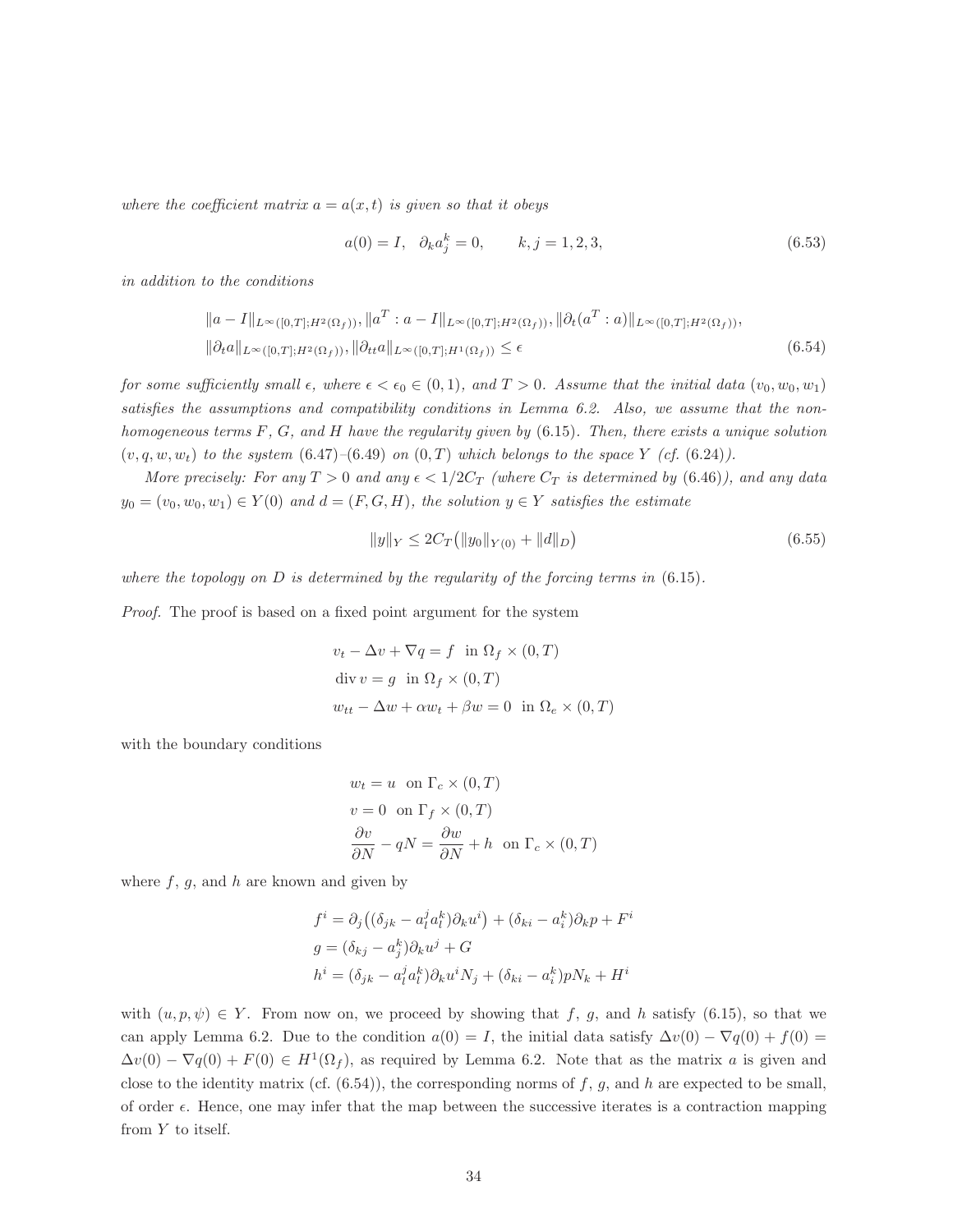For simplicity, we may assume that  $F$ ,  $G$  and  $H$  equal zero. We have  $f \in L^2([0,T]; H^1(\Omega_f))$  by writing

$$
||f||_{L^{2}([0,T],H^{1}(\Omega_{f}))}
$$
  
\n
$$
\leq C||a^{T}a - I||_{L^{\infty}([0,T]\times\Omega_{f})}||u||_{L^{2}([0,T];H^{3}(\Omega_{f}))} + C||a^{T}a - I||_{L^{\infty}([0,T];H^{2}(\Omega_{f}))}||u||_{L^{2}([0,T];H^{3}(\Omega_{f}))}
$$
  
\n
$$
+ C||a - I||_{L^{\infty}([0,T]\times\Omega_{f})}||p||_{L^{2}([0,T];H^{2}(\Omega_{f}))} + C||a - I||_{L^{\infty}([0,T];H^{2}(\Omega_{f}))}||p||_{L^{2}([0,T];H^{2}(\Omega_{f}))}
$$
  
\n
$$
\leq C\epsilon ||u||_{L^{2}([0,T];H^{3}(\Omega_{f}))} + C\epsilon ||p||_{L^{2}([0,T];H^{2}(\Omega_{f}))}.
$$
\n(6.56)

For  $f_t$ , we obtain

$$
||f_t||_{L^2([0,T]\times\Omega_f)}
$$
  
\n
$$
\leq C||a^Ta - I||_{L^{\infty}([0,T];H^{1.5+\epsilon}(\Omega_f))}||u_t||_{L^2([0,T];H^2(\Omega_f))}
$$
  
\n
$$
+ C||\partial_t(a^Ta - I)||_{L^{\infty}([0,T];H^{1.5+\epsilon}(\Omega_f))}||u||_{L^2([0,T];H^2(\Omega_f))}
$$
  
\n
$$
+ C||a - I||_{L^{\infty}([0,T];H^{1.5+\epsilon_0}(\Omega_f))}||p_t||_{L^2([0,T];H^1(\Omega_f))}
$$
  
\n
$$
+ C||\partial_t(a - I)||_{L^{\infty}([0,T];H^{1.5+\epsilon}(\Omega_f))}||p||_{L^2([0,T];H^1(\Omega_f))}
$$
  
\n
$$
\leq C\epsilon||u_t||_{L^2([0,T];H^2(\Omega_f))} + C\epsilon||u||_{L^2([0,T];H^2(\Omega_f))} + C\epsilon||p_t||_{L^2([0,T];H^1(\Omega_f))}
$$
  
\n
$$
+ C\epsilon||p||_{L^2([0,T];H^1(\Omega_f))}
$$
\n(6.57)

where  $\epsilon_0 \in (0, 1/2)$ . Next, we estimate g and  $g_t$  as follows. First,

$$
||g||_{L^{2}([0,T];H^{2}(\Omega_{f}))} \leq C||a - I||_{L^{\infty}([0,T];H^{2}(\Omega_{f}))} ||\nabla u||_{L^{2}([0,T];H^{2}(\Omega_{f}))}
$$
  
\n
$$
\leq \epsilon ||u||_{L^{2}([0,T];H^{3}(\Omega_{f}))}
$$
\n(6.58)

and then

$$
||g_t||_{L^2([0,T];H^1(\Omega_f))}
$$
  
\n
$$
\leq C||a - I||_{L^{\infty}([0,T];H^{1.5+\epsilon_0}(\Omega_f))}||u_t||_{L^2([0,T];H^2(\Omega_f))}
$$
  
\n
$$
+ C||\partial_t a||_{L^{\infty}([0,T];L^3(\Omega_f))}||u||_{L^2([0,T];H^3(\Omega_f))} + C||\partial_t \nabla a||_{L^{\infty}([0,T];L^2(\Omega_f))}||u||_{L^2([0,T];H^{2.5+\epsilon_0}(\Omega_f))}
$$
  
\n
$$
\leq \epsilon ||u_t||_{L^2([0,T];H^2(\Omega_f))} + C\epsilon ||u||_{L^2([0,T];H^3(\Omega_f))}.
$$
\n(6.59)

Next we write

$$
g_{tt} = \partial_{tt} \left( (\delta_{kj} - a_j^k) \partial_k u^j \right) = \partial_{tt} \left( \partial_k \left( (\delta_{kj} - a_j^k) u^j \right) \right) = \partial_k \left( \partial_{tt} \left( (\delta_{kj} - a_j^k) u^j \right) \right) = \text{div} \, A \tag{6.60}
$$

by setting  $A_k = \partial_{tt} ((\delta_{kj} - a_j^k) u^j)$  for  $k = 1, 2, 3$  and  $B = 0$ . We then have

$$
||A||_{L^{2}([0,T];L^{2}(\Omega_{f}))}
$$
  
\n
$$
\leq C||\partial_{tt}a||_{L^{2}([0,T]\times\Omega_{f})}||u||_{L^{\infty}([0,T]\times\Omega_{f})} + C||\partial_{t}a||_{L^{\infty}([0,T]\times\Omega_{f})}||u_{t}||_{L^{2}([0,T]\times\Omega_{f})}
$$
  
\n
$$
+ C||a - I||_{L^{\infty}([0,T]\times\Omega_{f})}||u_{tt}||_{L^{2}([0,T]\times\Omega_{f})}
$$
  
\n
$$
\leq C\epsilon||u||_{L^{\infty}([0,T];H^{2}(\Omega_{f}))} + C\epsilon||u_{t}||_{L^{2}([0,T]\times\Omega_{f})} + C\epsilon||u_{tt}||_{L^{2}([0,T]\times\Omega_{f})}
$$

showing that  $A \in L^2([0,T]; L^2(\Omega_f)).$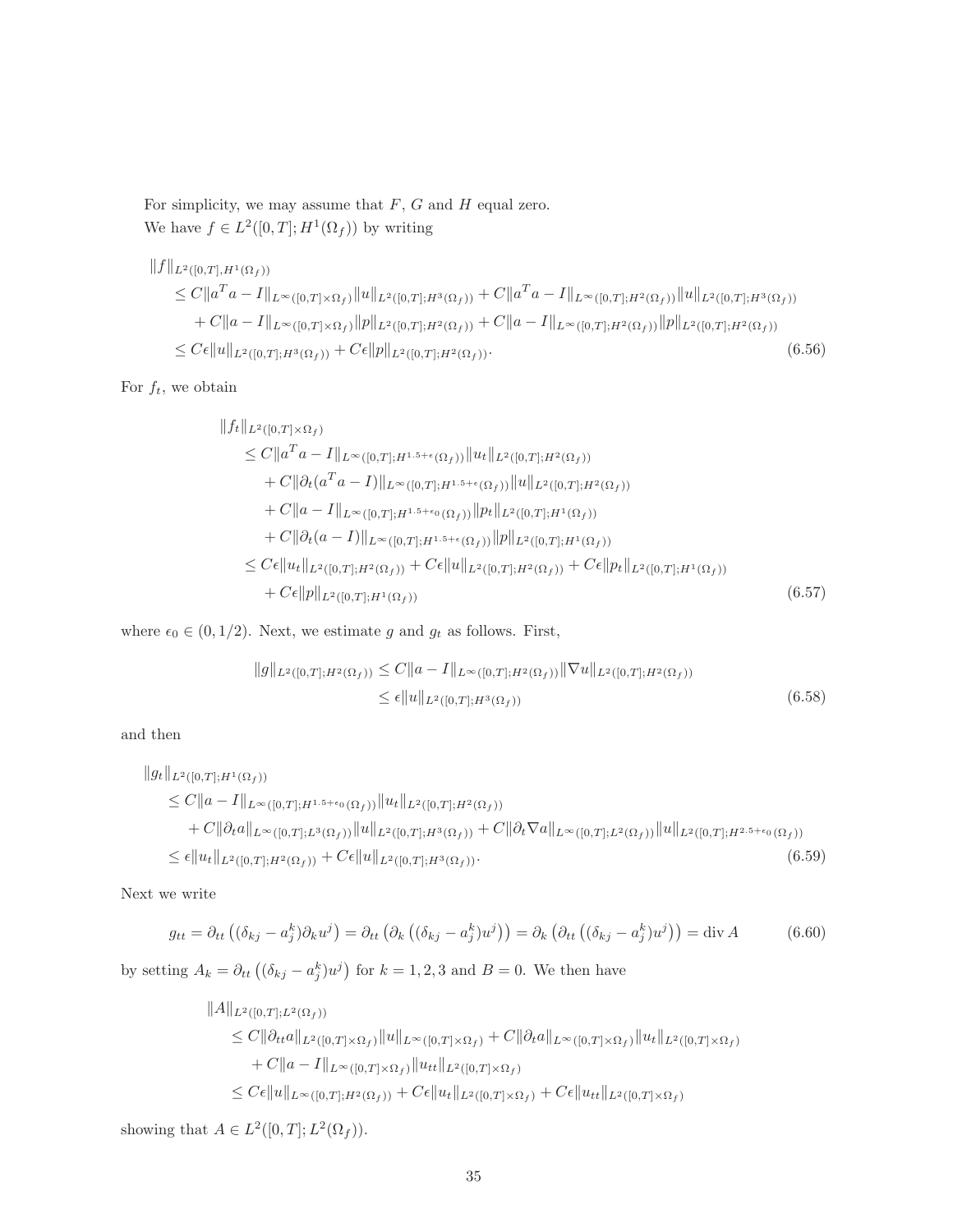Next, we estimate  $h$  and  $h_t$ . Note that

 $||h^i||_{L^2([0,T];H^{3/2}(\Gamma_c))} \leq C ||(\delta_{3k} - a_l^3 a_l^k) \partial_k u^i||_{L^2([0,T];H^2(\Omega_f))} + C ||(\delta_{3i} - a_i^3)p||_{L^2([0,T];H^2(\Omega_f))}$ for  $i = 1, 2, 3$ . Thus we may proceed as in  $(6.56)$  and obtain

$$
||h||_{L^{2}([0,T];H^{3/2}(\Gamma_c))} \leq \epsilon ||u||_{L^{2}([0,T];H^3(\Omega_f))} + \epsilon ||p||_{L^{2}([0,T];H^2(\Omega_f))}.
$$
\n(6.61)

Similarly, following (6.57),

$$
||h_t||_{L^2([0,T];H^{1/2}(\Gamma_c))} \leq C\epsilon ||u_t||_{L^2([0,T];H^2(\Omega_f))} + C\epsilon ||u||_{L^2([0,T];H^2(\Omega_f))} + C\epsilon ||p_t||_{L^2([0,T];H^1(\Omega_f))} + C\epsilon ||p_t||_{L^2([0,T];H^1(\Omega_f))}.
$$
\n(6.62)

Also, we have

$$
||h_t||_{H^{1/4}([0,T];L^2(\Gamma_c))}
$$
  
\n
$$
\leq C||a^T : a - I||_{L^{\infty}([0,T]\times\Omega_f)} ||\nabla u_t||_{H^{1/4}([0,T];L^2(\Gamma_c))}
$$
  
\n
$$
+ C||a^T : a - I||_{W^{1/4,4}([0,T];L^{\infty}(\Omega_f))} ||\nabla u_t||_{L^4([0,T];L^2(\Gamma_c))}
$$
  
\n
$$
+ C||\partial_t(a^T : a)||_{L^{\infty}([0,T]\times\Omega_f)} ||\nabla u||_{H^{1/4}([0,T];L^2(\Gamma_c))}
$$
  
\n
$$
+ C||\partial_t(a^T : a)||_{H^{1/4}([0,T];L^4(\Gamma_c))} ||\nabla u||_{L^{\infty}([0,T];L^4(\Gamma_c))}
$$
  
\n
$$
+ C||a - I||_{L^{\infty}([0,T]\times\Omega_f)} ||p_t||_{H^{1/4}([0,T];L^2(\Gamma_c))}
$$
  
\n
$$
+ C||a - I||_{W^{1/4,4}([0,T];L^{\infty}(\Omega_f))} ||p_t||_{L^4([0,T];L^2(\Gamma_c))}
$$
  
\n
$$
+ C||\partial_t a||_{L^{\infty}([0,T]\times\Omega_f)} ||p||_{H^{1/4}([0,T];L^2(\Gamma_c))}
$$
  
\n
$$
+ C||\partial_t a||_{H^{1/4}([0,T];L^4(\Gamma_c))} ||p||_{L^{\infty}([0,T];L^4(\Gamma_c))}.
$$
  
\n(6.63)

We use the space-time interpolation inequalities for  $v$  (and similar inequalities for  $q$ )

$$
\|\nabla u_t\|_{H^{1/4}([0,T];L^2(\Gamma_c))} \leq \epsilon_0 \|u_t\|_{H^1([0,T];L^2(\Omega_f))} + C_{\epsilon_0} \|u_t\|_{L^2([0,T];H^2(\Omega_f))}, \qquad \epsilon_0 \in (0,1], \tag{6.64}
$$

and

$$
\|\nabla u_t\|_{L^4([0,T];L^2(\Gamma_c))} \le \epsilon_0 \|u_t\|_{H^1([0,T];L^2(\Omega_f))} + C_{\epsilon_0} \|u_t\|_{L^2([0,T];H^2(\Omega_f))}, \qquad \epsilon_0 \in (0,1],
$$
 (6.65)

as well as

$$
\|\nabla u\|_{L^{\infty}([0,T];L^{4}(\Gamma_{c}))} \leq \epsilon_{0} \|u_{t}\|_{L^{2}([0,T];H^{2}(\Omega_{f}))} + C_{\epsilon_{0}} \|u\|_{L^{2}([0,T];H^{2}(\Omega_{f}))}, \qquad \epsilon_{0} \in (0,1], \tag{6.66}
$$

in order to obtain

$$
||h_t||_{H^{1/4}([0,T];L^2(\Gamma_c))}
$$
  
\n
$$
\leq C\epsilon ||u_t||_{H^1([0,T];L^2(\Omega_f))} + C\epsilon ||u_t||_{L^2([0,T];H^2(\Omega_f))}
$$
  
\n
$$
+ C\epsilon ||u||_{H^1([0,T];L^2(\Omega_f))} + C\epsilon ||u||_{L^2([0,T];H^2(\Omega_f))}
$$
  
\n
$$
+ C\epsilon ||p_t||_{H^{1/4}([0,T];L^2(\Gamma_c))} + C\epsilon ||p||_{L^2([0,T];H^1(\Omega_f))} + C\epsilon ||p_t||_{L^2([0,T];H^1(\Omega_f))}.
$$
 (6.67)

The bounds  $(6.56)$ – $(6.67)$  show that h, f, g and their time derivatives satisfy the conditions of Lemma 6.2. As  $\epsilon \in (0, 1]$  is small, the estimates (6.39) and (6.44) lead to the existence and uniqueness of the solution to the linear system  $(2.1)$ – $(2.3)$  with given coefficients.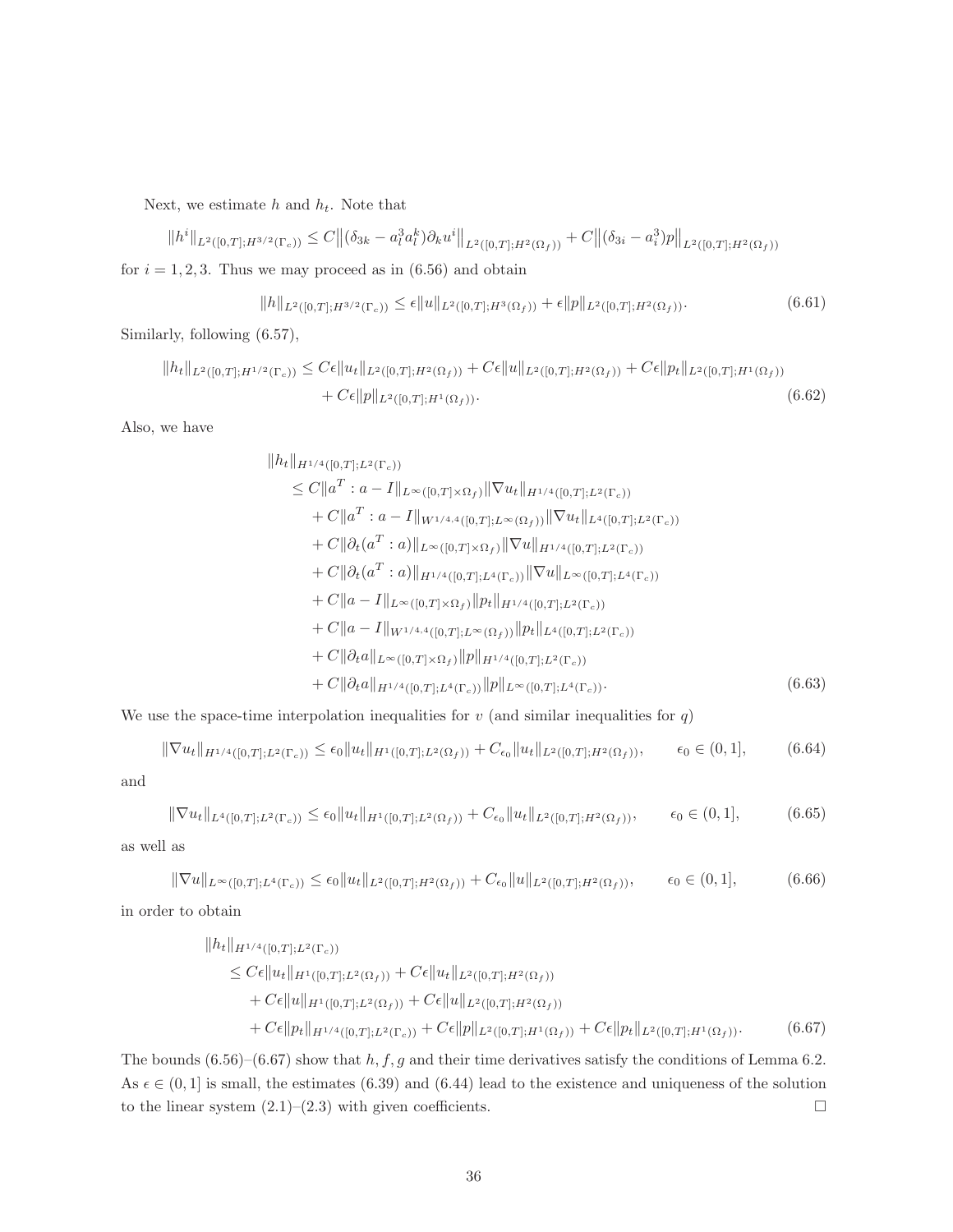Remark 6.6. As in the case of Lemma 6.2, due to invariance under the dynamics of regularity of initial data, the obtained solutions can be continued indefinitely. In fact, the following quantitative estimate is obtained using the proof of the lemma: If the iterate  $\hat{y} = (u, p, \psi)$  in the fixed point argument belongs to a ball in the space Y with radius M, i.e.,  $\hat{y} \in B_M(Y)$ , and if  $y_0 \in B_{r_1}(Y(0))$  and  $d = (F, G, H) \in B_{r_2}(D)$ with  $r = r_1 + r_2$ , then

$$
||y||_Y \le C_T r + C_T \epsilon ||\hat{y}||_Y \le C_T r + C_T \epsilon M. \tag{6.68}
$$

The self-mapping property requires that  $r + \epsilon M \leq C_T^{-1}M$ , in particular,  $\epsilon \ll C_T^{-1}$ .

Remark 6.7. Note that the introduced space Y provides enough regularity to accommodate topological restrictions imposed in  $(6.54)$  on the coefficient  $a(x, t)$ . In addition, the a priori estimates in Theorem 2.1 described by the functional  $X(t)$  allow us to control the regularity of  $a(x, t)$ . However, the topology of the space Y is not sufficient in order to apply the a priori estimates of Theorem 2.1. It is for this reason that we need to construct solutions with higher regularity. This is done in the next section.

#### 6.2 Data with higher regularity

The next lemma provides the global existence of the solution to the linear system  $(6.47)$ – $(6.49)$  with more regular initial data. Here we apply Lemma 6.5 to the solution of the system as well as to its time and tangential derivatives.

**Lemma 6.8.** Let the coefficient matrix  $a(x, t)$  be given such that (6.53) and (6.54) hold with  $\epsilon < 1/C$ for a sufficiently large constant C. Also, assume  $||a||_{L^2([0,T];H^3(\Omega_f))} < \infty$  and  $||a_{ttt}||_{L^2([0,T];L^2(\Omega_f))} <$  $\infty$ . Consider the linear system (6.47)–(6.49) with the boundary conditions (6.50)–(6.52), where F, G, and H equal zero. Assume that the initial data satisfy  $v_0 \in V \cap H^{7/2}(\Omega_f)$ ,  $\partial_t v_0 \in V \cap H^{5/2}(\Omega_f)$ ,  $\Delta v_t(0) - \nabla q_t(0) \in V$ ,  $w_0 \in H^{15/4-\delta}(\Omega_e)$ ,  $w_1 \in H^{11/4-\delta}(\Omega_e)$  for some  $\delta \in (0,1/4)$ , with compatibility conditions  $(6.17)$ – $(6.21)$ . In addition, assume that

$$
\Delta w_1 - \alpha w_{tt}(0) - \beta w_1(0) = \Delta v_t(0) - \nabla q_t(0) + f(0) \quad \text{in } \Gamma_c \tag{6.69}
$$

$$
\frac{\partial w_1}{\partial N} \cdot \tau = \frac{\partial}{\partial N} \left( \Delta v_0 - \nabla q_0 + f(0) \right) \cdot \tau \quad on \ \Gamma_c \tag{6.70}
$$

and

$$
-\Delta v_t(0) + \nabla q_t(0) = f(0) \quad \text{in } \Gamma_f,\tag{6.71}
$$

where f, g, and h are defined in (6.74) below. Then the unique solution  $(v, q, w) \in Y$  from Lemma 6.5 obeys  $(v_t, q_t, w_t) \in Y$  and  $(\partial_m v, \partial_m q, \partial_m w) \in Y$  for  $m = 1, 2$ . The obtained solution can be extended to arbitrary  $T > 0$  with the estimate given at the end of the proof.

Proof. Consider the system

$$
\phi_t^i - \partial_j (a_l^j a_l^k \partial_k \phi^i) + a_i^k \partial_k \chi = f^i \text{ in } \Omega_f \times (0, T)
$$
  
\n
$$
a_i^k \partial_k \phi^i = g \text{ in } \Omega_f \times (0, T)
$$
  
\n
$$
\psi_{tt} - \Delta \psi = -\alpha \psi_t - \beta \psi \text{ in } \Omega_e \times (0, T)
$$
\n(6.72)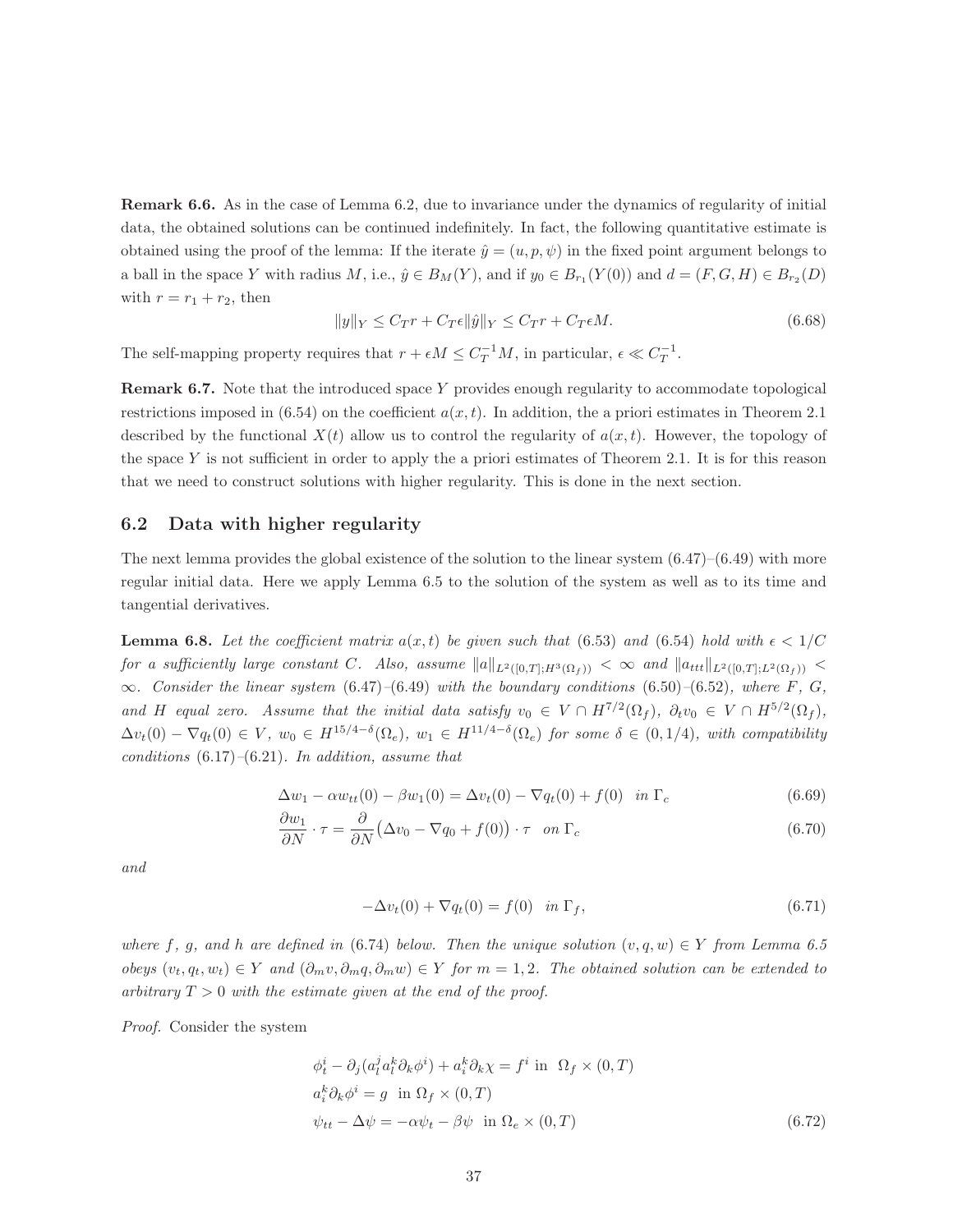with boundary conditions

$$
\phi = \psi_t \text{ on } \Gamma_c \times (0, T)
$$
  
\n
$$
\phi = 0 \text{ on } \Gamma_f \times (0, T)
$$
  
\n
$$
a_l^j a_l^k \partial_k \phi^i N_j - a_k^i \chi N_k = \partial_j \psi^i N_j + h^i \text{ on } \Gamma_c \times (0, T)
$$
\n(6.73)

with

$$
f^{i} = \partial_{j}(\partial_{t}(a_{l}^{j}a_{l}^{k})\partial_{k}v^{i}) - \partial_{t}a_{i}^{k}\partial_{k}q
$$
  
\n
$$
g = -\partial_{t}a_{i}^{k}\partial_{k}v^{i}
$$
  
\n
$$
h^{i} = \partial_{t}(a_{l}^{j}a_{l}^{k})\partial_{k}v^{i}N_{j} - \partial_{t}a_{i}^{k}qN_{k}
$$
\n(6.74)

for  $i = 1, 2, 3$ , where  $(v, q, w) \in Y$  is the unique solution to the system  $(6.47)$ – $(6.49)$  constructed in Lemma 6.5.

Taking the initial data  $\phi_0 = v_t(0) \in V \cap H^{5/2}(\Omega_f)$   $\phi_{t,0} = v_{tt}(0) \in V$ ,  $\psi_0 = w_t(0) \in H^{11/4-\delta}(\Omega_e)$ , and  $\psi_t(0) = w_{tt}(0) \in H^{7/4-\delta}(\Omega_e)$ , one can easily verify that f, g, and h satisfy the conditions of Lemma 6.5. Hence, we obtain  $\phi \in L^2([0,T];H^3(\Omega_f))$  and  $\phi_t \in L^2([0,T];H^2(\Omega_f))$  while  $\chi \in L^2([0,T];H^2(\Omega_f))$ and  $\chi_t \in L^2([0,T]; H^1(\Omega_f))$ . Similarly, we have  $(\psi, \psi_t) \in L^{\infty}([0,T]; H^{11/4-\delta}(\Omega_e) \times H^{7/4-\delta}(\Omega_f))$ . By uniqueness, it follows that  $\phi = v_t$ ,  $\chi = q_t$ , and  $\psi = w_t$ . Therefore,  $(v_t, q_t, w_t) \in Y$ .

For the tangential regularity, we repeat the same procedure but now with forcing terms given by

$$
f^{i} = \partial_{j}(\partial_{m}(a_{l}^{j}a_{l}^{k})\partial_{k}v^{i}) - \partial_{m}a_{i}^{k}\partial_{k}q
$$
  
\n
$$
g = -\partial_{m}a_{i}^{k}\partial_{k}v^{i}
$$
  
\n
$$
h^{i} = \partial_{m}(a_{l}^{j}a_{l}^{k})\partial_{k}v^{i}N_{j} - \partial_{m}a_{i}^{k}qN_{k}
$$
  
\n(6.75)

for  $m = 1, 2$ , instead of (6.74), and initial data  $\phi_0 = \partial_m v(0) \in V \cap H^{5/2}(\Omega_f)$  with  $(\Delta \phi_0 - \nabla \chi_0) \in V$  while  $\psi_0 = \partial_m w(0) \in H^{11/4-\delta}(\Omega_e)$ , and  $\psi_t(0) = \partial_m w_t(0) \in H^{7/4-\delta}(\Omega_e)$ . Using Lemma 6.5 and uniqueness of solutions, we conclude  $(\partial_m v, \partial_m q, \partial_m w) \in Y$  for  $m = 1, 2$ .

As a consequence, we also obtain higher regularity of  $w \in L^{\infty}([0,T]; H^{15/4-\delta}(\Omega_e))$  from the elliptic estimate

$$
||w||_{H^{15/4-\delta}(\Omega_e)} \le C||w_{tt}||_{H^{7/4-\delta}(\Omega_e)} + C||w_t||_{H^{7/4-\delta}(\Omega_e)} + C||w||_{H^{7/4-\delta}(\Omega_e)} + C||D'w||_{H^{11/4-\delta}(\Omega_e)} \quad (6.76)
$$

for all  $t \in (0,T)$ , where D' denotes the tangential derivative. Similarly, we may also conclude that  $v \in L^2([0,T]; H^4(\Omega_f))$  and  $q \in L^2([0,T]; H^3(\Omega_f))$  by using elliptic estimates for the stationary Stokes operator.  $\Box$ 

We denote by  $\tilde{Y}$  the solution space, obtained in Lemma 6.8, for the system  $(6.47)$ – $(6.49)$  with the higher regularity data; namely,

$$
\widetilde{Y} = \left\{ (v, q, w) : v \in L^2([0, T]; H^4(\Omega_f)) \cap H^1([0, T]; H^3(\Omega_f)), v_t \in H^1([0, T]; H^2(\Omega_f)), \n v_{tt} \in H^1([0, T]; L^2(\Omega_f)), q \in L^2([0, T]; H^3(\Omega_e)) \cap H^1([0, T]; H^2(\Omega_f)), \n q_t \in H^1([0, T]; H^1(\Omega_f)), w \in L^\infty([0, T]; H^{15/4 - \delta - j}(\Omega_e)), j = 0, 1, 2, 3 \right\}.
$$
\n(6.77)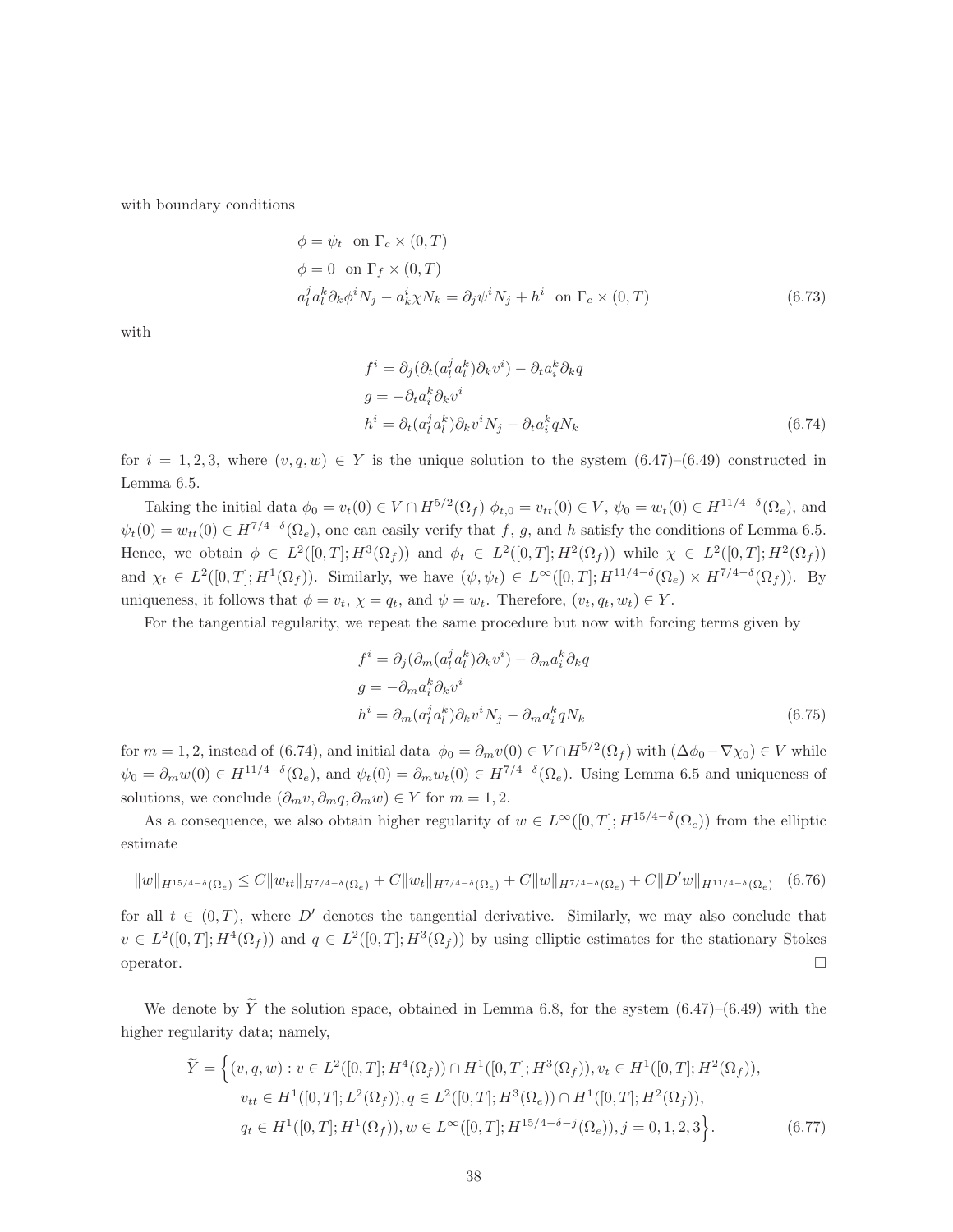**Remark 6.9.** Using the 1D Agmon inequality in time, we have  $\widetilde{Y} \subseteq X$ , where X consists of the norms in (2.13) from Theorem 2.1. Moreover, as in the case of the previous lemma, there is no loss of regularity with respect to the initial data. Thus solutions can be contracted for an arbitrary long time interval.

**Remark 6.10.** Here we state the quantitative estimate on the norm in  $\tilde{Y}$  of the solution. In analogy to  $Y(0)$ , define the space of initial data  $\widetilde{Y}(0)$  as

$$
\widetilde{Y}(0) = \left\{ (v_0, w_0, w_1) \in (V \cap H^{7/2}(\Omega_f)) \times H^{15/4 - \delta}(\Omega_e) \times H^{11/4 - \delta}(\Omega_e), \right\}
$$
\n
$$
\partial_t v_0 \in V \cap H^{5/2}(\Omega_f), \Delta v_t(0) - \nabla q_t(0) \in H^1(\Omega_f),
$$
\nwith the compatibility conditions (6.17)–(6.21) and (6.69)–(6.71). (6.78)

Then, for any  $T > 0$ , there exists  $\epsilon > 0$  sufficiently small so that we have

$$
||y(t)||_{\widetilde{Y}} \leq C||y_0||_{\widetilde{Y}(0)} + C\Big(||a(t)||_{L^2H^3} + ||a_t(t)||_{L^2H^2} + C||a_{tt}(t)||_{L^2H^1} + C||a_{tt}(t)||_{L^2L^2}\Big)||y(t)||_X \quad (6.79)
$$

for  $t \in [0, T]$ , which is obtained from the respective estimates for the terms  $f, g, h$  in (6.74). It is important that the space  $\widetilde{Y}(0)$  is invariant under the dynamics.

Now, consider the norm  $X(t)$  defined in (5.1) with  $\gamma = 0$ . Assume that the coefficient matrix a is given and satisfies (6.53) and (6.54) for all  $T > 0$ . Then we have a Gronwall-type inequality

$$
X(t) + \int_{\tau}^{t} X(s) ds \le C_0 X(\tau) + C_0 \epsilon (t - \tau)^2 \int_{\tau}^{t} X(s) ds
$$
\n(6.80)

for all  $0 \leq \tau \leq t$ . We omit the detailed derivation of this inequality as it is similar to the one given in Section 5, with the only difference being that we use the smallness of the coefficients  $a$  instead of the superlinear estimates from Subsection 4.7. Next, we prove that, similarly to  $(5.18)$ , this inequality also implies the exponential decay of  $X(t)$ .

**Lemma 6.11.** Suppose that  $X: [0, \infty) \to [0, \infty]$  is continuous at all t such that  $X(t)$  is finite and assume that it satisfies (6.80) for  $0 \leq \tau \leq t$  where  $C_0 \geq 1$ . There exists  $\epsilon > 0$  depending on  $C_0$  such that if  $X(0) \leq M$ , where  $M > 0$ , then  $X(t) \leq CMe^{-t/C}$ .

*Proof of Lemma 6.11.* Choose  $\epsilon > 0$  such that

$$
C_0 \epsilon (8C_0)^2 \le \frac{1}{2}.\tag{6.81}
$$

This implies  $C_0 \epsilon (t - \tau)^2 \leq 1/2$  provided  $t - \tau \leq 8C_0$ . Therefore, we have

$$
X(t) + \int_{\tau}^{t} X(s) ds \le 2C_0 X(\tau), \qquad 0 \le \tau \le t \le \tau + 8C_0.
$$
 (6.82)

We shall prove by induction in  $k \in \mathbb{N}_0$ , that there exist

$$
\tau_0 = 0 < \tau_1 < \dots < \tau_k \tag{6.83}
$$

such that

$$
\tau_j - \tau_{j-1} \le 8C_0, \qquad j = 1, \dots, k \tag{6.84}
$$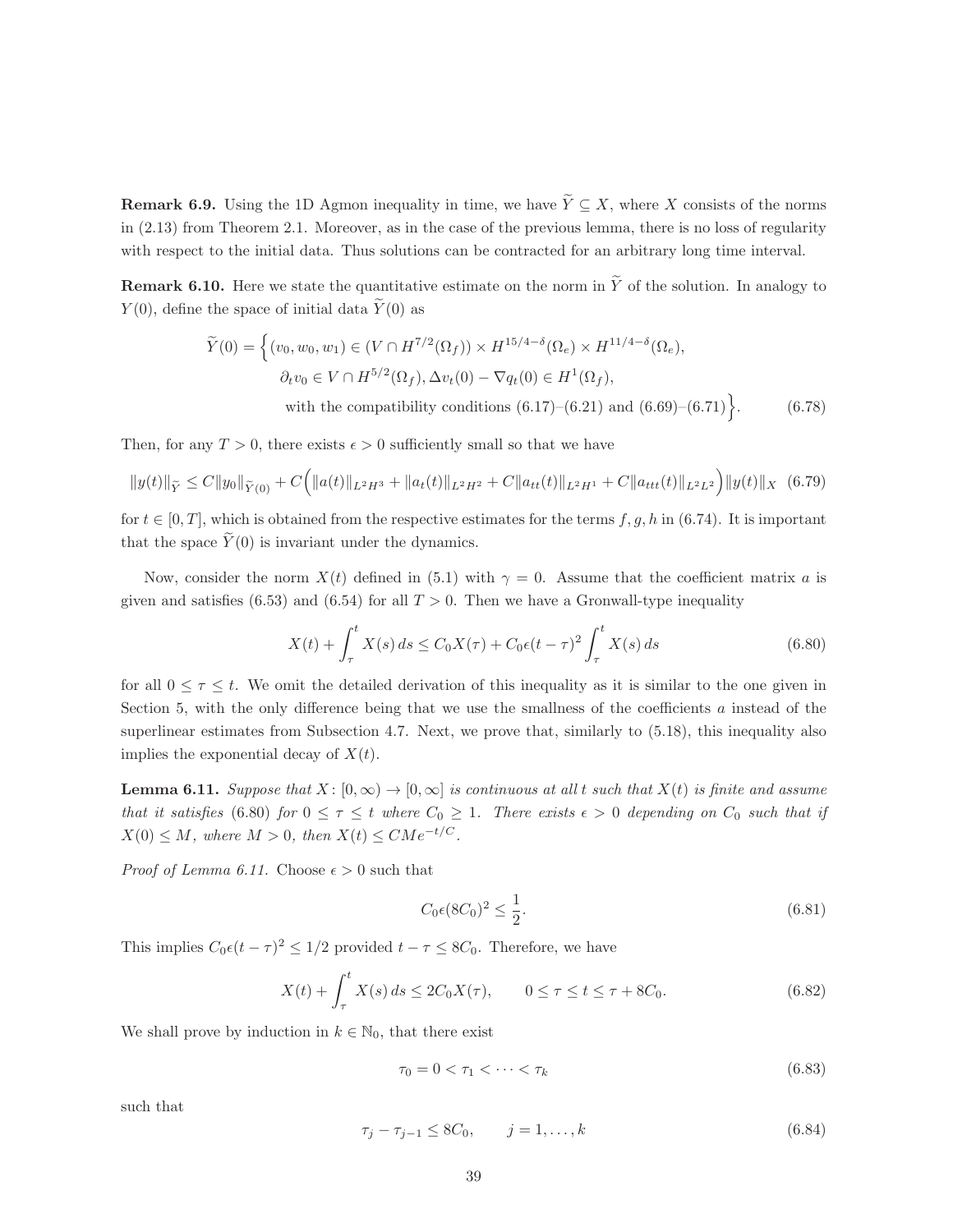with

$$
X(\tau_j) \le \frac{M}{2^j}, \qquad j = 0, 1, \dots, k
$$
\n(6.85)

and

$$
X(t) \le 2C_0 \frac{M}{2^{j-1}}, \qquad t \in [\tau_{j-1}, \tau_j], \qquad j = 0, 1, \dots, k
$$
\n(6.86)

where we set  $\tau_{-1} = 0$ . The statement clearly holds for  $k = 0$ . Let  $k \in \mathbb{N}_0$ , and assume that  $\tau_0 = 0$  $\tau_1 < \cdots < \tau_k$  with the stated properties have been constructed. First, by (6.82), we have

$$
X(t) \le 2C_0 \frac{M}{2^k}, \qquad t \in [\tau_k, \tau_k + 8C_0].
$$
\n(6.87)

It remains to be shown that there exists  $\tau_{k+1} \in [\tau_k, \tau_k + 8C_0]$  such that  $X(\tau_{k+1}) \leq M/2^{k+1}$ . If this is not true, then we have

$$
X(t) > \frac{M}{2^{k+1}}, \qquad t \in [\tau_k, \tau_k + 8C_0].
$$
\n(6.88)

Using (6.82) with  $\tau = \tau_k$  and  $t = \tau_k + 8C_0$ , disregarding the first term on the left side, we get

$$
8C_0 \frac{M}{2^{k+1}} \le 2C_0 \frac{M}{2^k} \tag{6.89}
$$

which is a contradiction.  $\Box$ 

#### 6.3 A construction for the nonlinear problem

We now proceed with the proof of Theorem 2.2 by constructing a solution as a limit of the sequence of iterates; the main idea is to show the contractive property in a lower regularity topology than where solutions belong, however still strong enough to control the cofactor matrix a.

*Proof of Theorem 2.2.* We assume that the initial data  $y_0 = (v_0, w_0, w_1)$  belongs to  $\widetilde{Y}(0)$  for some  $\delta \in$  $(0, 1/4)$ ,  $||y_0||_{X(0)} \leq \epsilon$ , and that it satisfies the compatibility conditions  $(6.17)$ – $(6.21)$  and  $(6.69)$ – $(6.71)$ . Here  $\|\cdot\|_{X(0)}$  denotes the norm corresponding to (2.12).

We start the iteration with  $(u^{(0)}, p^{(0)}, \psi^{(0)})$  given by the unique solution (cf. Lemma 6.5) to the linear homogeneous system corresponding to  $(6.47)$ – $(6.52)$  with coefficients  $a^{(0)} = a^{(0)}(x,t)$ , forcing terms F, G and H equal to zero, and initial data  $(v_0, w_0, w_1)$ . Here we assume that the coefficient matrix  $a^{(0)}$ satisfying  $a^{(0)}(x,0) = I$ ,  $\partial_t a^{(0)}(x,0) = -\nabla u^{(0)}(x,0)$ , (6.53), and it is close to the identity matrix, i.e., it obeys (6.54).

Now, given the iterates  $y^{(j)} = (u^{(j)}, p^{(j)}, \psi^{(j)})$  for  $j = 0, 1, ..., n-1$ , we construct  $a^{(n)}$  by solving

$$
\partial_t a^{(n)} = -a^{(n)} : \nabla u^{(n-1)} : a^{(n)}.
$$
\n(6.90)

Given  $a^{(n)}$ , we then solve the linear system for the new iterate

$$
y^{(n)} = (u^{(n)}, p^{(n)}, \psi^{(n)});
$$
\n(6.91)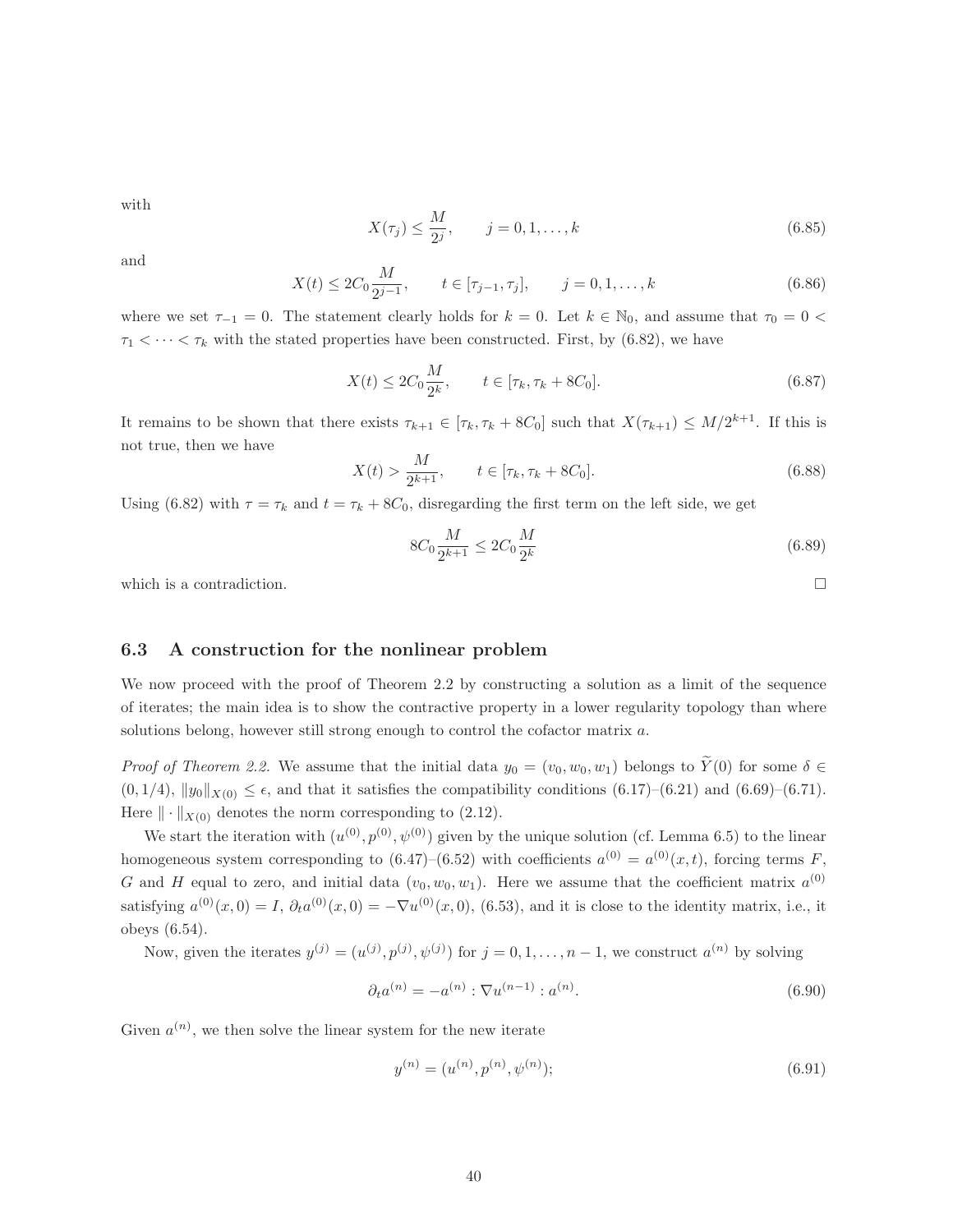denoting  $(v, q, w) = (u^{(n)}, p^{(n)}, \psi^{(n)})$ , the system reads

$$
v_t^i - \partial_j((a^{(n)})_l^j (a^{(n)})_l^k \partial_k v^i) + \partial_k((a^{(n)})_i^k q) = 0 \text{ in } \Omega_f \times (0, T), \qquad i = 1, 2, 3
$$
 (6.92)

$$
(a^{(n)})_i^k \partial_k v^i = 0 \quad \text{in } \Omega_f \times (0, T), \tag{6.93}
$$

$$
w_{tt}^{i} - \Delta w^{i} + \alpha w_{t}^{i} + \beta w^{i} = 0 \quad \text{in } \Omega_{f} \times (0, T), \qquad i = 1, 2, 3,
$$
\n(6.94)

with the boundary conditions

$$
v^{i} = w_{t}^{i} \text{ on } \Gamma_{c} \times (0, T), \qquad i = 1, 2, 3
$$
\n(6.95)

$$
(a^{(n)})_l^j (a^{(n)})_l^k \partial_k v^i N_j - (a^{(n)})_i^k q N_k = \partial_j w^i N_j + H^i \text{ on } \Gamma_c \times (0, T)
$$
 (6.96)

$$
v^{i} = 0 \text{ on } \Gamma_{c} \times (0, T), \qquad i = 1, 2, 3. \tag{6.97}
$$

Note that Lemma 6.11 with  $||y_0||_{X(0)} \leq \epsilon$ , where  $||\cdot||_{X(0)}$  denotes the norm as in (2.12), applies inductively to the iterates. Therefore, if  $\epsilon > 0$  is sufficiently small, then

$$
||y^{(n)}||_X \le C\epsilon e^{-t/C}, \qquad t \ge 0
$$
\n(6.98)

where  $\|\cdot\|_X$  denotes the norm corresponding to (5.1). Based on the definition of the norm  $\|\cdot\|_X$ , we obtain easily that all  $a = a^{(n)}$  satisfy (6.53) and (6.54) for all  $T > 0$ . Here we check the first inequality in (6.53), omitting the details for other inequalities since the proofs are similar. First, by (2.4), we have

$$
\partial_t(a-I) = -(a-I) : \nabla u : (a-I) - \nabla u : (a-I) - (a-I) : \nabla u - \nabla u \tag{6.99}
$$

where we abbreviate  $a = a^{(n)}$  and  $u = u^{(n)}$ . Therefore,

$$
(a - I)(t) = -\int_0^t (a - I) : \nabla u : (a - I) ds - \int_0^t \nabla u : (a - I) ds
$$

$$
-\int_0^t (a - I) : \nabla u ds - \int_0^t \nabla u ds
$$
(6.100)

and thus, using (6.98),

$$
\|(a-I)(t)\|_{H^2} \le C\epsilon \int_0^t \left(\|(a-I)(s)\|_{H^2}^2 + 1\right) e^{-s/C} ds\tag{6.101}
$$

and  $||(a - I)(t)||_{H^2} \leq \epsilon$  for all  $t > 0$  follows from the Gronwall lemma.

Using the estimate (6.79), the iterates are defined for all  $t > 0$  and satisfy

$$
||y^{(n)}||_{\tilde{Y}} \leq C||y_0||_{\tilde{Y}(0)} + C\epsilon ||a^{(n)}||_{L^2H^3(\Omega_f)} + C\epsilon ||a_t^{(n)}||_{L^2H^2(\Omega_f)} + C\epsilon ||a_{tt}^{(n)}||_{L^2H^1(\Omega_f)} + C\epsilon ||a_{ttt}^{(n)}||_{L^2L^2(\Omega_f)}
$$
(6.102)

on [0, T], where C depends on T. Reducing  $\epsilon > 0$  if necessary, we obtain

$$
||y^{(n)}||_{\widetilde{Y}} \le C||y_0||_{\widetilde{Y}(0)} + \frac{1}{2}||y^{(n-1)}||_{\widetilde{Y}}.
$$
\n(6.103)

Thus all the iterates belong to the ball  $B_M$  in  $\tilde{Y}$  on the interval  $[0, T_0]$ , where  $T_0$  is a fixed constant; for instance, we may take  $T_0 = 1$ . Clearly, M is a constant multiple of  $||y_0||_{\widetilde{Y}(0)}$ .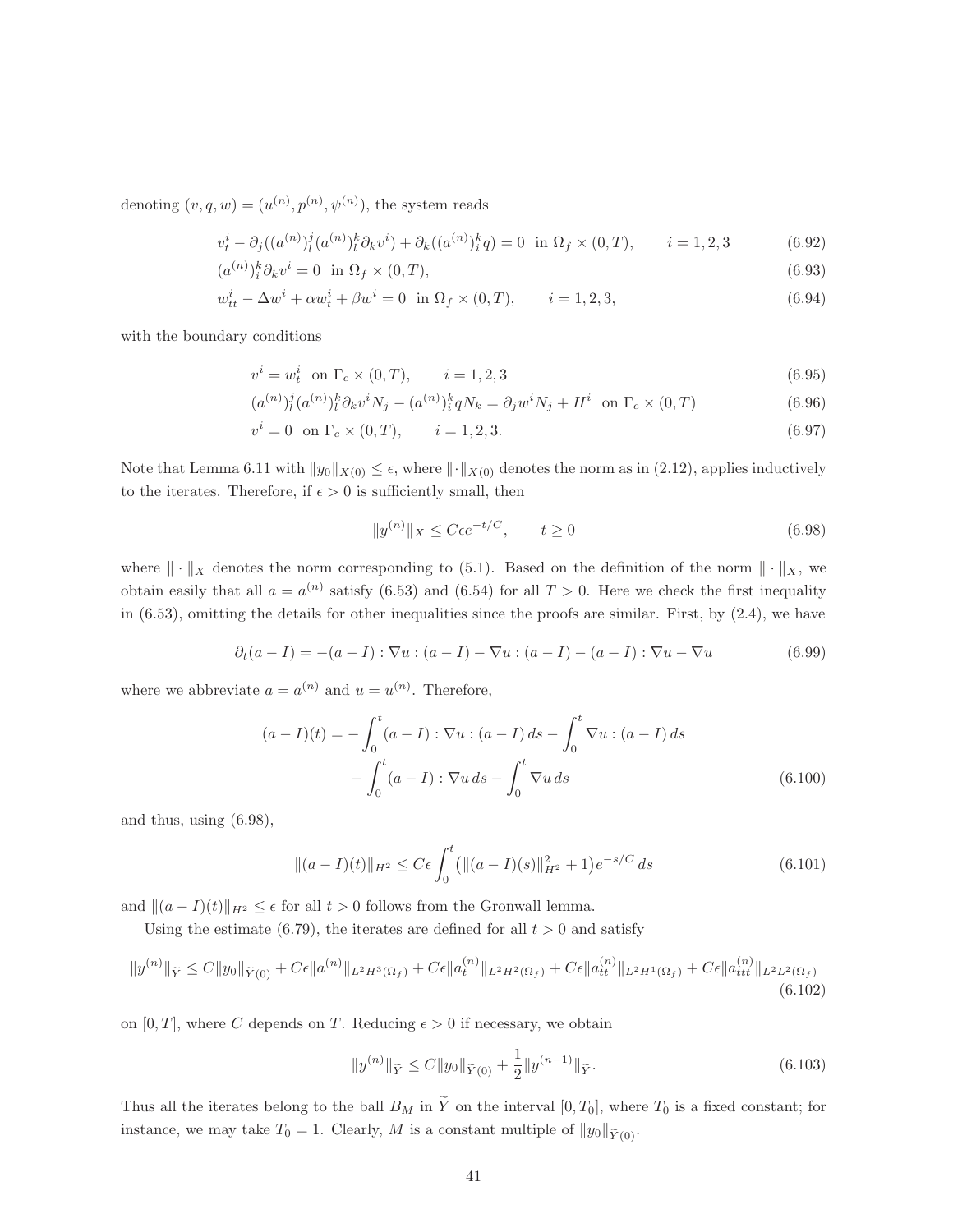We first construct the solution on the interval  $[0, T_0]$  and then outline the details for continuing the construction for  $t \geq T_0$ . The argument is based on a generalized fixed point technique, where the iterates are bounded uniformly in the space  $\widetilde{Y}$  while we have a contraction in a lower order norm.

Consider the map  $\Lambda: Y \to Y$  between the successive iterates, i.e.,  $\Lambda(u^{(j)}, p^{(j)}, \psi^{(j)}) = (u^{(j+1)}, p^{(j+1)}, \psi^{(j+1)})$ . In order to avoid superscripts, we denote

$$
(u, p, \psi) = (u^{(n-1)}, p^{(n-1)}, \psi^{(n-1)})
$$
\n(6.104)

and

$$
(v, q, w) = (u^{(n)}, p^{(n)}, \psi^{(n)})
$$
\n(6.105)

and thus assume that

$$
(v, q, w) = \Lambda(u, p, \psi) \tag{6.106}
$$

is the solution to the system

$$
v_t - \Delta v + \nabla q = f \quad \text{in } \Omega_f \times (0, T) \tag{6.107}
$$

$$
\operatorname{div} v = g \quad \text{in } \Omega_f \times (0, T) \tag{6.108}
$$

$$
w_{tt} - \Delta w = -\alpha w_t - \beta w \quad \text{in } \Omega_e \times (0, T) \tag{6.109}
$$

with the boundary conditions

$$
w_t = u \quad \text{on } \Gamma_c \times (0, T) \tag{6.110}
$$

$$
v = 0 \quad \text{on } \Gamma_f \times (0, T) \tag{6.111}
$$

$$
\frac{\partial v}{\partial N} - qN = \frac{\partial w}{\partial N} + h \quad \text{on } \Gamma_c \times (0, T) \tag{6.112}
$$

where

$$
f^i = \partial_j ((\delta_{jk} - a_i^j a_i^k) \partial_k v^i) + (\delta_{ki} - a_i^k) \partial_k q
$$
  
\n
$$
g = (\delta_{kj} - a_j^k) \partial_k v^j
$$
  
\n
$$
h^i = (\delta_{jk} - a_i^j a_i^k) \partial_k v^i N_j + (\delta_{ki} - a_i^k) q N_k
$$
  
\n(6.113)

for  $i = 1, 2, 3$ . The matrix a is the coefficient matrix corresponding to u, and is obtained by solving the system

$$
a_t = -a : \nabla u : a \text{ in } \Omega_f \times (0, T)
$$

$$
a(x, 0) = I \text{ in } \Omega_f.
$$

We next show that  $\Lambda$  is a contraction on the lower topological space

$$
Y_0 = \left\{ (v, q, w) : v \in L^2([0, T]; H^2(\Omega_f)), v_t \in L^2([0, T]; L^2(\Omega_f)), q \in L^2([0, T]; H^1(\Omega_f)), \right\}
$$
  

$$
q \in H^{1/4}([0, T]; L^2(\Gamma_c)), w \in L^\infty([0, T]; H^1(\Omega_f)), w_t \in L^\infty([0, T]; L^2(\Omega_f)) \right\}
$$
(6.114)

with  $T = T_0$  with the norm

$$
\| (v, q, w) \|_{Y_0} = \| v \|_{L^2([0,T]; H^2(\Omega_f))} + \| v_t \|_{L^2([0,T]; L^2(\Omega_f))} + \| q \|_{L^2([0,T]; H^1(\Omega_f))}
$$
  
+ 
$$
\| q \|_{H^{1/4}([0,T]; L^2(\Gamma_c))} + \epsilon_0 \| w \|_{L^\infty([0,T]; H^1(\Omega_f))} + \epsilon_0 \| w_t \|_{L^\infty([0,T]; L^2(\Omega_f))}
$$
(6.115)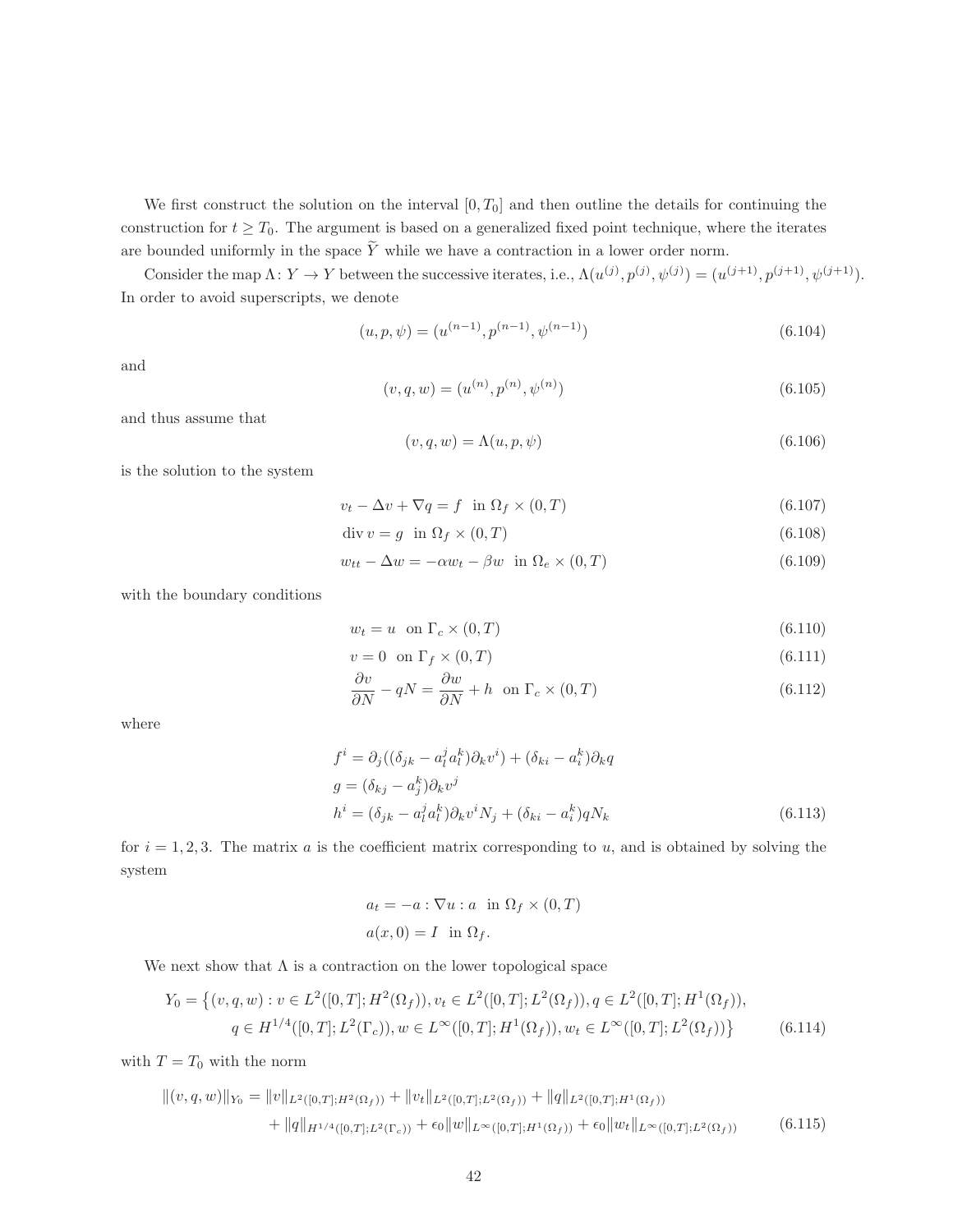where  $\epsilon_0$  is a sufficiently small constant which is determined below. Let  $(u, p, \psi)$  and  $(\tilde{u}, \tilde{p}, \tilde{\psi})$  be two elements in the ball  $B_M$  in Y. We estimate the difference between two solutions  $(v, q, w)$  and  $(\tilde{v}, \tilde{q}, \tilde{w})$ arising from  $(u, p, \psi)$  and  $(\tilde{u}, \tilde{p}, \tilde{\psi})$  respectively in the topology of  $Y_0$ . Denote the differences of the old variables

$$
U = u - \widetilde{u}, \qquad P = p - \widetilde{p}, \qquad \Psi = \psi - \widetilde{\psi}
$$
\n(6.116)

and the differences of the new variables

 $V = v - \widetilde{v}, \qquad Q = q - \widetilde{q}, \qquad W = w - \widetilde{w},$ (6.117)

respectively. They obey the two coupled equations

$$
V_t - \Delta V + \nabla Q = F \quad \text{in } \Omega_f \times (0, T) \tag{6.118}
$$

$$
\operatorname{div} V = G \quad \text{in} \ \Omega_f \times (0, T) \tag{6.119}
$$

$$
\frac{\partial V}{\partial N} - QN = \frac{\partial W}{\partial N} + H \quad \text{on } \Gamma_c \times (0, T) \tag{6.120}
$$

$$
V = 0 \quad \text{on } \Gamma_f \times (0, T) \tag{6.121}
$$

and

$$
W_{tt} - \Delta W + \alpha W_t + \beta W = 0 \quad \text{in } \Omega_e \times (0, T) \tag{6.122}
$$

$$
W_t = V \quad \text{on } \Gamma_c \times (0, T), \tag{6.123}
$$

where

$$
F^{i} = \partial_{j}((\delta_{jk} - \tilde{a}_{l}^{j}\tilde{a}_{l}^{k})\partial_{k}\tilde{v}^{i}) - \partial_{j}((\delta_{jk} - a_{l}^{j}a_{l}^{k})\partial_{k}v^{i}) + (\delta_{ki} - \tilde{a}_{i}^{k})\partial_{k}\tilde{q} - (\delta_{ki} - a_{i}^{k})\partial_{k}q
$$
  
\n
$$
G = (\delta_{kj} - \tilde{a}_{j}^{k})\partial_{k}\tilde{v}^{j} - (\delta_{kj} - a_{j}^{k})\partial_{k}v^{j} = \partial_{k}\left((\delta_{kj} - \tilde{a}_{j}^{k})\tilde{v}^{j} - (\delta_{kj} - a_{j}^{k})v^{j}\right)
$$
  
\n
$$
H^{i} = (\delta_{jk} - \tilde{a}_{l}^{j}\tilde{a}_{l}^{k})\partial_{k}\tilde{v}^{i}N_{j} - (\delta_{jk} - a_{l}^{j}a_{l}^{k})\partial_{k}v^{i}N_{j} + (\delta_{ki} - \tilde{a}_{i}^{k})\tilde{q}N_{k} - (\delta_{ki} - a_{i}^{k})qN_{k}
$$
(6.124)

for  $i = 1, 2, 3$ , and

$$
G_t = \text{div}\,\bar{A} + \bar{B} \tag{6.125}
$$

with  $\bar{B}=0$  and

$$
\bar{A}_k = \partial_t \left( (\delta_{kj} - \tilde{a}_j^k) \tilde{v}^j - (\delta_{kj} - a_j^k) v^j \right), \qquad k = 1, 2, 3.
$$
\n(6.126)

Here we denoted by a and  $\tilde{a}$  the coefficients associated with the flow maps induced by u and  $\tilde{u}$  respectively. We then appeal to Lemma 6.1 associated with the linear system  $(6.118)$ – $(6.121)$  satisfied by the difference of solutions  $(V, Q, W)$  with zero initial data, and obtain

$$
||V||_{L^{2}([0,T];H^{2}(\Omega_{f}))} + ||V_{t}||_{L^{2}([0,T];L^{2}(\Omega_{f}))} + ||Q||_{L^{2}([0,T];H^{1}(\Omega_{f}))} + ||Q||_{H^{1/4}([0,T];L^{2}(\Gamma_{c}))}
$$
  
\n
$$
\leq C \Biggl( ||F||_{L^{2}([0,T];L^{2}(\Omega_{f}))} + ||G||_{L^{2}([0,T];H^{1}(\Omega_{f}))} + ||\bar{A}||_{L^{2}([0,T];L^{2}(\Omega_{f}))}
$$
  
\n
$$
+ ||\bar{B}||_{L^{2}([0,T];L^{2}(\Omega_{f}))} + ||H||_{L^{2}([0,T];H^{1/2}(\Gamma_{c}))} + ||H||_{H^{1/4}([0,T];L^{2}(\Gamma_{c}))}
$$
  
\n
$$
+ ||\frac{\partial W}{\partial N}||_{L^{2}([0,T];H^{1/2}(\Gamma_{c}))} + ||\frac{\partial W}{\partial N}||_{H^{1/4}([0,T];L^{2}(\Gamma_{c}))} \Biggr).
$$
 (6.127)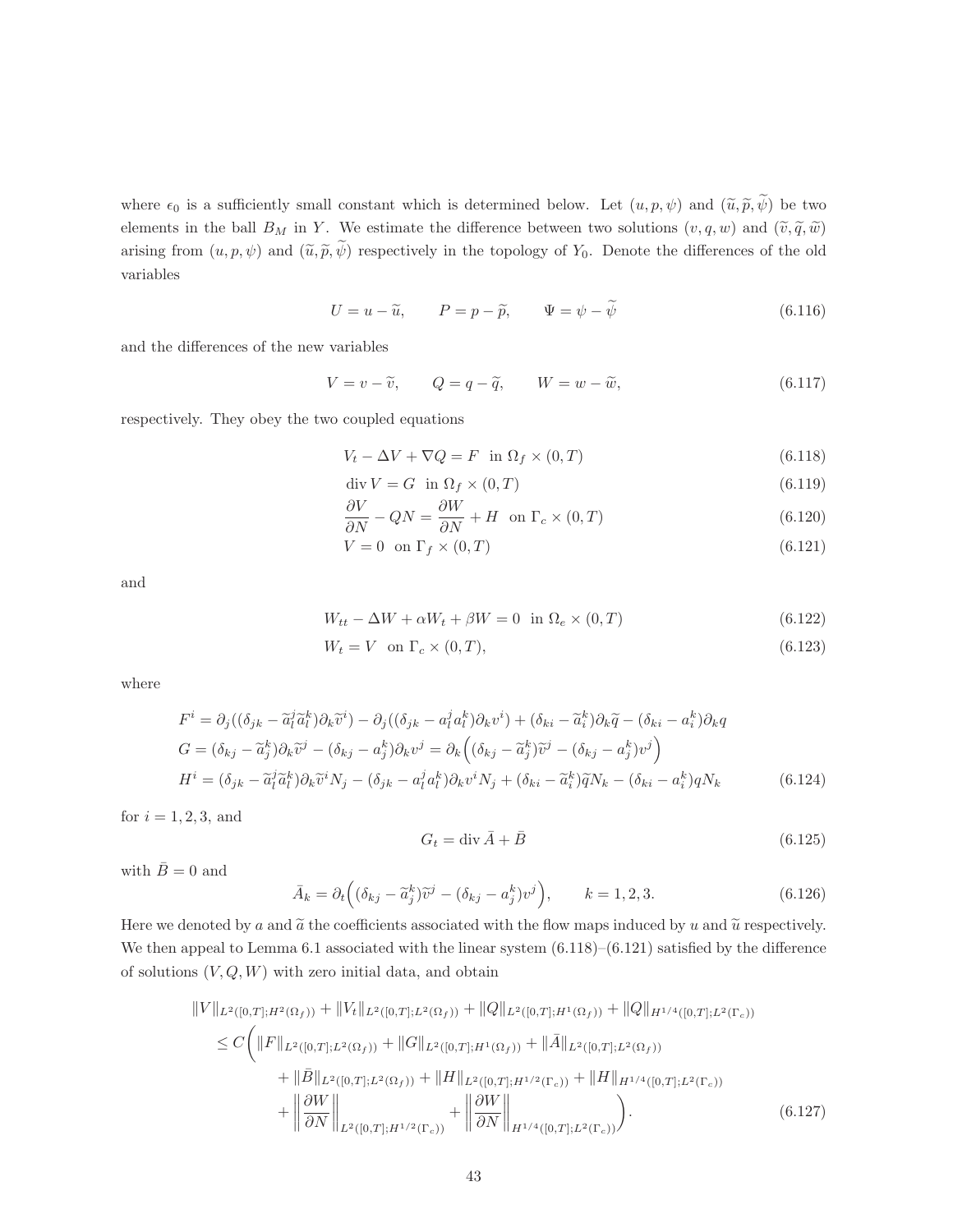We next estimate the norms on the right side of  $(6.127)$ , starting with  $F$ , which we write as

$$
F^i = \partial_j((\widetilde{a}_l^j \widetilde{a}_l^k - \delta_{jk})\partial_k V^i) - \partial_j((a_l^j a_l^k - \widetilde{a}_l^j \widetilde{a}_l^k)\partial_k v^i) + (\widetilde{a}_i^k - \delta_{ki})\partial_k Q - (a_i^k - \widetilde{a}_i^k)\partial_k q.
$$

Using the triangle inequality, we have

$$
||F||_{L^{2}([0,T];L^{2}(\Omega_{f}))} \leq C \sum_{i,j} ||(\tilde{a}_{l}^{j}\tilde{a}_{l}^{k} - \delta_{jk})\partial_{k}V^{i}||_{L^{2}([0,T];H^{1}(\Omega_{f}))} + ||(a_{l}^{j}a_{l}^{k} - \tilde{a}_{l}^{j}\tilde{a}_{l}^{k})\partial_{k}v^{i}||_{L^{2}([0,T];H^{1}(\Omega_{f}))}
$$
  
+ 
$$
||(\tilde{a}_{i}^{k} - \delta_{ki})\partial_{k}Q||_{L^{2}([0,T];L^{2}(\Omega_{f}))} + ||(a_{i}^{k} - \tilde{a}_{i}^{k})\partial_{k}q||_{L^{2}([0,T];L^{2}(\Omega_{f}))}.
$$

Applying Hölder and Sobolev inequalities we have

$$
||F(t)||_{L^{2}(\Omega_{f})} \leq C \Big( ||\tilde{a}_{l}^{j} \tilde{a}_{l}^{k} - \delta_{jk}||_{H^{1.5+\epsilon}(\Omega_{f})} ||V||_{H^{2}(\Omega_{f})} + ||a_{l}^{j} a_{l}^{k} - \tilde{a}_{l}^{j} \tilde{a}_{l}^{k}||_{H^{1}(\Omega_{f})} ||\nabla v||_{L^{\infty}(\Omega_{f})} + ||\tilde{a}_{i}^{k} - \delta_{ki}||_{H^{1.5+\epsilon}(\Omega_{f})} ||Q||_{H^{1}(\Omega_{f})} + ||a_{i}^{k} - \tilde{a}_{i}^{k}||_{L^{6}(\Omega_{f})} ||\nabla q||_{L^{3}(\Omega_{f})} \Big).
$$
\n(6.128)

Here we use that the coefficient matrices a and  $\tilde{a}$  obey (6.53) and (6.54). Also, in order to estimate  $a-\tilde{a}$ , we write

$$
\|a - \tilde{a}\|_{H^1} \le C \int_0^t \|a - \tilde{a}\|_{H^1} \|\nabla u\|_{H^2} \|a\|_{H^2} ds + C \int_0^t \|\tilde{a}\|_{H^2} \|\nabla U\|_{H^1} \|a\|_{H^2} ds
$$
  
+  $C \int_0^t \|\tilde{a}\|_{H^2} \|\nabla \tilde{u}\|_{H^2} \|a - \tilde{a}\|_{H^1} ds$  (6.129)

whence using Gronwall's inequality and assuming that  $\epsilon > 0$  is sufficiently small, we get

$$
\|a - \tilde{a}\|_{H^1} \le C \int_0^t \|U\|_{H^2} ds. \tag{6.130}
$$

Similarly,

$$
\|a_l^j a_l^k - \tilde{a}_l^j \tilde{a}_l^k\|_{H^1} \le C \int_0^t \|U\|_{H^2} ds.
$$
\n(6.131)

Therefore, we get

$$
||F||_{L^{2}([0,T];L^{2}(\Omega_{f}))} \leq C\epsilon ||U||_{L^{2}([0,T];H^{2}(\Omega_{f}))} + C\epsilon ||P||_{L^{2}([0,T];H^{1}(\Omega_{f}))} + C\epsilon ||V||_{L^{2}([0,T];H^{2}(\Omega_{f}))} + C\epsilon ||Q||_{L^{2}([0,T];H^{1}(\Omega_{f}))}
$$
(6.132)

where we used  $T \leq T_0$ . For G, by Hölder's inequality we have

$$
||G||_{H^1(\Omega_f)} \le ||\widetilde{a}_j^k - \delta_{kj}||_{L^{\infty}(\Omega_f)} ||\nabla V||_{H^1(\Omega_f)} + ||a_j^k - \widetilde{a}_j^k||_{H^1(\Omega_f)} ||\nabla v||_{L^{\infty}(\Omega_f)}.
$$

We appeal to the properties of the coefficients a and  $\tilde{a}$ , (6.54) and (6.130), to get

$$
||G||_{L^{2}([0,T];H^{1}(\Omega_{f}))} \leq C\epsilon ||U||_{L^{2}([0,T];H^{2}(\Omega_{f}))} + C\epsilon ||V||_{L^{2}([0,T];H^{2}(\Omega_{f}))}. \tag{6.133}
$$

An estimate for the boundary term H in  $L^2([0,T];H^{1/2}(\Gamma_c))$  is similar to that for F in  $L^2([0,T] \times \Omega_f)$ , hence

$$
||H||_{L^{2}([0,T];H^{1/2}(\Gamma_c))} \leq C\epsilon ||U||_{L^{2}([0,T];H^2(\Omega_f))} + C\epsilon ||P||_{L^{2}([0,T];H^1(\Omega_f))} + C\epsilon ||V||_{L^{2}([0,T];H^2(\Omega_f))} + C\epsilon ||Q||_{L^{2}([0,T];H^1(\Omega_f))}.
$$
\n(6.134)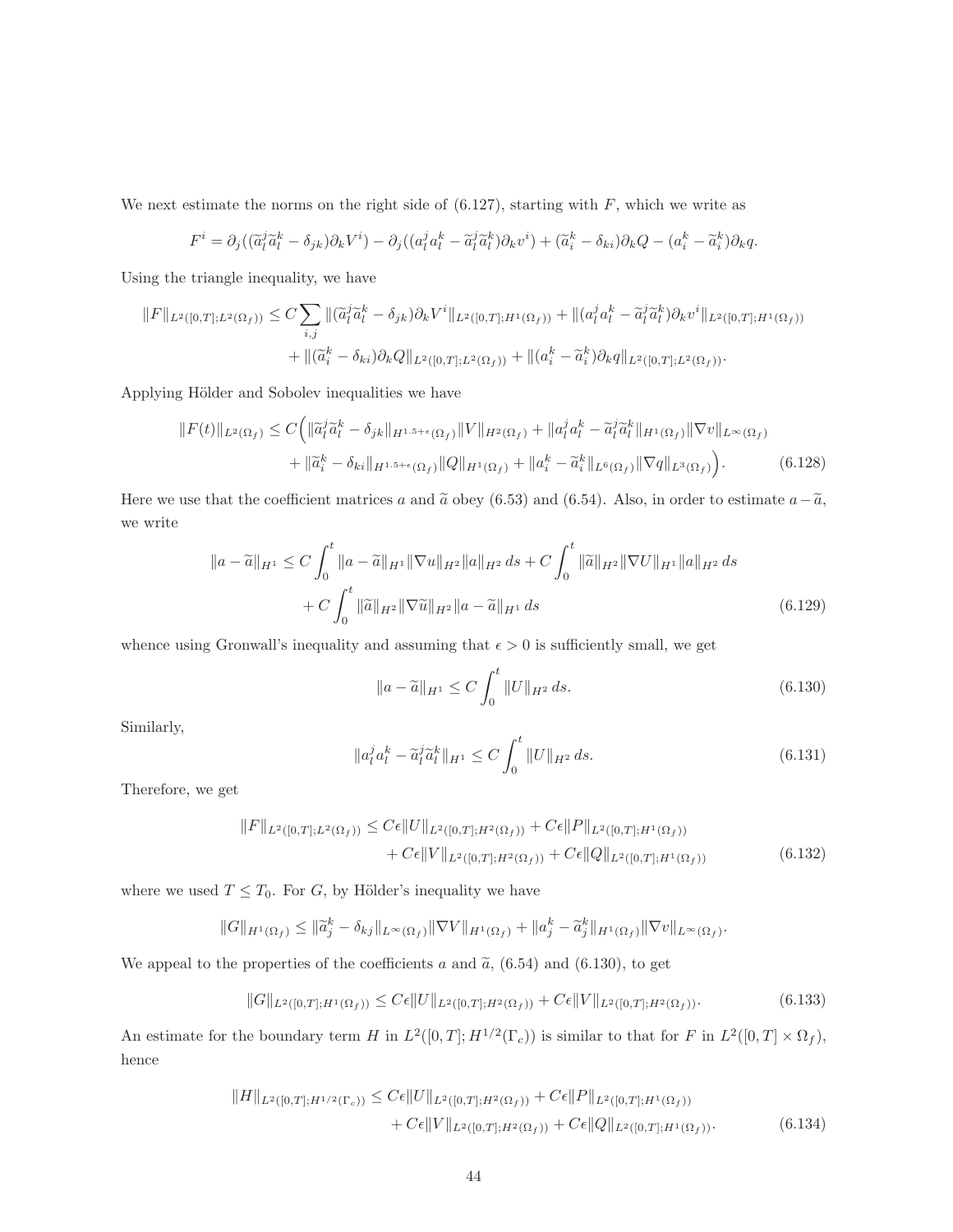Next, we estimate  $||H||_{H^{1/4}([0,T];L^2(\Gamma_c))}$ , where we write

$$
H^i = (\tilde{a}_l^j \tilde{a}_l^k - \delta_{jk})\partial_k V^i N_j - (a_l^j a_l^k - \tilde{a}_l^j \tilde{a}_l^k)\partial_k v^i N_j + (\tilde{a}_i^k - \delta_{ki})QN_k - (a_i^k - \tilde{a}_i^k)qN_k.
$$
 (6.135)

Using Kato-Ponce type estimates as in (6.63), we have

$$
||H||_{H^{1/4}([0,T];L^{2}(\Gamma_{c}))}
$$
  
\n
$$
\leq C||\tilde{a}^{T} : \tilde{a} - I||_{L^{\infty}([0,T]\times\Omega_{f})}||\nabla V||_{H^{1/4}([0,T];L^{2}(\Gamma_{c}))}
$$
  
\n
$$
+ C||\tilde{a}^{T} : \tilde{a} - I||_{W^{1/4,4}([0,T];L^{\infty}(\Omega_{f}))}||\nabla V||_{L^{4}([0,T];L^{2}(\Gamma_{c}))}
$$
  
\n
$$
+ C||a^{T} : a - \tilde{a}^{T} : \tilde{a}||_{L^{\infty}([0,T];L^{4}(\Gamma_{c}))}||\nabla v||_{H^{1/4}([0,T];L^{4}(\Gamma_{c}))}
$$
  
\n
$$
+ C||a^{T} : a - \tilde{a}^{T} : \tilde{a}||_{H^{1/4}([0,T];L^{2}(\Gamma_{c}))}||\nabla v||_{L^{\infty}([0,T]\times\Omega_{f})}
$$
  
\n
$$
+ C||\tilde{a} - I||_{L^{\infty}([0,T]\times\Omega_{f})}||Q||_{H^{1/4}([0,T];L^{2}(\Gamma_{c}))}
$$
  
\n
$$
+ C||\tilde{a} - I||_{W^{1/4,4}([0,T];L^{\infty}(\Omega_{f}))}||Q||_{L^{4}([0,T];L^{2}(\Gamma_{c}))}
$$
  
\n
$$
+ C||a - \tilde{a}||_{L^{\infty}([0,T];L^{4}(\Gamma_{c}))}||q||_{H^{1/4}([0,T];L^{4}(\Gamma_{c}))}
$$
  
\n
$$
+ C||a - \tilde{a}||_{H^{1/4}([0,T];L^{2}(\Gamma_{c}))}||q||_{L^{\infty}([0,T];L^{\infty}(\Gamma_{c}))}.
$$
  
\n(6.136)

Now we rely on the space-time interpolation inequality  $(6.64)$  for  $V$ ,

$$
\|\nabla V\|_{H^{1/4}([0,T];L^2(\Gamma_c))} \le \epsilon_0 \|V\|_{H^1([0,T];L^2(\Omega_f))} + C_{\epsilon_0} \|V\|_{L^2([0,T];H^2(\Omega_f))}, \qquad \epsilon_0 \in (0,1], \tag{6.137}
$$

together with

$$
||Q||_{L^{4}([0,T];L^{2}(\Gamma_{c}))} \leq C||Q||_{H^{1/4}([0,T];L^{2}(\Gamma_{c}))}. \tag{6.138}
$$

For the differences of coefficients  $a^T$ :  $a - \tilde{a}^T$ :  $\tilde{a}$  and  $a - \tilde{a}$  (which by (6.130) and (6.131) are bounded in  $L^{\infty}([0,T];H^1(\Omega_f)))$ , we also have

$$
||a - \tilde{a}||_{H^{1/4}([0,T];L^2(\Gamma_c))} \leq C||\nabla U||_{H^{1/4}([0,T];L^2(\Gamma_c))}
$$
\n(6.139)

and

$$
\|a^T : a - \tilde{a}^T : \tilde{a}\|_{H^{1/4}([0,T];L^2(\Gamma_c))} \le C \|\nabla U\|_{H^{1/4}([0,T];L^2(\Gamma_c))}
$$
\n(6.140)

for  $T \leq T_0$ . Therefore, we conclude

$$
||H||_{H^{1/4}([0,T];L^2(\Gamma_c))} \leq C\epsilon ||U||_{H^1([0,T];L^2(\Omega_f))} + C\epsilon ||U||_{L^2([0,T];H^2(\Omega_f))} + C\epsilon ||P||_{H^{1/4}([0,T];L^2(\Gamma_c))}
$$
  
+  $C\epsilon ||V||_{H^1([0,T];L^2(\Omega_f))} + C\epsilon ||V||_{L^2([0,T];H^2(\Omega_f))} + C\epsilon ||Q||_{H^{1/4}([0,T];L^2(\Gamma_c))}.$  (6.141)

We next use the optimal trace regularity for the wave equation  $(6.122)$ – $(6.123)$  to estimate

$$
\left\| \frac{\partial W}{\partial N} \right\|_{L^{2}([0,T];H^{1/2}(\Gamma_c))} + \left\| \frac{\partial W}{\partial N} \right\|_{H^{1/4}([0,T];L^2(\Gamma_c))}
$$
\n
$$
\leq C \left\| \int_0^t V \right\|_{L^2([0,T];H^{3/2}(\Gamma_c))} + C \left\| W \right\|_{H^{3/2}([0,T];L^2(\Gamma_c))}
$$
\n
$$
\leq C T^{1/2} \|V\|_{L^2([0,T];H^2(\Omega_f))} + C \|V\|_{H^{1/2}([0,T];L^2(\Gamma_c))}, \tag{6.142}
$$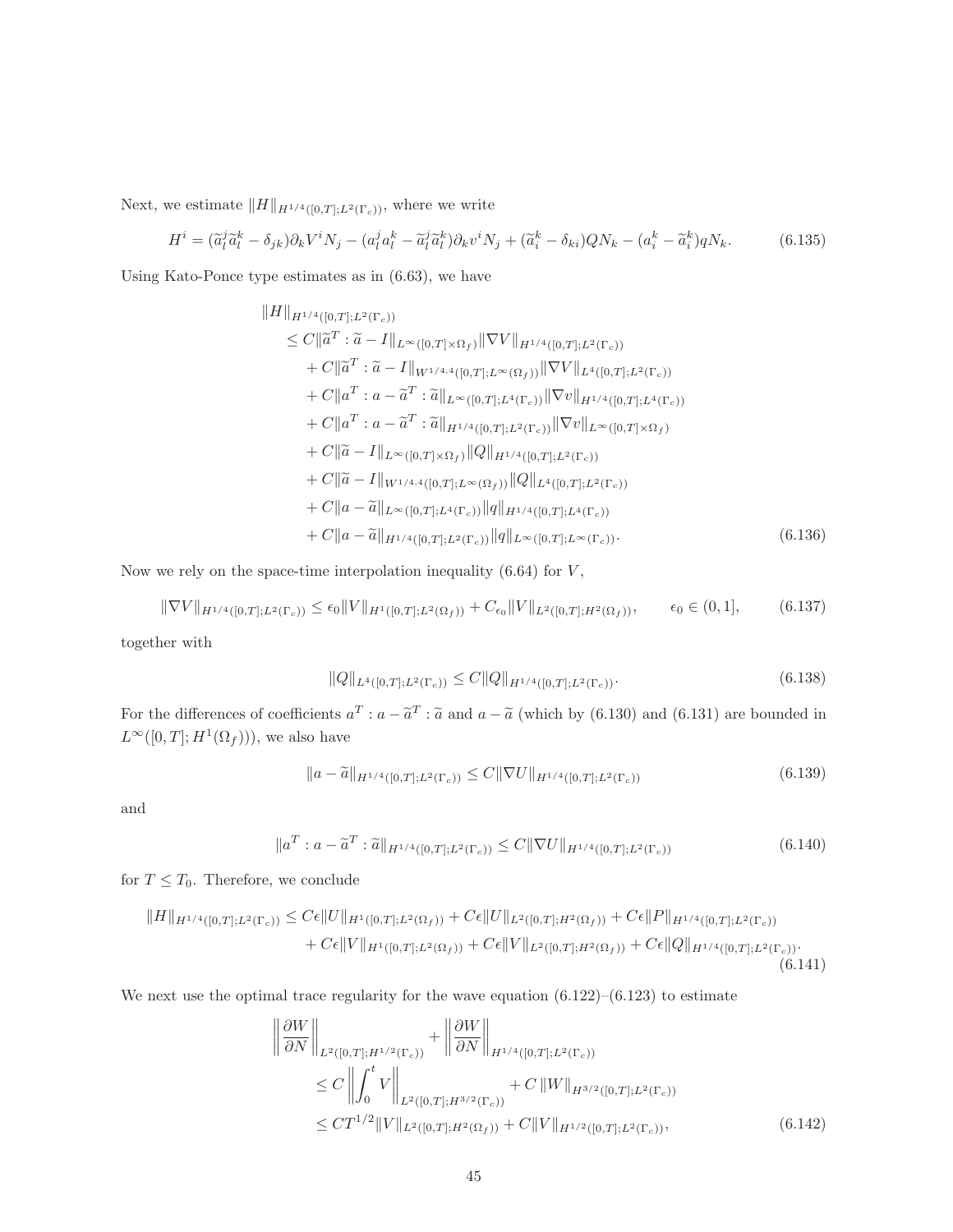where we utilized  $W = \int_0^t V(s) ds$  on  $\Gamma_c$ . Observe that for the last term on the right side we may apply the interpolation inequality

$$
||V||_{H^{1/2}([0,T];L^2(\Gamma_c))} \le \epsilon_0 ||V_t||_{L^2([0,T];L^2(\Omega_f))} + C_{\epsilon_0} ||V||_{L^2([0,T];H^1(\Omega_f))}.
$$
\n(6.143)

Thus we conclude

$$
\left\| \frac{\partial W}{\partial N} \right\|_{L^2([0,T];H^{1/2}(\Gamma_c))} + \left\| \frac{\partial W}{\partial N} \right\|_{H^{1/4}([0,T];L^2(\Gamma_c))} \leq C \| V \|_{L^2([0,T];H^2(\Omega_f))} + C \| V_t \|_{L^2([0,T];L^2(\Omega_f))}.
$$
\n(6.144)

In order to estimate  $G_t = \text{div } \overline{A}$  where  $\overline{A}$  is given in (6.126), we write

$$
\bar{A}_k = (\tilde{a}_j^k - \delta_{kj})\partial_t \tilde{V}^j - (\tilde{a}_j^k - a_j^k)\partial_t v^j + \partial_t \tilde{a}_j^k V^j - (\partial_t \tilde{a}_j^k - \partial_t a_j^k)v^j.
$$
\n(6.145)

We have

$$
\|\bar{A}(t)\|_{L^{2}(\Omega_{f})} \leq C\|a - I\|_{L^{\infty}(\Omega_{f})}\|V_{t}\|_{L^{2}(\Omega_{f})} + C\|a - \tilde{a}\|_{L^{6}(\Omega_{f})}\|\partial_{t}v\|_{L^{3}(\Omega_{f})} + C\|\partial_{t}\tilde{a}\|_{L^{3}(\Omega_{f})}\|V\|_{L^{6}(\Omega_{f})} + C\|\partial_{t}(a - \tilde{a})\|_{L^{2}(\Omega_{f})}\|v\|_{L^{\infty}(\Omega_{f})}.
$$
\n(6.146)

Using  $(6.129)$  and

$$
\|\partial_t(a-\widetilde{a})\|_{L^2([0,T];L^2(\Omega_f))} \le C \|\nabla V\|_{L^2([0,T];L^2(\Omega_f))},\tag{6.147}
$$

we conclude

$$
\|\bar{A}\|_{L^2([0,T];L^2(\Omega_f))} \le C\epsilon \|V\|_{L^2([0,T];H^2(\Omega_f))} + C\epsilon \|V_t\|_{L^2([0,T];L^2(\Omega_f))}.
$$
\n(6.148)

Regarding W we have

$$
||W||_{L^{\infty}([0,T];H^1(\Omega_e))} + ||W_t||_{L^{\infty}([0,T];L^2(\Omega_e))} \leq C||W||_{H^1(\Sigma_c)}
$$
\n(6.149)

where

$$
||W||_{H^1(\Sigma_c)} = \left\| \int_0^t V \right\|_{L^2([0,T];H^1(\Gamma_c))} + ||W||_{H^1([0,T];L^2(\Gamma_c))}
$$
  
\n
$$
\leq C T^{1/2} ||V||_{L^2([0,T];H^{3/2}(\Omega_f))} + ||V||_{L^2([0,T];L^2(\Gamma_c))} \leq C ||V||_{L^2([0,T];H^2(\Omega_f))}
$$
(6.150)

for  $T \leq T_0$ .

From the above estimates (applied on time steps), we conclude

$$
||V||_{L^{2}([0,T];H^{2}(\Omega_{f}))} + ||V_{t}||_{L^{2}([0,T];L^{2}(\Omega_{f}))} + ||Q||_{L^{2}([0,T];H^{1}(\Omega_{f}))} + ||Q||_{H^{1/4}([0,T];L^{2}(\Gamma_{c}))}
$$
  
\n
$$
\leq C\epsilon \left( ||U||_{L^{2}([0,T];H^{2}(\Omega_{f}))} + ||U_{t}||_{L^{2}([0,T];L^{2}(\Omega_{f}))} + ||P||_{L^{2}([0,T];H^{1}(\Omega_{f}))} + ||P||_{H^{1/4}([0,T];L^{2}(\Gamma_{c}))} \right)
$$
(6.151)

and

$$
||W||_{L^{\infty}([0,T];H^1(\Omega_e))} + ||W_t||_{L^{\infty}([0,T];L^2(\Omega_e))} \leq C||V||_{L^2([0,T];H^2(\Omega_f))}.
$$
\n(6.152)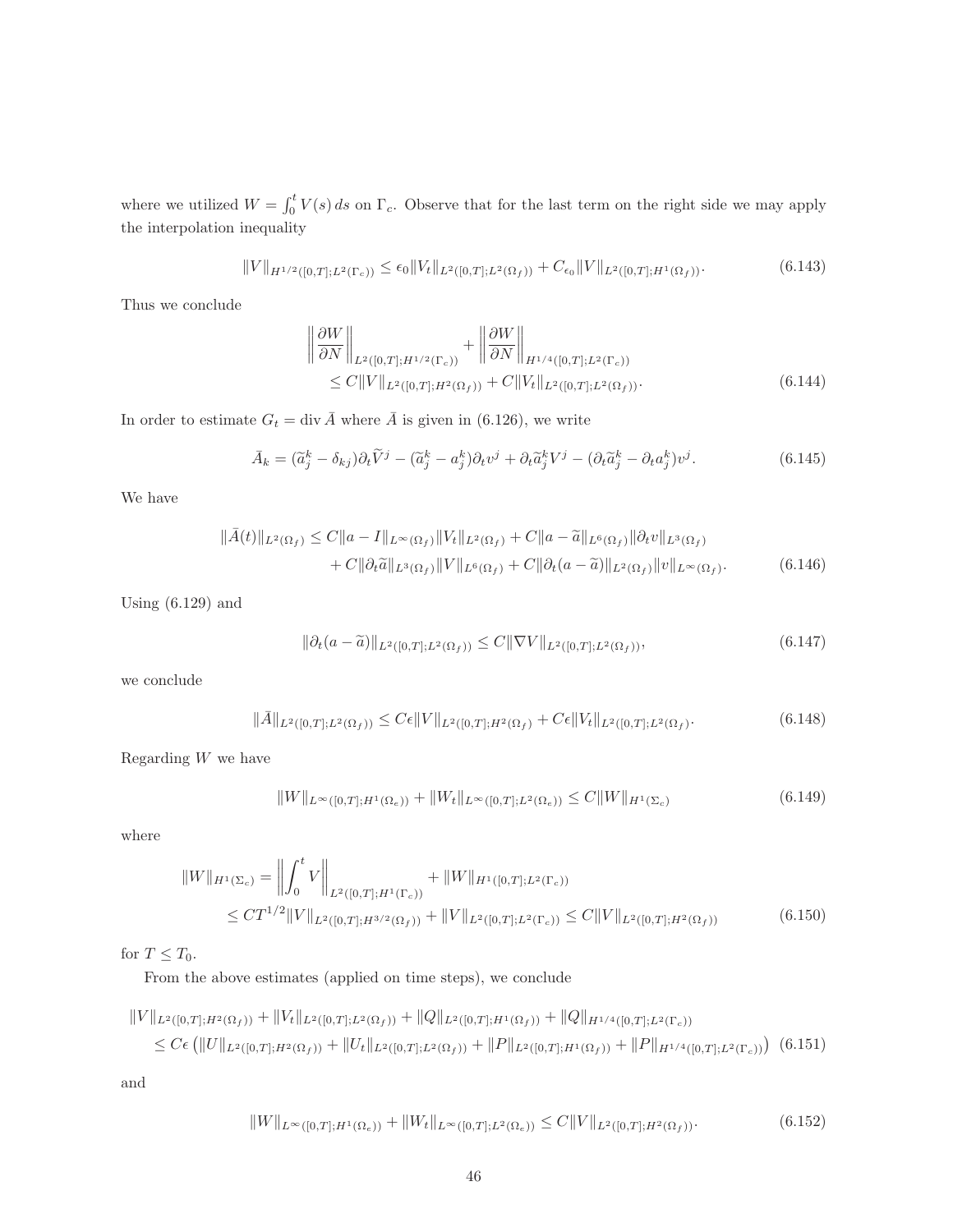If  $\epsilon > 0$  and  $\epsilon_0 > 0$  (in (6.115)) are sufficiently small, we get

$$
||(V, Q, W)||_{Y_0} \le \frac{1}{4}||(U, P, \Psi)||_{Y_0}.
$$
\n(6.153)

Therefore, the solution map  $\Lambda$  is a contraction on the space  $Y_0$  and thus there exists a unique fixed point solution in  $(v, q, w)$  in  $Y_0$  which belongs to  $\widetilde{Y}$ . The solution satisfies the bound

$$
||v(t)||_X \le C\epsilon e^{-t/C}, \qquad 0 \le t \le T_0. \tag{6.154}
$$

Now, we show how to continue the argument on the intervals  $[kT_0,(k+1)T_0]$ , where  $k=1,2,\ldots$ . The main difficulty is that the inequalities  $(6.132)$ ,  $(6.140)$ , and  $(6.150)$  require  $T_0$  to be bounded. The main idea of the proof is to use the fact that, using induction, the iterates have already been shown to converge to the solution on  $[0, kT_0]$  at an exponential rate and only the size of the interval  $[kT_0,(k+1)T_0]$  needs to be taken into account. More precisely, let  $Y_0(T_1, T_2)$  denote the space (6.114) with [0, T] replaced by  $[T_1, T_2]$  with the norm  $\|(v, q, w)\|_{Y_0(T_1,T_2)}$  where in (6.115) the interval  $[0, T]$  is replaced by  $[T_1, T_2]$ . Note that (6.153) shows that

$$
\|(V, Q, W)\|_{Y_0[0, T_0]} \le \frac{1}{4} \|(U, P, \Psi)\|_{Y_0[0, T_0]} \tag{6.155}
$$

where we continue with using the notation  $(6.116)$ – $(6.117)$  with  $(6.104)$ – $(6.105)$ .

Now, we show the modification of the inequality (6.155) when we work inductively on the interval  $[kT_0,(k+1)T_0]$ , where  $k \in \mathbb{N}$ .

For  $t \in [kT_0, (k+1)T_0]$ , the inequality (6.130) is replaced by

$$
\|a - \widetilde{a}\|_{H^1} \le C \int_0^{kT_0} \|U\|_{H^2} ds + C \int_{kT_0}^t \|U\|_{H^2} ds
$$
  
\n
$$
\le C_k \|U\|_{L^2([0,kT_0];H^2(\Omega_f))} + C \|U\|_{L^2([kT_0,(k+1)T_0];H^2(\Omega_f))}.
$$
\n(6.156)

We split the integral in (4.37) similarly and thus (4.27) is replaced by

$$
||F||_{L^{2}([kT_{0},(k+1)T_{0}];L^{2}(\Omega_{f}))}
$$
  
\n
$$
\leq C_{k}\epsilon ||U||_{L^{2}([0,kT_{0}];H^{2}(\Omega_{f}))} + C_{k}\epsilon ||P||_{L^{2}([0,kT_{0}];H^{1}(\Omega_{f}))}
$$
  
\n
$$
+ C\epsilon ||U||_{L^{2}([kT_{0},(k+1)T_{0}];H^{2}(\Omega_{f}))} + C\epsilon ||P||_{L^{2}([kT_{0},(k+1)T_{0}];H^{1}(\Omega_{f}))}.
$$
\n(6.157)

Analogous replacements are obtained for the inequalities (6.141) and (6.150). Therefore, (6.153) becomes

$$
||(V,Q,W)||_{Y_0(kT_0,(k+1)T_0)} \leq C_k ||(U,P,\Psi)||_{Y_0(0,kT_0)} + \frac{1}{4} ||(U,P,\Psi)||_{Y_0(kT_0,(k+1)T_0)},
$$
\n(6.158)

i.e.,

$$
||y^{(n+1)} - y^{(n)}||_{Y_0(kT_0,(k+1)T_0)} \le C_k ||y^{(n)} - y^{(n-1)}||_{Y_0(0,kT_0)} + \frac{1}{4} ||y^{(n)} - y^{(n-1)}||_{Y_0(kT_0,(k+1)T_0)} \tag{6.159}
$$

for  $n \in \mathbb{N}$ . Now, using inductively the fact that as  $n \to \infty$ , the first term on the right side converges to zero exponentially fast, we get that, as  $n \to \infty$ , the iterates converge exponentially fast also on the interval  $[kT_0,(k+1)T_0]$ . Note that we also have

$$
||y^{(n)}||_{\widetilde{Y}(kT_0,(k+1)T_0)} \le C||y^{(n)}(kT_0)||_{\widetilde{Y}(0)} + \frac{1}{2}||y^{(n-1)}||_{\widetilde{Y}(kT_0,(k+1)T_0)}.
$$
\n(6.160)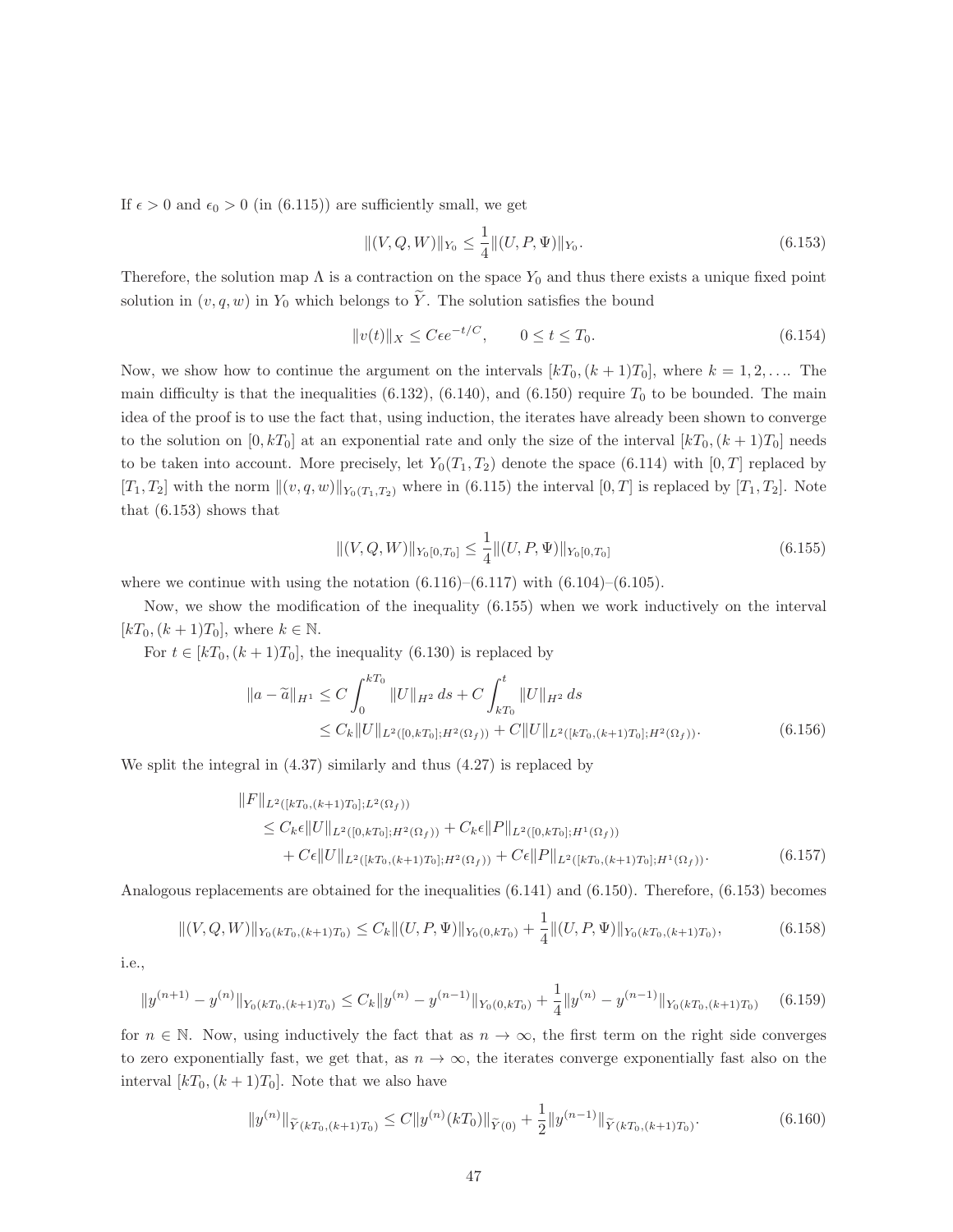where  $\widetilde{Y}(T_1, T_2)$  denotes the analog of  $\widetilde{Y}$  but on the time interval  $[T_1, T_2]$ . This, again, implies that all the iterates belong to a ball  $B_M$  in  $\tilde{Y}$  on the interval  $[kT_0,(k+1)T_0]$ , where M is large enough, independent of *n*. The proof of the theorem is thus concluded.

### Acknowledgments

We thank Piotr Mucha for useful discussions. We also thank the two referees for their suggestions. M.I. was supported in part by the NSF FRG grant DMS-115893, I.K. was supported in part by the NSF grants DMS-1311943 and DMS-1615239, I.L. was supported in part by the NSF grant DMS-0104305 and by the Air Force grant OSR FA9550-09-1-0459.

### References

- [ALT] G. Avalos, I. Lasiecka, and R. Triggiani, Higher regularity of a coupled parabolic-hyperbolic fluid-structure interactive system, Georgian Math. J. 15 (2008), no. 3, 403–437.
- [AT1] G. Avalos and R. Triggiani, The coupled PDE system arising in fluid/structure interaction. I. Explicit semigroup generator and its spectral properties, Fluids and waves, Contemp. Math., vol. 440, Amer. Math. Soc., Providence, RI, 2007, pp. 15–54.
- [AT2] G. Avalos and R. Triggiani, Fluid-structure interaction with and without internal dissipation of the structure: a contrast study in stability, Evol. Equ. Control Theory 2 (2013), no. 4, 563–598.
- [B] M. Boulakia, Existence of weak solutions for the three-dimensional motion of an elastic structure in an incompressible fluid, J. Math. Fluid Mech. 9 (2007), no. 2, 262-294.
- [BG1] M. Boulakia and S. Guerrero, Regular solutions of a problem coupling a compressible fluid and an elastic structure, J. Math. Pures Appl. (9) 94 (2010), no. 4, 341–365.
- [BG2] M. Boulakia and S. Guerrero, A regularity result for a solid-fluid system associated to the compressible Navier-Stokes equations, Ann. Inst. H. Poincaré Anal. Non Linéaire  $26$  (2009), no. 3, 777–813.
- [BGLT1] V. Barbu, Z. Grujić, I. Lasiecka, and A. Tuffaha, *Existence of the energy-level weak solutions* for a nonlinear fluid-structure interaction model, Fluids and waves, Contemp. Math., vol. 440, Amer. Math. Soc., Providence, RI, (2007), 55–82.
- [BGLT2] V. Barbu, Z. Grujić, I. Lasiecka, and A. Tuffaha, Smoothness of weak solutions to a nonlinear fluid-structure interaction model, Indiana Univ. Math. J. 57 (2008), no. 3, 1173–1207.
- [BL] F. Bucci and I. Lasiecka, Optimal boundary control with critical penalization for a PDE model of fluid-solid interactions, Calc. Var. Partial Differential Equations 37 (2010), no. 1-2, 217–235.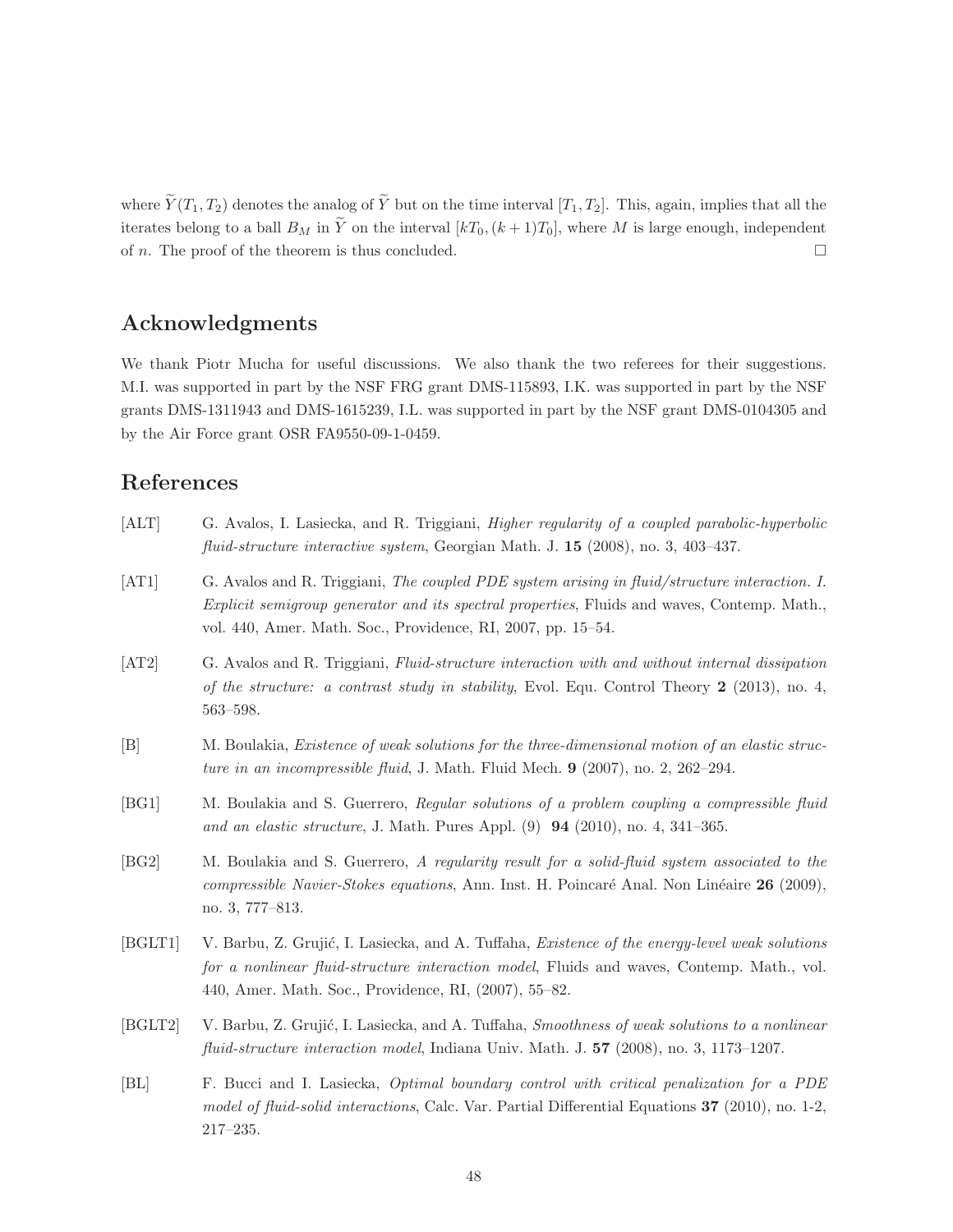- [BZ1] L. Bociu and J.-P. Zolésio, Sensitivity analysis for a free boundary fluid-elasticity interaction, Evol. Equ. Control Theory 2 (2013), no. 1, 55–79.
- [BZ2] L. Bociu and J.-P. Zolésio, *Existence for the linearization of a steady state fluid/nonlinear* elasticity interaction, Discrete Contin. Dyn. Syst. (2011), no. Dynamical systems, differential equations and applications. 8th AIMS Conference. Suppl. Vol. I, 184–197.
- [CS1] D. Coutand and S. Shkoller, Motion of an elastic solid inside an incompressible viscous fluid, Arch. Ration. Mech. Anal. 176 (2005), no. 1, 25–102.
- [CS2] D. Coutand and S. Shkoller, The interaction between quasilinear elastodynamics and the Navier-Stokes equations, Arch. Ration. Mech. Anal. 179 (2006), no. 3, 303–352.
- [DEGL] B. Desjardins, M.J. Esteban, C. Grandmont, and P. Le Tallec, Weak solutions for a fluidelastic structure interaction model, Rev. Mat. Complut. 14 (2001), no. 2, 523–538.
- [DGHL] Q. Du, M.D. Gunzburger, L.S. Hou, and J. Lee, Analysis of a linear fluid-structure interaction problem, Discrete Contin. Dyn. Syst. 9 (2003), no. 3, 633–650.
- [F] E. Feireisl, On the motion of rigid bodies in a viscous incompressible fluid, J. Evol. Equ. 3  $(2003)$ , no. 3, 419–441, Dedicated to Philippe Bénilan.
- [GS] G. Grubb and V.A. Solonnikov, *Boundary value problems for the nonstationary Navier-Stokes* equations treated by pseudo-differential methods, Math. Scand.  $69$  (1991), no. 2, 217–290 (1992).
- [GGCC] G. Guidoboni, R. Glowinski, N. Cavallini, and S. Canic, Stable loosely-coupled-type algorithm for fluid-structure interaction in blood flow, J. Comput. Phys. 228 (2009), no. 18, 6916–6937.
- [GGCCL] G. Guidoboni, R. Glowinski, N. Cavallini, S. Canic, and Sergey Lapin, A kinematically coupled time-splitting scheme for fluid-structure interaction in blood flow, Appl. Math. Lett. 22 (2009), no. 5, 684–688.
- [IKLT1] M. Ignatova, I. Kukavica, I. Lasiecka, and A. Tuffaha, On well-posedness for a free boundary fluid-structure model, J. Math. Phys. 53 (2012), no. 11, 115624, 13 pp.
- [IKLT2] M. Ignatova, I. Kukavica, I. Lasiecka, and A. Tuffaha, On well-posedness and small data global existence for an interface damped free boundary fluid-structure model, Nonlinearity 27 (2014), no. 3, 467–499.
- [KMT] I. Kukavica, A.L. Mazzucato, and A. Tuffaha, *Sharp trace regularity for an anisotropic elas*ticity system, Proc. Amer. Math. Soc. 141 (2013), no. 8, 2673–2682.
- [KT1] I. Kukavica and A. Tuffaha, Solutions to a fluid-structure interaction free boundary problem, Discrete Contin. Dyn. Syst. 32 (2012), no. 4, 1355–1389.
- [KT2] I. Kukavica and A. Tuffaha, Regularity of solutions to a free boundary problem of fluidstructure interaction, Indiana Univ. Math. J.  $61$  (2012), no. 5, 1817–1859.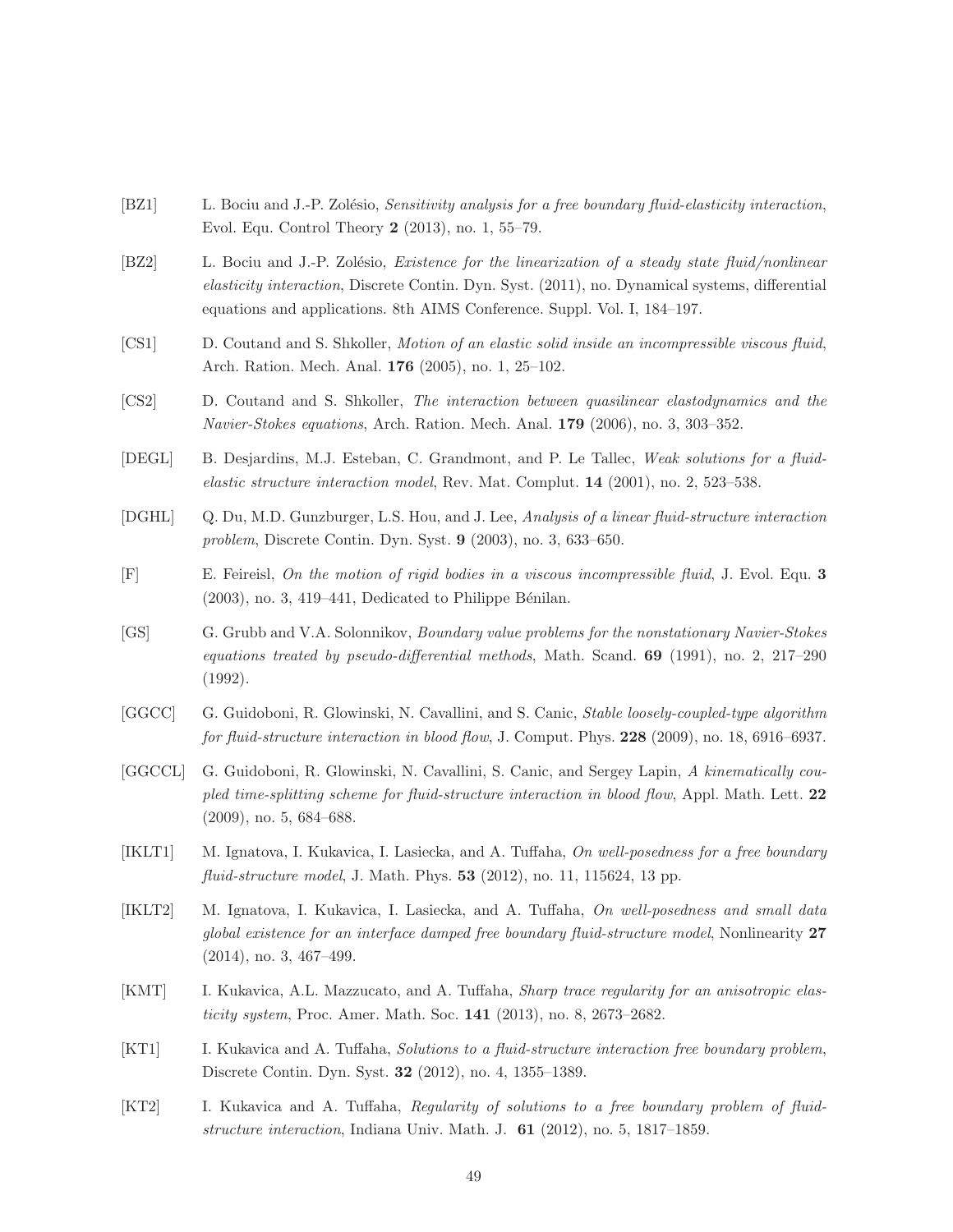- [KT3] I. Kukavica and A. Tuffaha, Well-posedness for the compressible Navier-Stokes-Lamé system with a free interface, Nonlinearity  $25$  (2012), no. 11, 3111-3137.
- [KTZ1] I. Kukavica, A. Tuffaha, and M. Ziane, *Strong solutions to a nonlinear fluid structure inter*action system, J. Differential Equations  $247$  (2009), no. 5, 1452–1478.
- [KTZ2] I. Kukavica, A. Tuffaha, and M. Ziane, Strong solutions for a fluid structure interaction system, Adv. Differential Equations 15 (2010), no. 3-4, 231–254.
- [KTZ3] I. Kukavica, A. Tuffaha, and M. Ziane, *Strong solutions to a Navier-Stokes-Lamé system on* a domain with a non-flat boundary, Nonlinearity  $24$  (2011), no. 1, 159–176.
- [L1] J.-L. Lions, Quelques méthodes de résolution des problèmes aux limites non linéaires, Dunod, 1969.
- [L2] J.-L. Lions, Hidden regularity in some nonlinear hyperbolic equations, Mat. Apl. Comput. 6 (1987), no. 1, 7–15.
- [LL1] I. Lasiecka and Y. Lu, Asymptotic stability of finite energy in Navier Stokes-elastic wave interaction, Semigroup Forum  $82$  (2011), no. 1, 61–82.
- [LL2] I. Lasiecka and Y. Lu, Interface feedback control stabilization of a nonlinear fluid-structure interaction, Nonlinear Anal. 75 (2012), no. 3, 1449–1460.
- [LLT] I. Lasiecka, J.-L. Lions, and R. Triggiani, Nonhomogeneous boundary value problems for second order hyperbolic operators, J. Math. Pures Appl. (9) 65 (1986), no. 2, 149–192.
- [LT] I. Lasiecka and D. Toundykov, Semigroup generation and "hidden" trace regularity of a dynamic plate with non-monotone boundary feedbacks, Commun. Math. Anal. 8 (2010), no. 1, 109–144.
- [LTr1] I. Lasiecka and R. Triggiani, Uniform stabilization of the wave equation with Dirichlet or Neumann feedback control without geometrical conditions, Appl. Math. Optim. 25 (1992), no. 2, 189–224.
- [LTr2] I. Lasiecka and R. Triggiani, Sharp regularity theory for elastic and thermoelastic Kirchoff equations with free boundary conditions, Rocky Mountain J. Math.  $30$  (2000), no. 3, 981–1024.
- [MZ1] P.B. Mucha and W.M. Zajaczkowski, On the existence for the Cauchy–Neumann problem for the Stokes system in the  $L_p$ -framework, Studia Math. 143 (2000), 75–101.
- [MZ2] P.B. Mucha and W.M. Zajaczkowski, On local existence of solutions of free boundary problem for incompressible viscous self-gravitating fluid motion, Applicationes Mathematicae 27 (2000), no. 3, 319–333.
- [PS] J. Prüss and G. Simonett, On the two-phase Navier-Stokes equations with surface tension, Interfaces Free Bound. 12 (2010), no. 3, 311–345.